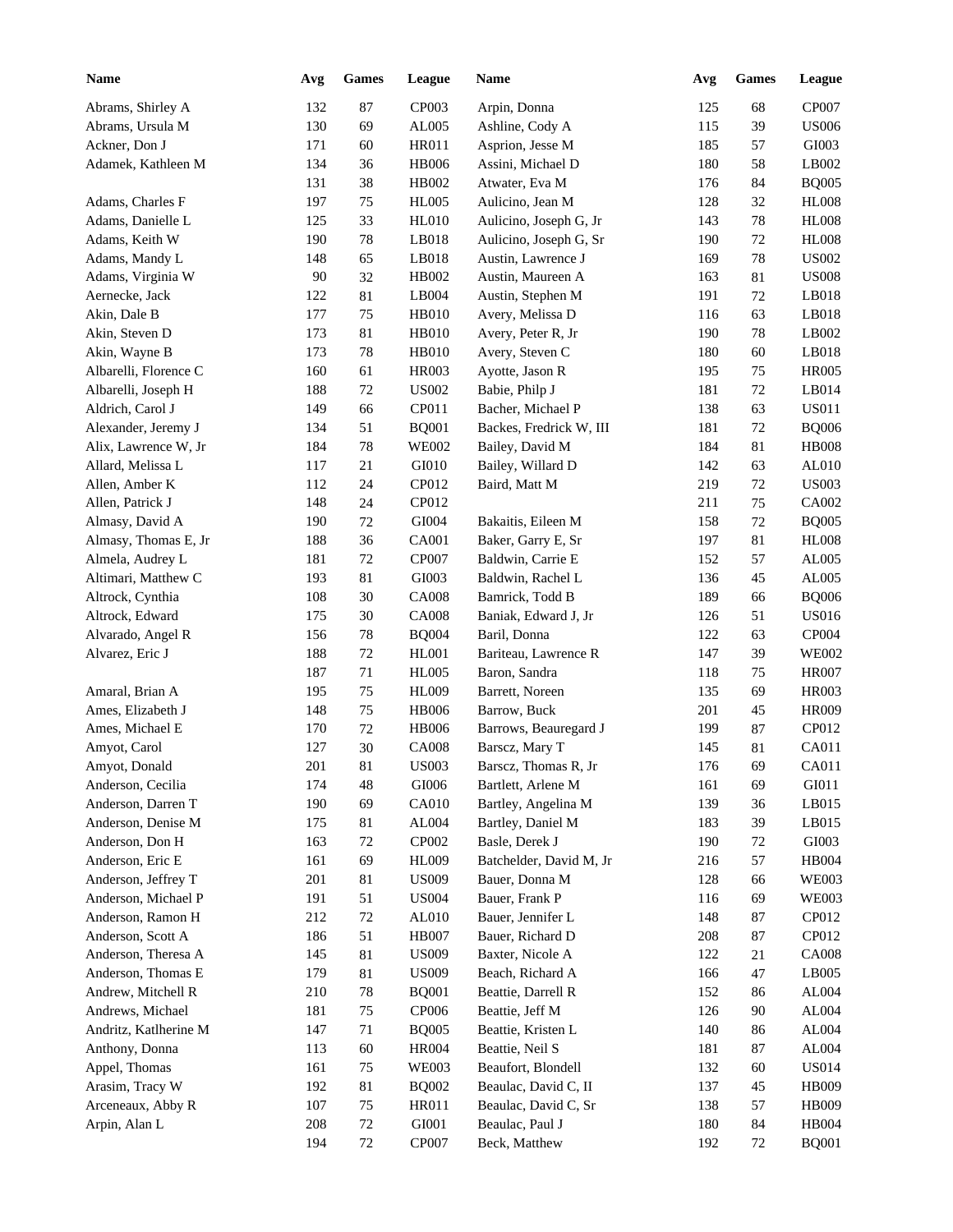| <b>Name</b>             | Avg | <b>Games</b> | League       | <b>Name</b>             | Avg | <b>Games</b> | <b>League</b> |
|-------------------------|-----|--------------|--------------|-------------------------|-----|--------------|---------------|
|                         | 185 | $77 \,$      | <b>BQ002</b> | Bertrand, Richard P     | 222 | 60           | CA002         |
| Becker, Michael G       | 187 | 75           | HR011        |                         | 208 | 58           | CA009         |
| Becker, Raeann M        | 134 | 30           | <b>WE005</b> |                         | 204 | 57           | <b>HL008</b>  |
| Bedford, George W, II   | 208 | 75           | <b>BQ001</b> |                         | 201 | 60           | <b>CA001</b>  |
| Bedford, Joanna         | 90  | $87\,$       | AL004        | Bessette, LeRoy J       | 187 | 65           | CP005         |
| Bedford, Ryan M         | 210 | 78           | <b>BQ001</b> | Bessette-Reilly, Gail F | 158 | 45           | CA011         |
|                         | 206 | 84           | <b>BQ003</b> | Betts, Donald H         | 228 | 69           | <b>HB001</b>  |
| Bedford, Theodore C, Sr | 183 | 51           | <b>BQ001</b> | Betz, Laura             | 122 | 69           | CP007         |
| Bedford, Zachary R      | 184 | 90           | AL004        | Bevis, Cale A           | 163 | 33           | <b>HB010</b>  |
| Bee, Bryan C            | 188 | 63           | <b>HL005</b> | Bielawa, Edward T       | 165 | 84           | LB017         |
| Bee, Kenneth B          | 197 | $78\,$       | <b>HL005</b> | Bierwirth, Thomas W     | 194 | 84           | <b>HR011</b>  |
| Begin, Drake E          | 238 | $77\,$       | <b>HL005</b> | Bifaro, Joseph M, Jr    | 218 | 75           | <b>CA001</b>  |
|                         | 233 | 84           | HL003        |                         | 216 | 66           | <b>US003</b>  |
|                         | 232 | 83           | <b>HL008</b> | Bills, Thomas J         | 194 | 84           | HB004         |
|                         | 227 | 75           | <b>HL009</b> | Bink, Mattthew          | 150 | 33           | <b>HR001</b>  |
| Begin, Victor A         | 185 | 81           | <b>HL008</b> | Bishop, Christopher J   | 125 | 83           | CP012         |
|                         | 183 | 72           | HL009        | Bishop, Dave R          | 180 | 93           | LB003         |
|                         | 182 | 78           | <b>HL005</b> | Bissell, Donna M        | 124 | 69           | <b>HL009</b>  |
| Beisler, Edward R       | 148 | 75           | CP002        | Bittner, Anthony J      | 158 | 56           | AL004         |
| Belak, David T          | 220 | 71           | <b>CP008</b> | Black, Darlene M        | 150 | 39           | LB015         |
| Bell, Irene H           | 105 | 81           | <b>HB006</b> | Black, Steven D         | 224 | 84           | <b>US003</b>  |
| Bell, Roger K           | 141 | 72           | GI004        |                         | 222 | 27           | HL003         |
|                         | 139 | 81           | <b>US015</b> |                         | 214 | 78           | <b>CA001</b>  |
| Belleard, Jim J         | 197 | 27           | <b>CA008</b> | Blair, Darren D         | 208 | 78           | CA009         |
| Belleard, Lynn M        | 123 | 30           | <b>CA008</b> | Blair, Michael J        | 184 | 70           | <b>BQ006</b>  |
| Belleard, Michelle      | 125 | 24           | <b>CA008</b> | Blais, John P           | 152 | 57           | <b>WE003</b>  |
| Belleard, Robert E      | 160 | 30           | <b>CA008</b> | Blake, Diana L          | 178 | 36           | LB015         |
| Belli, Jason D          | 165 | 78           | CP006        |                         | 178 | 81           | LB017         |
| Benedetto, Curt N, Sr   | 203 | 33           | LB015        | Blanchet, Roland C      | 170 | 63           | <b>HB008</b>  |
| Benjamin, William J     | 151 | 30           | <b>US002</b> |                         | 168 | 68           | HB004         |
| Bennett, Richard J      | 216 | 81           | <b>BQ002</b> | Bleichert, Chalene      | 148 | 84           | CP003         |
|                         | 214 | 81           | <b>BQ006</b> | Bleichert, Jeffery M    | 119 | 72           | LB005         |
|                         | 210 | 81           | <b>BQ003</b> | Bleichert, Joseph H, Jr | 199 | 87           | CP003         |
| Bennett, Ryan E         | 203 | 66           | AL005        | Blinstrub, Virginia M   | 117 | 81           | <b>BQ005</b>  |
|                         | 200 | 81           | AL010        | Bloomfield, Pat W       | 180 | 78           | <b>US002</b>  |
| Benoit, Jay W           | 194 | 93           | LB003        | Bobersky, Guy T         | 191 | 87           | LB003         |
| Benoit, Joseph D        | 158 | 71           | <b>WE003</b> | Bodak, Susan M          | 133 | 78           | CP003         |
| Benoit, Marcia M        | 83  | 39           | <b>WE003</b> | Bodnar, Paul S          | 189 | 75           | <b>BQ003</b>  |
| Benoit, Paul J, Jr      | 185 | 93           | LB003        | Bodo, Cheryl A          | 110 | 74           | GI010         |
| Benoit, Robert J, Jr    | 205 | 84           | HL003        | Bodo, Jami M            | 176 | 78           | GI010         |
| Benoit, Robert J, Sr    | 220 | $81\,$       | <b>HL003</b> | Bogardus, Richard J     | 200 | 84           | <b>BQ003</b>  |
| Bentley, Bonnie         | 96  | 81           | <b>BQ004</b> | Bogardus, Trevor J      | 191 | 84           | <b>BQ003</b>  |
| Bentley, Norman L, Jr   | 156 | 81           | <b>BQ004</b> | Bogholtz, Rick          | 231 | 21           | ${\rm GIO}04$ |
| Bentley, Richard K      | 172 | 84           | <b>BQ003</b> |                         | 230 | 66           | HB001         |
|                         | 168 | $75\,$       | <b>BQ001</b> | Boisclair, Daniel A, Jr | 145 | 78           | GI010         |
| Berben, Keith D, Jr     | 133 | $90\,$       | CP012        | Boldt, Timothy          | 155 | 50           | CP012         |
| Berdar, Robert A, Jr    | 216 | 66           | HR013        | Bolesky, Sue            | 155 | 66           | CP007         |
| Berkley, Stephen A      | 163 | 84           | CP013        | Bolognino, Peter J      | 180 | 39           | LB015         |
|                         | 162 | 93           | LB003        | Bonaparte, Chris K      | 163 | 80           | LB005         |
| Bernash, Adam J         | 203 | $81\,$       | <b>HL008</b> | Bonaparte, James R      | 199 | 75           | LB005         |
| Berner, Betty J         | 128 | $81\,$       | <b>HR007</b> | Bondi, Dan              | 183 | 78           | <b>US002</b>  |
| Berner, Blaine E        | 189 | 66           | HR001        | Boni, Kyle              | 142 | 27           | CP002         |
| Berner, Wayne F         | 179 | 69           | HR001        | Bonneville, Kevin A     | 202 | 87           | ${\rm G}1003$ |
| Bertrand, Pamela A      | 214 | $78\,$       | CA002        | Bonneville, Mark D      | 181 | 80           | ${\rm G}1003$ |
|                         | 210 | $84\,$       | <b>HL008</b> | Boomhower, Cathy E      | 137 | 75           | <b>BQ005</b>  |
|                         | 208 | 81           | HL003        | Boomhower, Claude A     | 134 | 81           | <b>BQ004</b>  |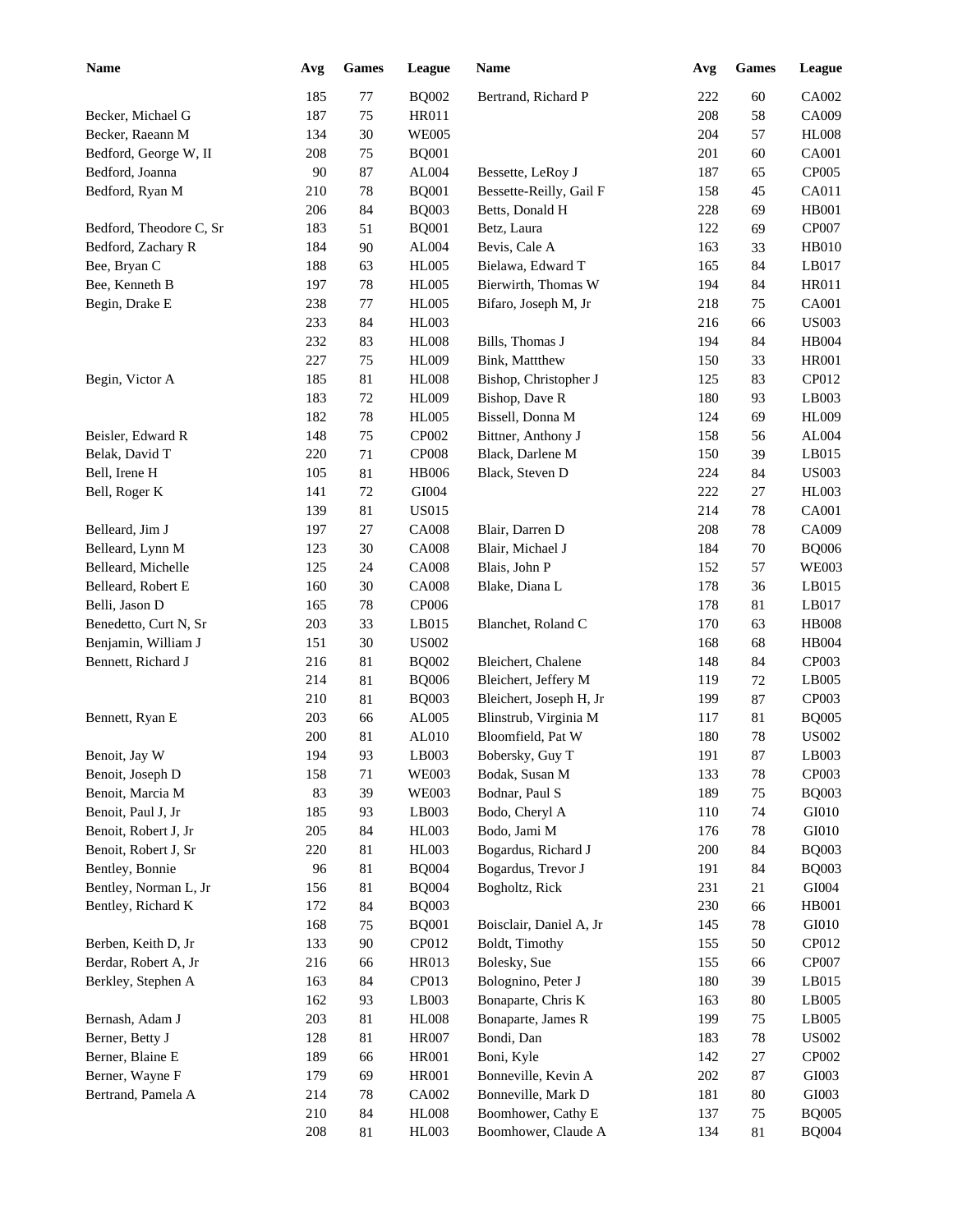| <b>Name</b>               | Avg | <b>Games</b> | League       | <b>Name</b>              | Avg | <b>Games</b> | League        |
|---------------------------|-----|--------------|--------------|--------------------------|-----|--------------|---------------|
| Boomhower, Lisa M         | 121 | 81           | <b>BQ004</b> | Brown, Frank C           | 205 | 87           | CP001         |
| Bopp, Wendy J             | 147 | 81           | <b>HL008</b> |                          | 197 | 87           | CP013         |
| Bornt, Matthew S          | 128 | 45           | <b>BQ003</b> | Brown, James L           | 221 | 81           | <b>HL008</b>  |
| Bornt, Steve L            | 173 | 45           | <b>HB007</b> | Brown, Kyle R            | 222 | 57           | CA002         |
| Boschelli, Shawn D        | 210 | 80           | <b>HL009</b> |                          | 211 | 66           | <b>CA001</b>  |
| Bosko, David M            | 226 | $72\,$       | HL003        | Brown, Raymond P         | 176 | 84           | LB017         |
| Bosko, Matthew G          | 226 | 51           | CA001        | Brown, Tyler C           | 208 | 84           | LB014         |
|                           | 223 | 69           | HL003        | Brownell, Matthew J      | 233 | 78           | <b>BQ006</b>  |
| Boudreau, Danielle        | 174 | 81           | GI010        |                          | 229 | 78           | <b>BQ003</b>  |
| Bourassa, Deborah A       | 129 | 81           | LB012        |                          | 228 | 75           | <b>BQ001</b>  |
| Bourassa, Kristen N       | 156 | 81           | LB012        | Brownell, Tammy L        | 152 | 72           | <b>HL006</b>  |
| Bowen, James A            | 194 | 84           | LB014        | Bruce, John R            | 180 | 78           | <b>WE002</b>  |
| Bowen, James R            | 190 | 81           | HB004        | Brun, Dawn               | 129 | 66           | CP007         |
| Boyce, Beverly M          | 123 | 69           | <b>HL004</b> | Brundige, Scott M        | 186 | 36           | <b>HB007</b>  |
| Boyce, James A            | 163 | 81           | <b>HL004</b> | Brunick, Cheryl          | 113 | 78           | <b>US007</b>  |
| Boyce, Kenneth W          | 181 | $78\,$       | <b>HB010</b> | Brunick, Janette M       | 192 | 74           | <b>HL006</b>  |
| Boyce, Kimberly A         | 147 | 81           | <b>HL004</b> | Bruno, James S           | 198 | 67           | GI002         |
| Boyd, Timothy             | 177 | 60           | CP013        | Brunt, Penelope G        | 192 | 58           | <b>HL006</b>  |
| Bradley, Marilyn E        | 158 | 59           | <b>US009</b> | Bruso, Brian P           | 217 | 87           | CP001         |
|                           | 155 | 75           | <b>US014</b> |                          | 216 | 63           | CP007         |
| Bradshaw, Frederick L, Jr | 181 | 49           | CP002        | Bruso, Jinell J          | 159 | 60           | CP007         |
| Brady, Frank J, Jr        | 190 | 80           | AL002        | Bruso, William A         | 199 | 84           | HR011         |
| Brady, Russell O          | 173 | 54           | <b>CP007</b> | Bryce, Deborah F         | 151 | 66           | <b>HR004</b>  |
| Bramlett, Anna L          | 166 | 80           | <b>HL008</b> | Bub, Tracy L             | 116 | 60           | <b>WE005</b>  |
| Brand, Denise I           | 123 | 69           | <b>WE005</b> | Buck, Bryan M            | 195 | 87           | <b>HR008</b>  |
| Brandt, Susan A           | 138 | 69           | <b>BQ005</b> | Buck, John M             | 183 | 87           | <b>HR008</b>  |
| Bravo, Rudy               | 153 | 60           | LB013        | Buck, Jola               | 136 | 87           | <b>HR008</b>  |
| Brenenstuhl, Clark P      | 142 | 65           | <b>BQ001</b> | Budesheim, Ben           | 163 | 81           | <b>HR009</b>  |
| Brenenstuhl, Robert O, Jr | 204 | 78           | <b>BQ006</b> | Budka, Dan, Jr           | 201 | 66           | <b>US002</b>  |
| Brienza, Michael B        | 137 | 30           | HL009        | Bufalini, Mark E         | 178 | 80           | LB003         |
| Brierley, Jackie          | 132 | 78           | CA009        | Bull, Joshua T           | 149 | 72           | <b>BQ006</b>  |
| Briggs, Tyson M           | 187 | 72           | <b>BQ006</b> | Bullis, Kathy M          | 177 | 75           | <b>HL004</b>  |
| Bright, Gary J            | 167 | 42           | <b>US009</b> | Bullis, Roger A          | 201 | 66           | <b>HL009</b>  |
| Bristol, John P           | 178 | 51           | <b>HB007</b> |                          | 200 | 69           | <b>HL004</b>  |
| Brizzell, David E         | 169 | 75           | LB013        | Bullis, Thomas           | 139 | 66           | GI004         |
| Brizzell, James P         | 180 | $75\,$       | LB013        | Bullock, Patricia A      | 153 | 62           | CA011         |
| Brizzell, John T          | 186 | 38           | LB013        | Burdick, Michael S       | 189 | 63           | <b>BQ003</b>  |
| Brizzell, Thomas P        | 186 | 68           | LB013        | Burger, Kathleen E       | 144 | 69           | <b>WE005</b>  |
| Brock, Allan B            | 214 | 84           | <b>BQ003</b> | Burke, Brandan M         | 184 | 81           | <b>BQ002</b>  |
| Brock, Clinton A          | 226 | 81           | <b>BQ003</b> | Burke, Carol A           | 144 | 66           | <b>US005</b>  |
| Brock, Daniel J           | 193 | $72\,$       | <b>BQ003</b> | Burke, Michele A         | 152 | 72           | CP003         |
|                           | 193 | 81           | <b>BQ002</b> | Burke, Ronald J          | 202 | 72           | <b>HB001</b>  |
|                           | 192 | 54           | <b>BQ006</b> | Burkhart, Charles H, III | 202 | 33           | HB004         |
| Brock, David E            | 171 | 60           | <b>BQ002</b> | Burks, Terry L           | 185 | 84           | CP013         |
| Brock, Jeffrey A          | 176 | 74           | <b>BQ002</b> | Burns, Edward G          | 165 | 66           | HR003         |
| Broderick, Diane C        | 112 | 58           | CA011        | Burns, Jeremy D          | 183 | 69           | HR003         |
| Brooks, Jean A            | 111 | 72           | CA011        | Burns, Paul D            | 184 | 81           | <b>HB008</b>  |
| Brophy, Kate A            | 139 | $77\,$       | HR011        | Burns, Robert W          | 160 | 42           | ${\rm G}1006$ |
| Broscko, Mary R           | 107 | 26           | <b>HR003</b> | Burrello, Paul D         | 223 | $60\,$       | HL003         |
| Browe, William T, Jr      | 207 | 36           | <b>HR001</b> | Burt, James V, Jr        | 211 | 63           | HR013         |
| Browe, William T, Sr      | 168 | 42           | <b>HR001</b> |                          | 195 | 63           | HL003         |
| Brown, Charles M          | 211 | $80\,$       | AL002        | Burton, Brooke A         | 162 | 78           | LB013         |
| Brown, Corey N            | 213 | 84           | LB014        | Burton, Dustin G         | 191 | 78           | LB013         |
| Brown, Debra S            | 194 | 63           | <b>HL008</b> | Bush, Kurt F             | 141 | 60           | <b>BQ004</b>  |
| Brown, Edward W           | 143 | $78\,$       | HL009        | Bushey, Debbie           | 107 | 69           | CP007         |
| Brown, Francesca R        | 199 | 75           | HL009        | Buszta, John W           | 185 | 69           | AL003         |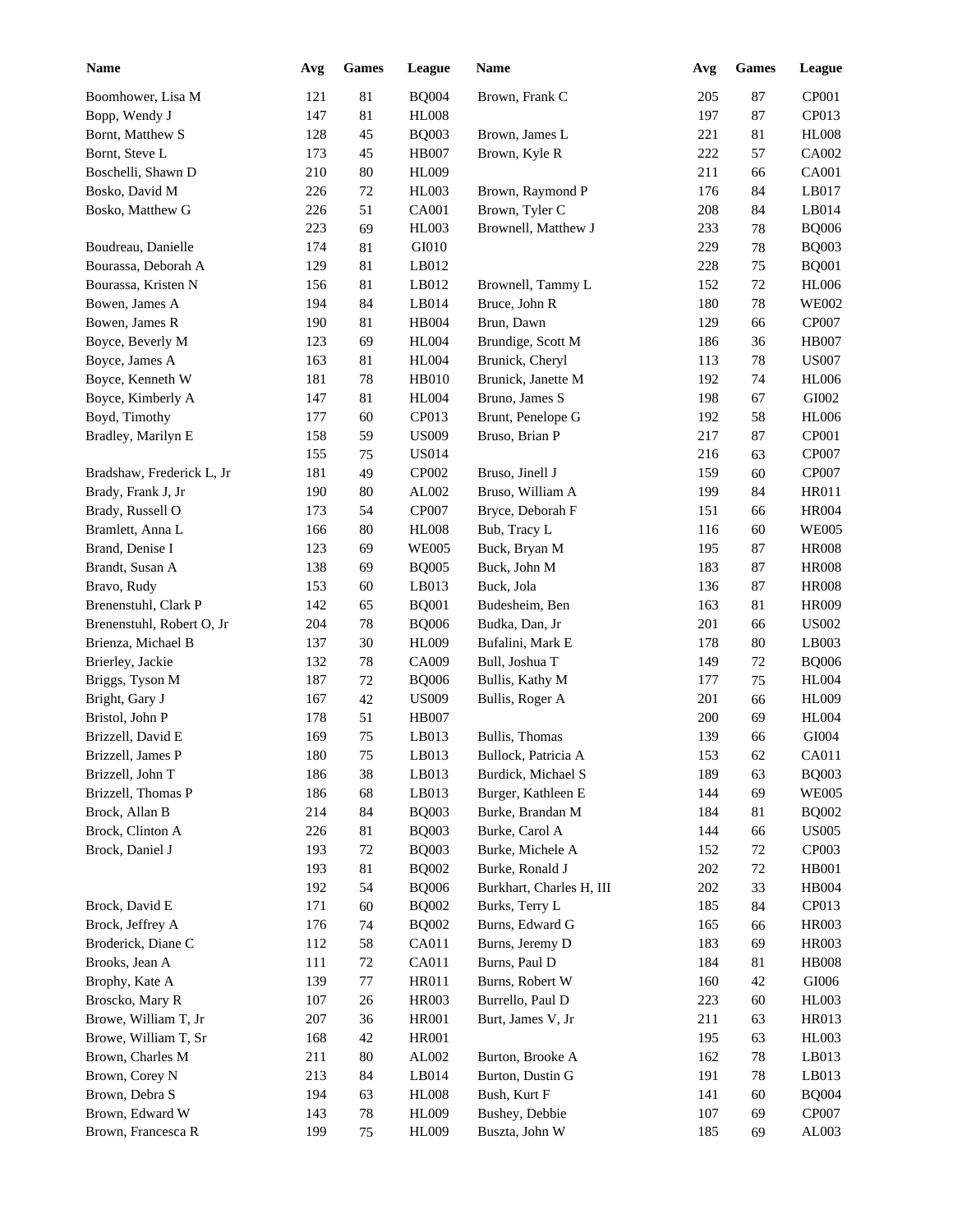| <b>Name</b>                 | Avg | <b>Games</b> | League       | Name                     | Avg | <b>Games</b> | League        |
|-----------------------------|-----|--------------|--------------|--------------------------|-----|--------------|---------------|
| Butler, Jesse T             | 158 | 78           | <b>CP006</b> | Caron, Codie B           | 169 | 78           | <b>BQ001</b>  |
| Butt, William C             | 173 | 63           | <b>HR001</b> | Caron, Ron A, Jr         | 208 | 21           | <b>BQ003</b>  |
| Buttermore, Brent           | 191 | 66           | CP002        |                          | 206 | 75           | <b>BQ001</b>  |
| Cafaro, David M             | 196 | 48           | CP005        | Caron, Ronald A, Sr      | 161 | 26           | <b>BQ003</b>  |
| Cahill, Timothy E           | 213 | 78           | <b>BQ003</b> |                          | 160 | 29           | <b>BQ001</b>  |
| Caivana, Helen L            | 144 | 69           | <b>HL004</b> | Carota, Mark A           | 167 | 63           | CP013         |
| Calhoun, Ed J, Jr           | 185 | 36           | <b>HB007</b> | Carpenter, Phil J        | 171 | 75           | <b>HL004</b>  |
| Calhoun, Tammy              | 150 | 39           | <b>HB007</b> | Carrier, Heide K         | 125 | 51           | <b>HR015</b>  |
| Callagan, Ryan C            | 166 | 57           | <b>US010</b> | Carrier, Michael D       | 173 | 66           | <b>HR015</b>  |
| Callaghan, Chris J          | 157 | 39           | GI011        | Carrigan, Michael E      | 129 | 68           | <b>HB008</b>  |
| Callahan, Corey B           | 198 | 27           | <b>BQ003</b> | Carroll, Lawrence T      | 155 | 42           | <b>HB006</b>  |
| Callahan, Michael E         | 144 | 76           | <b>HL004</b> |                          | 146 | 72           | <b>HL001</b>  |
| Callahan, Priscilla         | 129 | 78           | <b>HL004</b> | Carroll, Nicole L        | 152 | 81           | GI005         |
| Callahan, Walter W          | 216 | 81           | <b>BQ003</b> | Carroll, Peter F, IV     | 181 | 48           | <b>US002</b>  |
| Callander, Leonard G        | 169 | 75           | <b>HR04</b>  | Carson, Bonnie S         | 151 | 78           | <b>HR005</b>  |
|                             | 168 | 81           | <b>HR005</b> | Carter, Homer M          | 168 | 75           | AL005         |
| Callander, Ruth A           | 152 | 78           | <b>HR005</b> |                          | 162 | 33           | <b>WE001</b>  |
|                             | 143 | 75           | <b>HR04</b>  | Carter, Jonathan M, Jr   | 180 | 36           | AL005         |
| Caloprete, Mario J          | 144 | 75           | GI004        | Carter, Michael          | 201 | 54           | CP002         |
| Calvanese, Diane L          | 135 | 66           | CP011        | Carter, Peter F          | 118 | 33           | <b>WE001</b>  |
| Camadine, Cindy             | 145 | 78           | HR012        |                          | 110 | 77           | AL005         |
| Caminiti, Michael S         | 167 | 75           | <b>US011</b> | Carter, Wayne M          | 163 | 32           | AL005         |
| Campana, William C          | 171 | 78           | GI001        | Carter, William T, Jr    | 179 | 30           | <b>HL010</b>  |
|                             | 170 | 78           | AL010        | Case, Joshua J           | 215 | 71           | <b>BQ002</b>  |
| Canam, Merl H               | 144 | 51           | HB009        |                          | 212 | 75           | <b>BQ006</b>  |
| Cannistraci, Salvatore      | 185 | 84           | LB017        | Cassella, Ann M          | 133 | 81           | CP004         |
| Cannizzo, Thomas J, Sr      | 171 | 81           | LB002        | Cassidy, Ellen M         | 120 | 69           | <b>BQ004</b>  |
| Cannon, Melissa L           | 137 | 41           | <b>WE003</b> | Casterella, John, Jr     | 216 | 77           | <b>HL008</b>  |
| Canty, Lucille R            | 149 | 72           | <b>US014</b> |                          | 207 | 78           | <b>HL005</b>  |
| Canty, Sylvester            | 180 | 81           | <b>US008</b> |                          | 206 | 53           | <b>HL009</b>  |
| Capparello, Nick M          | 167 | 66           | <b>HR002</b> | Castle, Timothy J        | 163 | 87           | LB004         |
| Carabis, Thomas C           | 205 | 75           | GI002        | Castlegrande, Rocco A    | 169 | 55           | CP002         |
| Caravaty, Mark              | 153 | 84           | CP003        |                          | 159 | 75           | CP013         |
| Carbonneau, Gary T, III     | 211 | 84           | AL002        | Castrocone, Timothy J    | 162 | 27           | <b>HB007</b>  |
|                             | 209 | 75           | CA002        | Catalfamo, Amy N         | 147 | 84           | <b>HL008</b>  |
| Carbonneau, Gary T, Jr      | 173 | 84           | AL002        | Catalfamo, Derek S       | 195 | 48           | <b>HL005</b>  |
| Card, Donald E              | 152 | 81           | LB012        |                          | 194 | 81           | <b>HL008</b>  |
| Cardinal, Steven M          | 190 | $80\,$       | <b>BQ002</b> | Caulfield, Evan J        | 195 | 87           | GI003         |
| Cardona, Carlos J           | 168 | 75           | LB017        | Caulfield, Gary J        | 198 | 84           | HB004         |
| Carelli - Elwell, Roxanne M | 123 | 54           | AL005        | Caulfield, Michael M     | 153 | $81\,$       | GI003         |
| Carey, Diane M              | 130 | $60\,$       | <b>US010</b> | Cavanaugh, Michael J     | 164 | $81\,$       | HB004         |
| Carey, James E              | 171 | 75           | CA009        | Cavanaugh, Willaim A, Jr | 116 | $27\,$       | HB004         |
| Carey, Patricia A           | 132 | 66           | <b>US010</b> | Caverly, Brian C         | 211 | 72           | <b>HR001</b>  |
| Cargile, Anne M             | 121 | 63           | HL009        |                          | 191 | 100          | HR10          |
| Cargile, Harry M            | 182 | $81\,$       | <b>HL009</b> | Caverly, Steven F        | 211 | 69           | <b>HR001</b>  |
| Carhart, Kevin M            | 223 | 66           | <b>US010</b> |                          | 195 | 92           | HR10          |
| Carhart, Philip R, Jr       | 189 | 63           | <b>US010</b> | Cea, Joseph R            | 194 | 72           | CA010         |
| Carhart, Ray J              | 222 | 66           | CA002        | Ceremuga, Jack J         | 166 | 45           | CP005         |
|                             | 216 | 75           | <b>US003</b> | Cerone, Michael          | 171 | 39           | LB015         |
|                             |     |              |              |                          |     |              |               |
|                             | 210 | 69           | CA001        | Cerulli, Patricia A      | 133 | 75           | $\rm GIO08$   |
| Carhart, Therese A          | 158 | 55           | <b>US010</b> | Chamberlain, Everett A   | 169 | 75           | CP005         |
| Carlo, Steven M             | 183 | $42\,$       | HB010        | Chambertland, Chip       | 140 | 63           | CP013         |
| Carmody, Frank J            | 178 | 60           | CP012        | Chapman, Lillian D       | 105 | 69           | <b>US014</b>  |
| Carmody, Kevin J            | 163 | 60           | HR001        | Charbonneau, Dean A      | 208 | 60           | <b>HL005</b>  |
|                             | 160 | 74           | HR013        | Charbonneau, Joseph A    | 173 | 39           | <b>HL010</b>  |
| Carney, Raymond A           | 182 | 81           | HB006        | Charbonneau, Lawrence R  | 182 | 75           | ${\rm G}I011$ |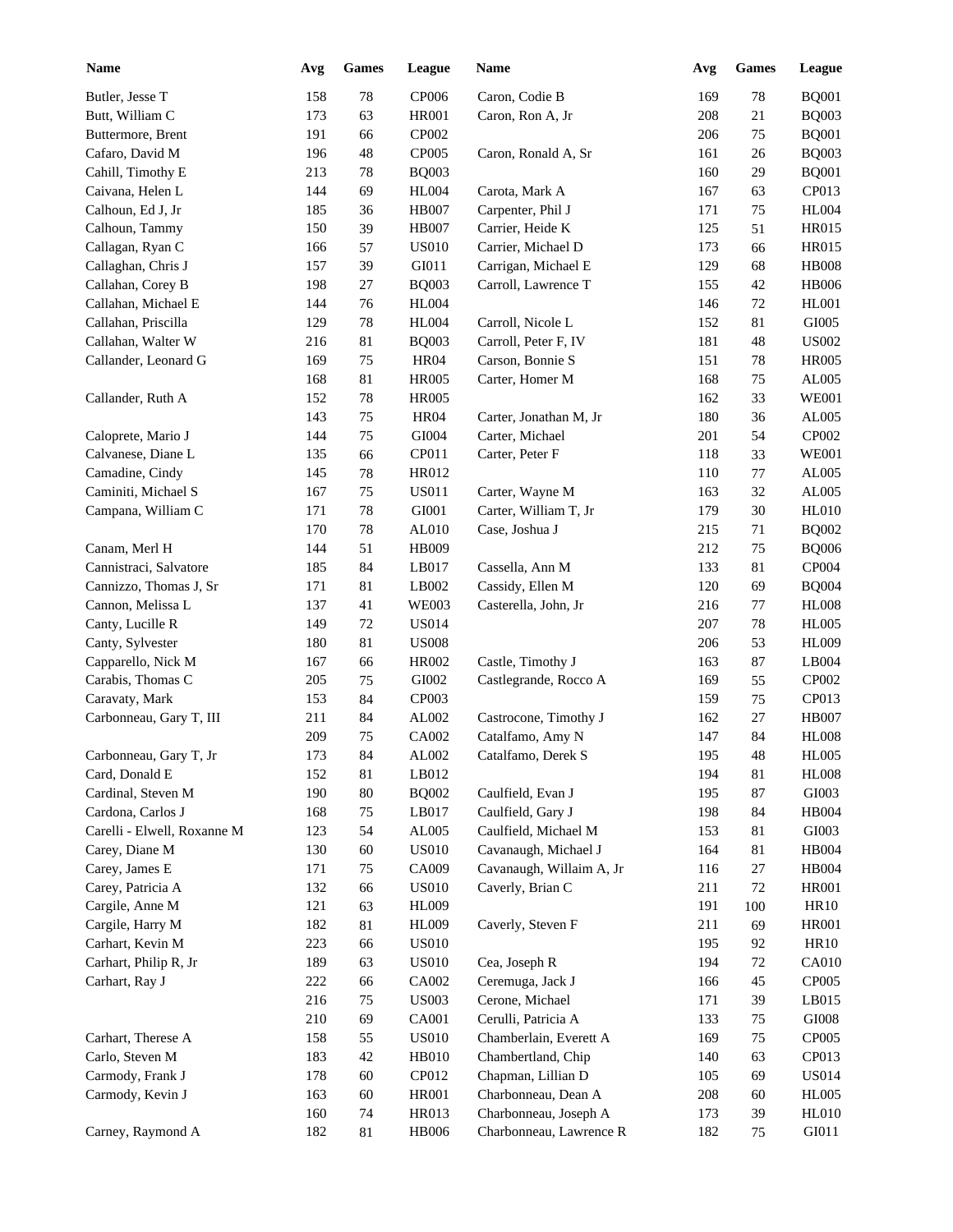| <b>Name</b>              | Avg | <b>Games</b> | League         | <b>Name</b>            | Avg | <b>Games</b> | League       |
|--------------------------|-----|--------------|----------------|------------------------|-----|--------------|--------------|
|                          | 178 | 81           | US012          | Clark, Tyler G         | 189 | 72           | <b>BQ004</b> |
| Charbonneau, Mary Lou    | 123 | 33           | <b>HL010</b>   |                        | 189 | 84           | <b>BQ003</b> |
| Charette, Annie M        | 150 | 81           | CA009          |                        | 183 | 75           | <b>BQ001</b> |
| Charette, Jason L, Jr    | 151 | 60           | CA009          | Clark, Yvonne          | 160 | 75           | HR011        |
| Charette, Lawrence M, Sr | 192 | 75           | <b>US009</b>   | Clarke, Bruce R        | 190 | 75           | CP002        |
| Charette, Mark E         | 188 | 81           | CA009          | Clarke, Daniel R       | 198 | 75           | HR013        |
| Charette, Nicole M       | 129 | 69           | CA009          | Claus, Christopher H   | 225 | 66           | <b>HL005</b> |
| Charron, Christopher R   | 214 | $72\,$       | CP001          |                        | 224 | 76           | <b>HL008</b> |
|                          | 207 | 65           | CP012          | Claus, Lori A          | 187 | 36           | <b>HL008</b> |
| Chatterton, Bryan P      | 186 | 84           | CP013          | Clemens, Andrea M      | 108 | 84           | LB017        |
| Cheetham, Holly C        | 205 | 75           | LB018          | Clemens, Casey R       | 157 | 84           | LB017        |
| Cheetham, Michael D      | 190 | 68           | LB018          | Clementi, Beverly J    | 134 | 48           | GI010        |
| Cheney, John F           | 146 | 87           | GI003          | Clementi, Lisa         | 145 | 68           | HR012        |
| Chestnut, Ryan M         | 210 | 30           | HB001          | Clements, Kenneth H    | 168 |              | CP006        |
|                          | 204 | 78           |                |                        |     | 72<br>$27\,$ | <b>HL010</b> |
|                          |     |              | AL002<br>CP001 | Clements, Maureen      | 128 |              |              |
| Chevalier, Christopher M | 205 | 84           | CP013          | Clements, Russell      | 124 | 30           | <b>HL010</b> |
| Chevkosly, Neil          | 150 | 63           |                | Clifford, Darryl T     | 200 | 81           | CP001        |
| Chiera, Salvatore M      | 218 | 69           | GI002          | Clowe, William B       | 173 | 81           | <b>HB008</b> |
| Chiera, Salvatore P, Jr  | 196 | 67           | GI002          | Cobberti, Daniel C     | 155 | 60           | <b>HL001</b> |
| Chiera, Salvatore P, Sr  | 161 | 63           | GI002          | Cocca, Phil M          | 172 | 81           | LB005        |
| Childs, Jeffery M        | 213 | $72\,$       | CP002          | Cocco, Eric J          | 199 | 81           | <b>US002</b> |
| Childs, William R        | 191 | 84           | LB014          | Cocco, Jason M         | 212 | 75           | <b>US002</b> |
| Chiplock, Julia G        | 122 | 30           | <b>HL010</b>   | Cocco, Joseph          | 178 | 81           | <b>US002</b> |
| Chiplock, William S, Jr  | 175 | 39           | <b>HL010</b>   | Coelho, Stephen A      | 145 | 75           | <b>US013</b> |
| Chirasello, Nicole M     | 129 | 66           | <b>BQ005</b>   | Coghill, Andrew D      | 199 | 84           | <b>US003</b> |
| Christian, Alfred J      | 166 | 63           | HR013          | Coghill, David C       | 208 | 69           | AL003        |
| Christian, Celina        | 121 | 74           | <b>US005</b>   |                        | 203 | 84           | <b>US003</b> |
| Christiansen, Dale       | 208 | 81           | <b>US002</b>   | Colclough, Pam         | 145 | 60           | CP004        |
|                          | 203 | 75           | GI002          | Cole, Marta A          | 157 | 81           | GI005        |
| Christiansen, Zach D     | 205 | 69           | <b>US002</b>   | Coleman, Karen A       | 107 | 23           | <b>HB007</b> |
| Christman, Kathryn Y     | 109 | 81           | LB017          | Colino, Sara R         | 166 | 28           | LB013        |
| Christman, Tim A         | 170 | 83           | LB017          | Collett, Patrick D     | 213 | 69           | <b>HB001</b> |
| Chura, Eric C            | 168 | 39           | AL003          |                        | 199 | 75           | CA001        |
| Church, Jake             | 143 | 75           | HR002          |                        | 198 | 69           | GI003        |
| Ciarlone, Frank M        | 194 | 78           | GI004          |                        | 194 | 100          | <b>HR10</b>  |
| Ciccarelli, Nick M       | 95  | 63           | AL003          | Colliano, Jake M       | 230 | 63           | <b>BQ002</b> |
| Cicchinelli, Joseph      | 206 | 45           | <b>HB007</b>   |                        | 216 | 69           | <b>BQ003</b> |
|                          | 202 | $75\,$       | CA001          | Colliano, Samuel J     | 211 | 44           | <b>BQ002</b> |
| Cicchinelli, Vincent     | 195 | 21           | <b>HB007</b>   |                        | 211 | 81           | <b>BQ006</b> |
| Cicora, Matthew D        | 187 | 75           | GI001          |                        | 198 | 81           | <b>BQ003</b> |
| Cipperly, Carl W         | 160 | 74           | <b>BQ001</b>   | Collington, Arianna V  | 173 | 36           | <b>US014</b> |
| Cipperly, Daryl T        | 202 | 81           | <b>BQ006</b>   | Collington, Cathryne A | 105 | 45           | <b>US014</b> |
| Cipperly, Joan M         | 134 | 87           | <b>BQ005</b>   | Collington, Davia N    | 173 | 54           | <b>US014</b> |
| Cipperly, William F, Jr  | 193 | 24           | <b>BQ002</b>   | Collins, Alfred J, III | 182 | 60           | HL001        |
|                          | 185 | 78           | <b>BQ001</b>   | Collins, Brendan J     | 185 | 72           | <b>HL001</b> |
|                          | 182 | 24           | <b>BQ006</b>   | Collins, Corey         | 145 | 69           | <b>HL001</b> |
| Ciprioni, Matt           | 149 | 57           | HB009          | Collins, James E       | 164 | 77           | CP012        |
| Cisco, Francis E         | 210 | 42           | <b>CP005</b>   | Collis, Brian R        | 168 | 54           | <b>US011</b> |
| Cisneroz, Connie         | 133 | 75           | <b>WE005</b>   | Colvin, Bradley G      | 214 | 78           | <b>BQ006</b> |
| Clark, Christopher C     | 199 | $72\,$       | <b>HL005</b>   | Colvin, Tyler J        | 228 | 78           | <b>BQ006</b> |
| Clark, Dave G            | 184 | 66           | <b>BQ001</b>   | Compton, Derrick J     | 128 | 21           | CP003        |
| Clark, David J           | 196 | 27           | CA002          | Comtois, Roland E      | 194 | 75           | CA009        |
|                          | 187 | 60           | CA009          | Conde, Edward          | 181 | 38           | CP007        |
| Clark, Guy H, III        | 184 | $42\,$       | <b>BQ003</b>   | Conde, Nancy D         | 135 | 53           | CP007        |
| Clark, Joshua            | 188 | $72\,$       | CP007          | Condon, Thomas E, Jr   | 195 | 51           | <b>HB010</b> |
| Clark, Tanya L           | 115 | 51           | <b>BQ004</b>   | Conklin, Robert W      | 166 | 96           | LB003        |
|                          |     |              |                |                        |     |              |              |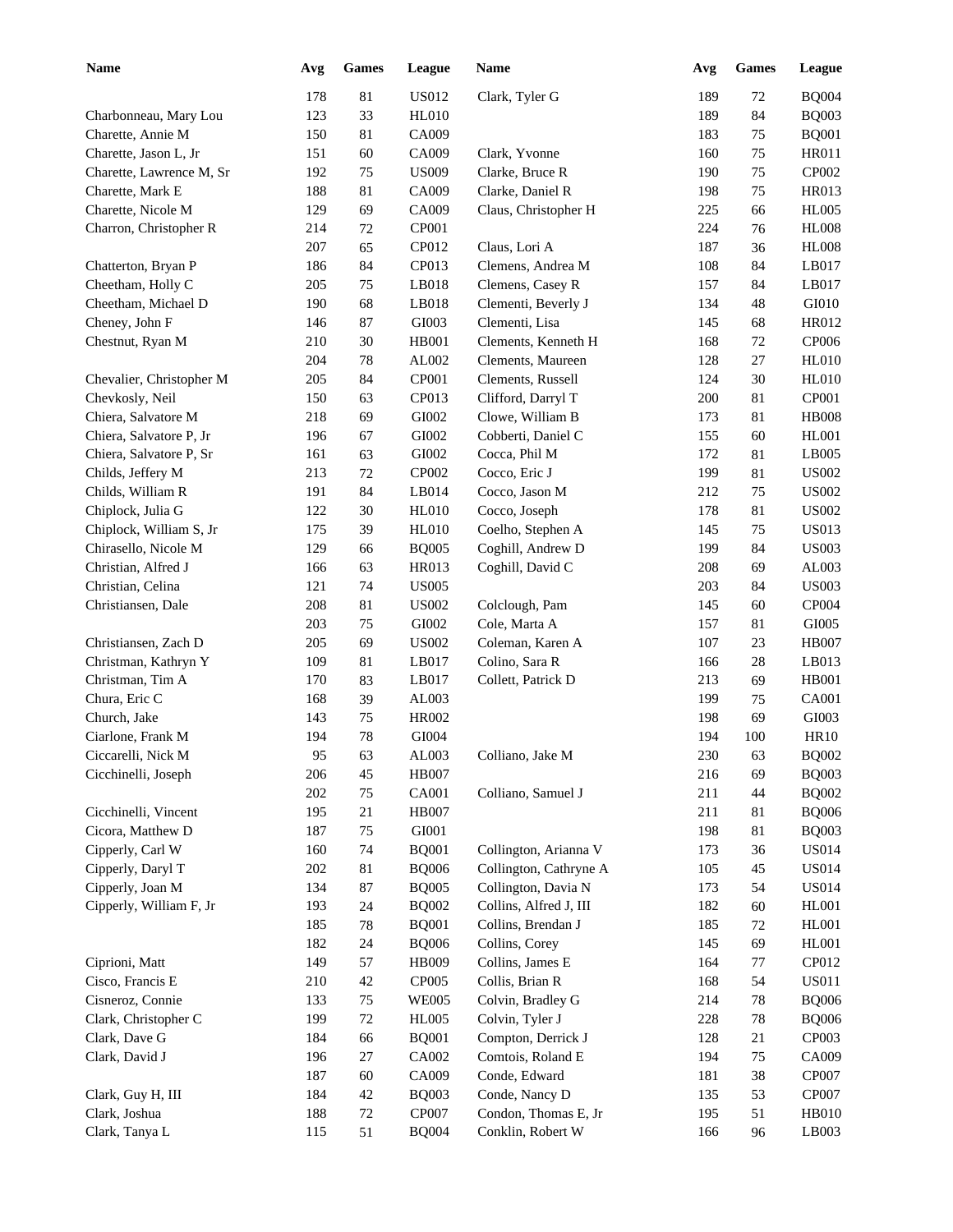| <b>Name</b>            | Avg        | <b>Games</b> | League       | <b>Name</b>                           | Avg        | <b>Games</b> | League         |
|------------------------|------------|--------------|--------------|---------------------------------------|------------|--------------|----------------|
| Conley, Christopher S  | 150        | 70           | <b>HR008</b> | Crego, Don R                          | 202        | 66           | CP002          |
| Connelly, Jeremy J     | 171        | 33           | <b>HL001</b> | Crier, David W                        | 203        | 60           | GI007          |
|                        | 169        | 75           | <b>HL005</b> | Crognale, Alice                       | 131        | 75           | <b>HR005</b>   |
| Connelly, Shawn P      | 183        | 51           | <b>HL008</b> | Cross, John P                         | 201        | 75           | <b>BQ002</b>   |
| Connery, Blake R, Sr   | 212        | 66           | CA006        | Cross, Keith L                        | 190        | 84           | <b>BQ002</b>   |
|                        | 197        | 75           | CA001        | Crowe, Ronald E                       | 145        | 75           | <b>HR011</b>   |
| Connolly, Ann S        | 156        | 63           | CP007        | Crucetti, Paul G                      | 161        | 81           | <b>WE002</b>   |
| Connolly, David F      | 164        | 69           | CP007        | Crucetti, William                     | 171        | 28           | <b>WE002</b>   |
| Connolly, Robert D     | 184        | 54           | HB009        | Cruver, Richard D                     | 165        | 81           | CP013          |
| Connors, Matt P        | 151        | 24           | <b>HL008</b> | Culihan, Linda                        | 157        | 33           | <b>WE003</b>   |
| Connors, William E     | 117        | 69           | <b>WE001</b> | Cummings, Tanya M                     | 134        | 87           | <b>BQ005</b>   |
| Connors, William M     | 181        | 45           | LB005        | Cummings, Theresa M                   | 135        | 66           | CP011          |
| Constable, Francis     | 153        | 72           | GI004        | Cummings, William H                   | 209        | 87           | CP001          |
| Constantino, Wendy V   | 112        | $72\,$       | <b>BQ005</b> | Cumo, Todd R                          | 188        | 36           | HB004          |
| Cooke, Paul A          | 140        | 75           | <b>US009</b> | Cunningham, Joe F                     | 170        | 93           | LB003          |
| Coon, Richard M        | 206        | 66           | <b>HL005</b> | Cunningham, Norine A                  | 85         | 54           | <b>HL001</b>   |
| Coon, Susan J          | 143        | 42           | <b>HL010</b> | Cunningham, Thomas A                  | 207        | 78           | GI004          |
| Coonan, Joseph D       | 210        | 48           | HB009        | Curran, Gerard                        | 210        | 72           | <b>HB001</b>   |
| Cooney, Kevin M        | 153        | 65           | <b>WE002</b> |                                       | 205        | 84           | <b>US003</b>   |
| Coonrad, Darrell M     | 222        | 78           | CA001        | Curran, Shawn                         | 184        | 63           | <b>HL001</b>   |
| Cooper, Dwayne A       | 165        | 69           | CP003        | Curtis, Bruce E                       | 190        | 87           | CP001          |
| Cooper, John G, Jr     | 141        | 72           | <b>HR002</b> |                                       | 178        | 65           | CP007          |
| Cooper, Matthias A     | 192        | 66           | <b>US006</b> | Curtis, Dale R                        | 182        | 87           | GI010          |
|                        | 187        | 83           | AL002        | Curtis, Sully M                       | 133        | 39           | <b>HB007</b>   |
| Cooper, Noo            | 128        | 81           | <b>HL009</b> | Curtis, Wanda Jean                    | 164        | 66           | CP007          |
| Cooper, Ted            | 86         | 63           | AL005        | Cushine, Todd                         | 169        | 75           | <b>US011</b>   |
| Corbeil, Mike J        | 197        | 75           | <b>HL005</b> | Cushman, Donald H                     | 126        | 81           | <b>HB006</b>   |
| Corbisiero, Angela     | 134        | 63           | CP011        | Cuva, Fred J, Jr                      | 180        | 75           | CP006          |
| Cordell, Edward J      | 209        | 84           | CP003        | Cuva, Sam S                           | 188        | 78           | CP006          |
| Cornelius, Paula A     | 152        | 78           | <b>HR004</b> | Czamara, Ann M                        | 140        | 81           | <b>HB006</b>   |
| Cornwell, James G, II  | 187        | 72           | <b>WE002</b> | Czamara, Corianne M                   | 153        | 69           | <b>HB006</b>   |
| Corrigan, Joe J        | 199        | 63           | CP002        | Czamara, Nathan E                     | 199        | 78           | CA002          |
| Cosgrave, Brittany     | 198        |              |              |                                       |            |              |                |
|                        |            | 66           | <b>HL009</b> |                                       | 185        | 81           | <b>HB006</b>   |
| Cosgrave, Kimberly A   | 191<br>206 | 69<br>69     | <b>HL009</b> | Czech, Matthew P<br>Czesnik, Andrew W | 217<br>130 | 73<br>75     | LB007<br>GI002 |
| Cosgrave, Timothy J    |            |              | <b>HL009</b> |                                       |            |              |                |
| Cosgrove, Stephen F    | 198        | 45           | <b>HB007</b> | D'Agostino, Sally A                   | 140        | 24           | <b>US016</b>   |
| Costantino, Johnnie A  | 135        | 84           | <b>BQ005</b> | Daigle, Virginia                      | 117        | 75           | CP004          |
| Costanzo, Carolyn M    | 139        | 60           | CP003        | Daigneault, John A                    | 220        | 63           | HB004          |
| Costanzo, Salvatore C  | 204        | 75           | HL003        | Daigneault, Margaret A                | 150        | 27           | <b>CA008</b>   |
| Costello, Michael      | 145        | $42\,$       | CA006        | Daigneault, Nicholas J                | 215        | 57           | CA002          |
| Costello, Michael J    | 169        | 26           | LB014        | Daigneault, Robert A, Jr              | 235        | 75           | <b>CA001</b>   |
| Cotch, David L         | 185        | 81           | <b>US009</b> |                                       | 232        | 81           | <b>US003</b>   |
| Cotch, Erik D          | 233        | 78           | <b>US003</b> | Daigneault, Robert A, Sr              | 200        | 57           | <b>HL003</b>   |
|                        | 230        | 72           | HB001        |                                       | 192        | 27           | <b>CA008</b>   |
| Cottrell, Gerry F      | 119        | 54           | <b>BQ002</b> | Daigneault, Tricia A                  | 179        | 21           | <b>CA008</b>   |
|                        | 118        | 75           | <b>BQ003</b> |                                       | 178        | 78           | CA002          |
| Coughlin, Melissa A    | 125        | 69           | <b>WE005</b> | Daley, Lisa F                         | 132        | 63           | <b>HR04</b>    |
| Courtright, Michelle L | 199        | 78           | LB013        | Daley, Paul M                         | 143        | 75           | <b>HR04</b>    |
| Cox - Fazio, Lauren A  | 163        | 75           | CP003        | Dalpe, Leo P, Jr                      | 193        | 63           | CP005          |
| Craft, Heath T         | 229        | 75           | <b>HL005</b> | Dalsania, Bhavik                      | 135        | $70\,$       | LB003          |
|                        | 228        | 81           | HL003        | Dan, Andy                             | 151        | 78           | LB018          |
| Craft, Lisa A          | 131        | 62           | <b>HL006</b> | Dan, Sherri L                         | 127        | 78           | LB018          |
| Crandall, Bill F       | 131        | $77$         | LB004        | Danbury, Chris S                      | 187        | 75           | <b>US005</b>   |
| Crandall, Jennie M     | 120        | 81           | LB004        | Danbury, Jane                         | 137        | 63           | <b>US005</b>   |
| Crandall, Melissa A    | 127        | 77           | LB004        | Davendonis, Paul J                    | 199        | 81           | <b>BQ002</b>   |
| Crandall, Richard J    | 197        | 75           | HL001        | Davey, Bria M                         | 84         | 57           | <b>US013</b>   |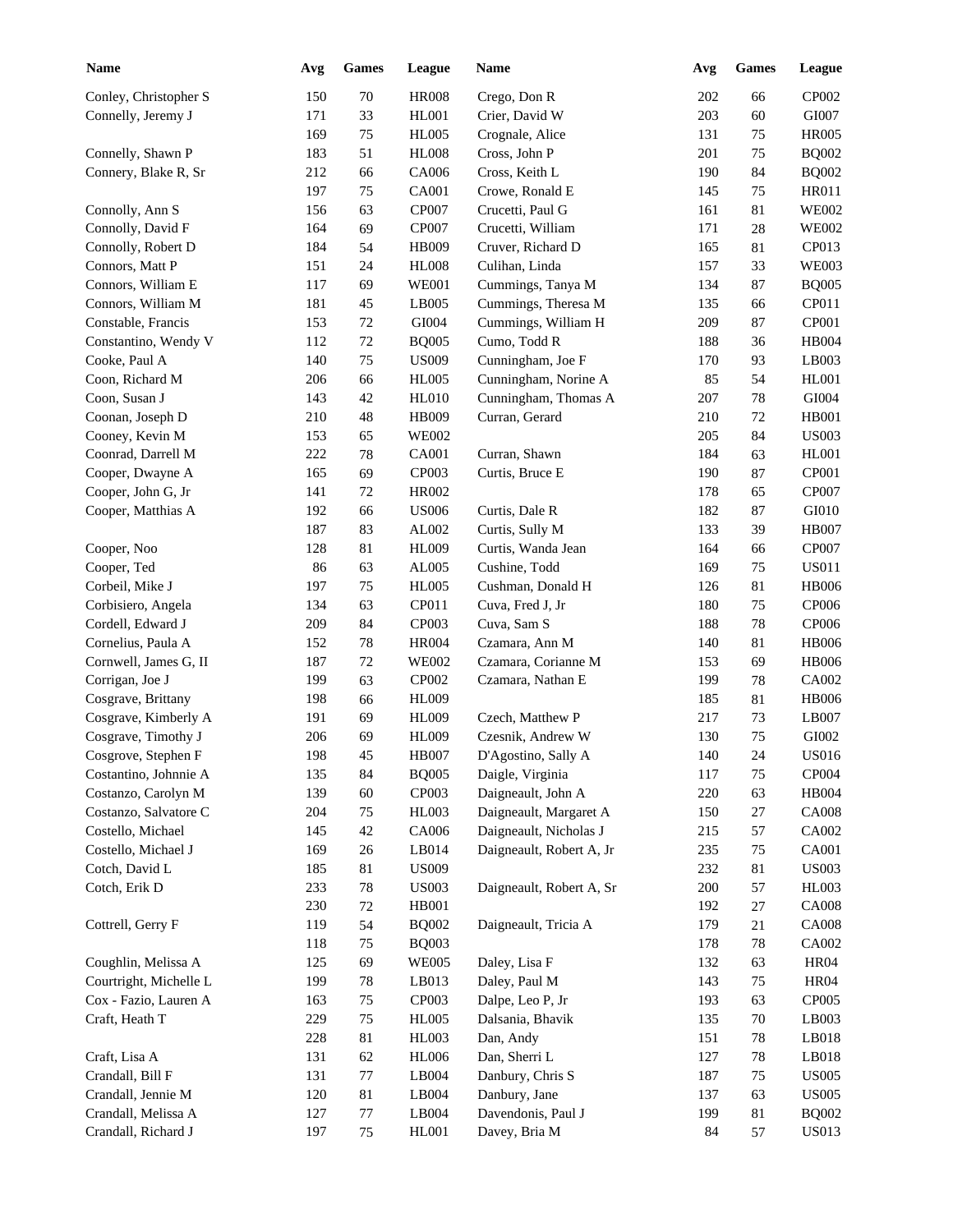| <b>Name</b>             | Avg | <b>Games</b> | League       | <b>Name</b>            | Avg | Games  | League       |
|-------------------------|-----|--------------|--------------|------------------------|-----|--------|--------------|
| Davey, Michael A        | 157 | $72\,$       | <b>US013</b> | DeVoe, Jasmine         | 182 | 69     | LB010        |
| Davies, Sean E          | 148 | 48           | <b>US002</b> | DeVoe, Ronald G        | 208 | 84     | CP001        |
| Davis, Anthony          | 126 | 50           | AL005        |                        | 203 | 69     | CP007        |
| Davis, Catherine C      | 138 | 57           | <b>HR04</b>  |                        | 201 | 84     | HL003        |
| Davis, Florence         | 71  | 23           | AL005        | DeVoe, Stephen J       | 179 | 57     | CP007        |
| Davis, Frank            | 177 | 66           | CP002        | DeWald, Fred P         | 142 | 54     | GI011        |
| Davis, Keith J          | 145 | 72           | <b>HR04</b>  | Di Donato, Anthony R   | 214 | 24     | CP002        |
| Davis, Lisa A           | 131 | 75           | <b>BQ005</b> | Di Donato, Robert, Jr  | 193 | 69     | CP002        |
| Davis, Ray H            | 145 | 90           | LB003        | Di Novo, Adam T        | 203 | 75     | CA002        |
| Davis, Robert M         | 163 | 78           | CP005        | Di Nuzzo, Janice       | 161 | 54     | HB002        |
| Dawson, Denise G        | 166 | 84           | <b>HR011</b> | Dickinson, Charlotte   | 139 | 66     | <b>HL004</b> |
| Dawson, Eric E          | 160 | 83           | CP013        | DiDonna, Tia           | 149 | 69     | <b>HR002</b> |
| Day, Angel R            | 195 | 69           | <b>BQ003</b> | Dietlein, Richard A    | 173 | 93     | LB003        |
|                         | 193 | 87           | <b>BQ005</b> | DiFabio, Peter         | 98  | 27     | <b>WE002</b> |
| Day, Regina J           | 85  | 67           | <b>HL006</b> | Diiorio, Jen           | 154 | 72     | <b>HR004</b> |
| Day, Robert W           | 198 | 72           | <b>BQ002</b> | Dillon, Matthew J      | 134 | 55     | <b>HR009</b> |
|                         | 190 | 27           | <b>BQ003</b> | DiMura, Paul M         | 148 | 81     | GI011        |
| Day, Ronald J           | 198 | 77           | CP003        | DiNova, Anthony J      | 196 | 51     | <b>US016</b> |
| De Fruscio, Scott A     | 198 | 74           | CA009        | Dobert, Christopher J  | 174 | 34     | <b>HL010</b> |
| De Genero, Angelo T     | 178 | 78           | <b>HR004</b> | Dobert, Daniel M       | 155 | 72     | <b>HR005</b> |
|                         | 178 | 78           | HR013        | Dobert, Dennis C       | 174 | 78     | HR013        |
| De Genero, Dave         | 193 | 75           | <b>HR004</b> | Dobert, Travis K       | 127 | 59     | <b>HR015</b> |
| De Lair, Carolanne      | 133 | 24           | <b>HR002</b> | Dodge, Charles M       | 170 | 81     | HR011        |
| De Lucia, Theodore, Jr  | 196 | 74           | LB014        | Dodge, Jeremy J        | 192 | 81     | HR011        |
| Dean, Jean A            | 101 | 60           | <b>WE003</b> | Doesburg, Doreen M     | 152 | 60     | <b>HL008</b> |
| DeCitise, Charles P, Jr | 208 | 51           | <b>HB007</b> | Doesburg, Michael J    | 179 | 38     | <b>HL008</b> |
| Decker, Edward L        | 149 | 45           | GI006        | Doherty, Kayla E       | 118 | 45     | <b>US010</b> |
| Decker, Stephen P       | 213 | 71           | CP002        | Dolan, John J          | 208 | 75     | <b>US002</b> |
| Deere, Mary C           | 151 | 81           | GI005        | Dolder, Josephine      | 150 | 75     | <b>WE005</b> |
| Deerfield, Robert       | 72  | 154          | <b>HR04</b>  | Dombroski, Stephen T   | 149 | 75     | LB014        |
| Deerfield, Thomasine    | 138 | 75           | <b>HR04</b>  | Donlon, Patrick J, Jr  | 140 | 54     | <b>WE003</b> |
| Deitz, Catherine F      | 159 | 72           | HR011        | Doremus, Albert F      | 153 | 75     | <b>WE002</b> |
| DellaCioppa, Angelo     | 215 | 72           | GI002        | Doriski, Allene        | 164 | 57     | CA011        |
| Delossantos, Dan R      | 170 | 75           | <b>HL001</b> | Dorman, Phillip T      | 181 | 81     | <b>BQ006</b> |
| Deluca, Brian B         | 194 | 78           | <b>BQ006</b> | Dorsey, Mykel A        | 140 | 93     | LB004        |
| DeMarco, Brian P        | 173 | $30\,$       | <b>CA008</b> | Dorstek, Henry A       | 215 | 84     | <b>US003</b> |
| Demartino, Joel H       | 170 | 63           | CP002        | Doty, James A, Jr      | 186 | 72     | <b>HL005</b> |
| Demartino, Zach J       | 173 | 66           | CP002        |                        | 185 | 21     | <b>HL008</b> |
| Dempsey, Ian T          | 155 | 75           | GI004        | Dow, Linda M           | 133 | $72\,$ | <b>WE005</b> |
| Denison, Lester E       | 147 | 81           | <b>US002</b> | Dowd, Jerry F          | 161 | 75     | HR04         |
| Denue, Susan L          | 129 | $70\,$       | <b>WE005</b> | Dowd, Joseph P         | 198 | 81     | <b>HB008</b> |
| Deo, Debra J            | 113 | 21           | <b>CA008</b> | Dowd, Rosemary         | 136 | 75     | <b>HR04</b>  |
| DePaul, Mark E, Jr      | 145 | 72           | HL001        | Doyle, Noreen A        | 129 | 78     | CA009        |
| DeSain, Douglas J       | 179 | 69           | CP002        | Dozois, Raymond        | 163 | 72     | CP007        |
| Desautels, Mark K       | 161 |              | CP013        | Dragonette, Angelo     |     | 57     | <b>HL001</b> |
| DeTraglia, Frank H      | 143 | 66<br>81     | GI011        | Dragt, Dwayne D        | 159 | 81     | <b>HL009</b> |
| Deuel, Louis R          | 197 | 81           | HR013        |                        | 203 | 42     | <b>HL005</b> |
|                         |     |              |              |                        | 200 |        | <b>HL008</b> |
| Deuel, Michele M        | 166 | 49           | <b>WE005</b> |                        | 198 | 84     |              |
| Devaren, Paul M         | 191 | 75           | CA002        | Dragt, Dwayne D, Jr    | 205 | 45     | <b>HL008</b> |
|                         | 191 | 84           | <b>US003</b> |                        | 205 | 81     | HL009        |
| Devery, Phyllis         | 115 | $80\,$       | <b>HR007</b> | Dragt, Michele M       | 176 | 81     | HL009        |
| Devoe, Connor J         | 151 | 60           | CP007        |                        | 176 | 84     | <b>HL008</b> |
| DeVoe, Craig W          | 204 | 66           | <b>CP008</b> | Drake, Daniel H        | 190 | 75     | <b>BQ006</b> |
| DeVoe, Danielle M       | 216 | 58           | CP001        | Drescher, Joshua R     | 202 | 75     | <b>HL004</b> |
|                         | 208 | 44           | CP007        | Druckermiller, James D | 129 | 90     | CP012        |
| DeVoe, James W          | 199 | 29           | CP008        | Drumm, James J         | 184 | 96     | LB003        |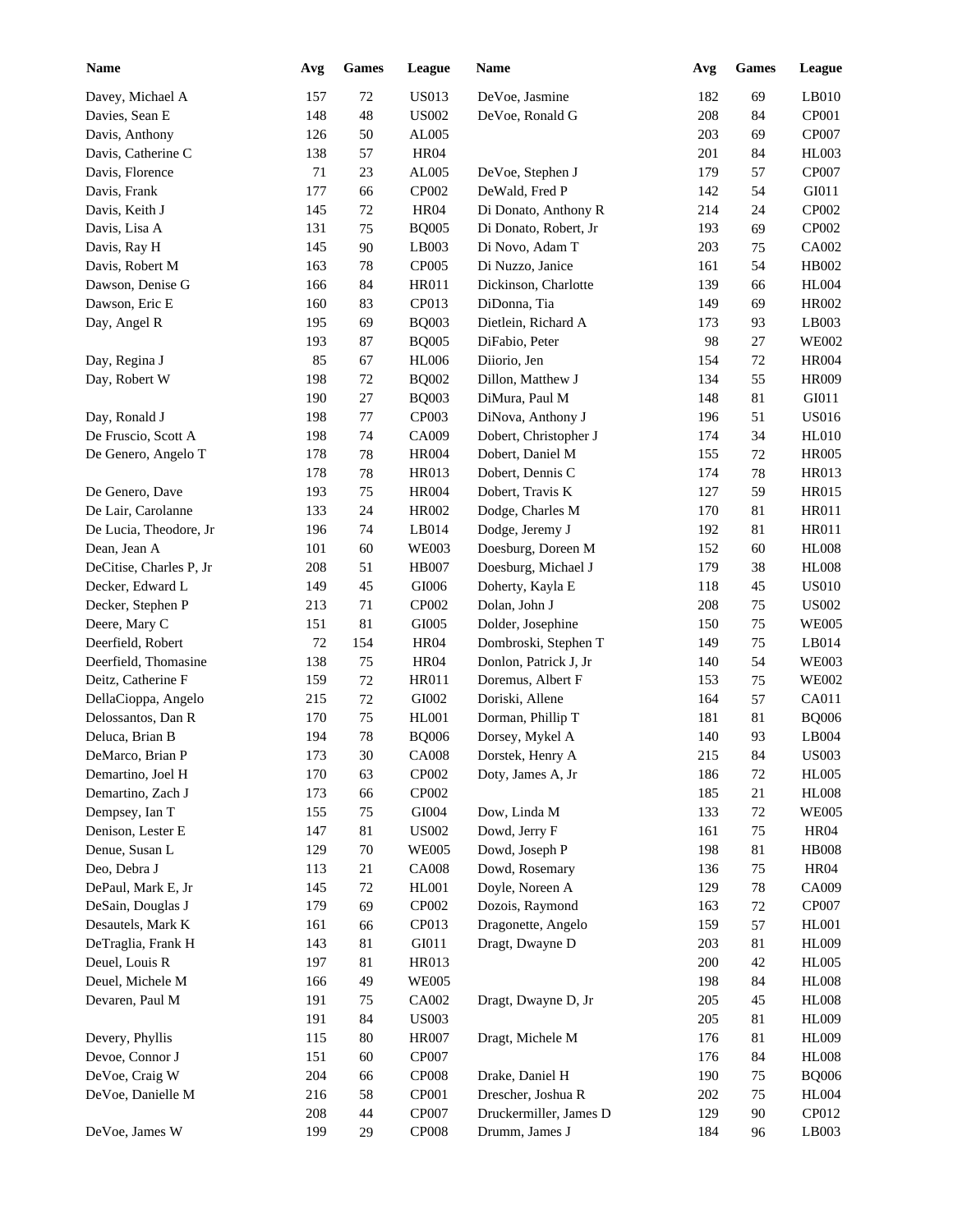| <b>Name</b>              | Avg | <b>Games</b> | League       | <b>Name</b>               | Avg | <b>Games</b> | League        |
|--------------------------|-----|--------------|--------------|---------------------------|-----|--------------|---------------|
| Drzymala, Peter S        | 142 | 72           | <b>WE001</b> |                           | 206 | 90           | LB003         |
| Du Bray, Deborah         | 161 | 78           | US012        | Eriole, Destiny           | 85  | 21           | <b>HL008</b>  |
| Du Bray, Michael W       | 179 | 78           | US012        | Erno, Anne E              | 137 | 60           | <b>HB006</b>  |
| Dubois, Florence A       | 130 | 27           | <b>BQ005</b> | Ernst, Danielli M         | 143 | 83           | CP012         |
| Duchowny, Luke S         | 185 | 78           | US012        | Ernst, Joseph M           | 169 | 89           | CP012         |
| Duda, Stanley P          | 184 | 66           | HR013        | Espey, Crystal W          | 133 | 36           | <b>HL010</b>  |
| Dufek, Florence J        | 178 | 78           | <b>HL006</b> | Espey, Donald R           | 171 | 36           | <b>HL010</b>  |
| Duff, Robert A           | 182 | 59           | CP002        | Esteves, Naime A          | 199 | 87           | CP013         |
| Dufort, Victoria M       | 134 | 84           | LB017        | Ethier, Garrett J         | 109 | 25           | CA006         |
| Dufresne, David E        | 128 | 63           | <b>CA010</b> | Ethier, Zac J             | 177 | 74           | CA006         |
| Duma, Peter M            | 177 | $72\,$       | CA002        | Etman, Marcia             | 153 | 78           | GI010         |
|                          | 170 | 60           | CA006        | Evans, Carl               | 181 | 72           | <b>HR001</b>  |
| Dumas, Paul G, Jr        | 217 | 21           | <b>US003</b> | Evans, Debra              | 139 | 68           | <b>HR007</b>  |
|                          | 167 | 36           | <b>HR10</b>  | Evans, John P             | 159 | 69           | <b>HR001</b>  |
| Dumas, Paul G, Sr        | 220 | 75           | <b>US003</b> | Evans, Laura C            | 128 | 69           | <b>HR015</b>  |
| Duncan, Charles W        | 169 | 63           | CA006        | Evans, Stephen            | 122 | 93           | LB003         |
|                          | 162 | 30           | <b>CA008</b> | Every, John               | 154 | 62           | <b>HR004</b>  |
| Duncan, Joseph B         | 209 | 84           | AL002        | Facteau, Karl F           | 168 | 60           | AL005         |
| Duncan, Kirk E           | 186 | 53           | <b>US005</b> | Facteau, Patty            | 72  | 66           | AL005         |
| Duncan, Mandy M          | 168 | 66           | CA005        | Facteau, Philip           | 141 | 78           | AL005         |
| Duncan, Matthew, III     | 213 | 60           | CA002        | Fahey, Matthew J          | 180 | 45           | <b>HB007</b>  |
| Duncan, Penny            | 151 | 66           | <b>US009</b> | Fahey, Michael J          | 196 | 48           | <b>HB007</b>  |
| Duncan, Victor           | 142 | 51           | GI004        | Falasco, Joseph M         | 161 | 75           | GI004         |
| Dunn, William G, III     | 196 | 24           | CA002        | Falato, James J           | 176 | 84           | <b>CA010</b>  |
|                          | 195 | 69           | CA001        | Farinaccio, Brandon C     | 198 |              | LB002         |
|                          |     |              |              |                           |     | 84           |               |
| Durante, Tania M         | 180 | 62           | LB013        | Farinaccio, Mike J        | 177 | 33           | <b>HL010</b>  |
| Durbin, Michelle C       | 134 | 56           | CA009        | Farinaccio, Rita J        | 131 | 30           | <b>HL010</b>  |
| Durivage, Joanne I       | 161 | 72           | GI011        | Farley, Timothy D         | 172 | 63           | <b>HR001</b>  |
| Durkin, James M          | 191 | 66           | <b>HB010</b> | Farrell, Eric D           | 160 | 74           | LB005         |
| Dushane, David J, Jr     | 200 | 81           | AL005        | Farrell, Josh D           | 148 | 70           | LB005         |
|                          | 199 | 84           | AL002        | Favreau, Brien R          | 206 | 75           | CA002         |
| Dushane, David J, Sr     | 138 | 78           | AL005        |                           | 199 | 60           | <b>CA001</b>  |
| Dushane, Tammy L         | 149 | $22\,$       | AL005        | Favro, Gary M             | 178 | 54           | <b>HB009</b>  |
| Dushane, Traci A         | 132 | 68           | AL005        | Fecura, Patrick M         | 198 | 47           | CA006         |
| Dyer, Charles F, Jr      | 179 | 61           | <b>HL005</b> | Fecura, Robert E, Jr      | 195 | 75           | GI003         |
| Dyer, Charles, III       | 188 | 69           | <b>HL005</b> | Fedden, Chris M           | 227 | 84           | <b>US003</b>  |
| Dynko, Michael D         | 198 | $72\,$       | CA006        | Fedoreshenko, Christine A | 184 | 72           | CA009         |
| Dzembo, Mary J           | 153 | 66           | <b>HR007</b> |                           | 167 | 63           | CA011         |
| Eaton, Michael E         | 218 | 81           | HL003        | Fehily, Angela R          | 156 | 54           | <b>HL006</b>  |
| Eaton, William E         | 191 | 66           | CA001        | Felitte, Joseph J         | 216 | 75           | <b>HL005</b>  |
| Edwards, Austin M        | 189 | 42           | HL001        | Ferris, Benjamin          | 169 | 75           | <b>HB008</b>  |
| Edwards, Haywood, Jr     | 171 | $80\,$       | <b>US008</b> | Ferrucci, Frank P, Jr     | 220 | 60           | LB005         |
| Edwards, Ryan M          | 210 | 72           | HL003        | Ferrucci, Frank P, Sr     | 178 | 81           | LB005         |
| Eggleston, Christopher B | 205 | 84           | <b>US003</b> | Fifield, Amanda R         | 194 | 72           | <b>BQ004</b>  |
| Einbinder, Eric B        | 188 | 66           | LB014        | Fifield, Craig S          | 190 | 72           | <b>BQ004</b>  |
| Elegiser, Catherine      | 107 | 75           | <b>HR007</b> | Filuta, Anne M            | 134 | 66           | GI007         |
| Ellett, George E         | 205 | $27\,$       | <b>CA008</b> | Filuta, John M            | 196 | 72           | ${\rm GIO}07$ |
|                          | 205 | 69           | CA002        | Finch, Justin M           | 179 | 81           | LB013         |
| Elliot, Ray              | 147 | 75           | <b>HR004</b> | Firetog, Heather          | 136 | 42           | <b>HL010</b>  |
| Ellison, John A          | 209 | 72           | <b>HL005</b> | Fishman, Rita             | 112 | $72\,$       | <b>WE003</b>  |
| Ellison, Nancy J         | 163 | 81           | <b>HL008</b> | Fitch, Ashley J           | 152 | 51           | <b>HB007</b>  |
| Elwell, Scott M          | 134 | 54           | AL005        | Fitch, Craig              | 113 | 75           | <b>US012</b>  |
| Ely, Tina M              | 164 | 87           | <b>BQ005</b> | Fitch, Herbert D, Jr      | 213 | 72           | CP007         |
|                          | 160 | 81           | <b>BQ004</b> | Fitch, John J, Sr         | 196 | 45           | <b>HB007</b>  |
| Emanatian, Anthony P     | 203 | $81\,$       | <b>US003</b> | Fitch, John, Jr           | 173 | $42\,$       | <b>HB007</b>  |
| Engeln, Derek C          | 210 | 84           | CP013        | Fitch, Praphai T          | 206 | 57           | <b>HL008</b>  |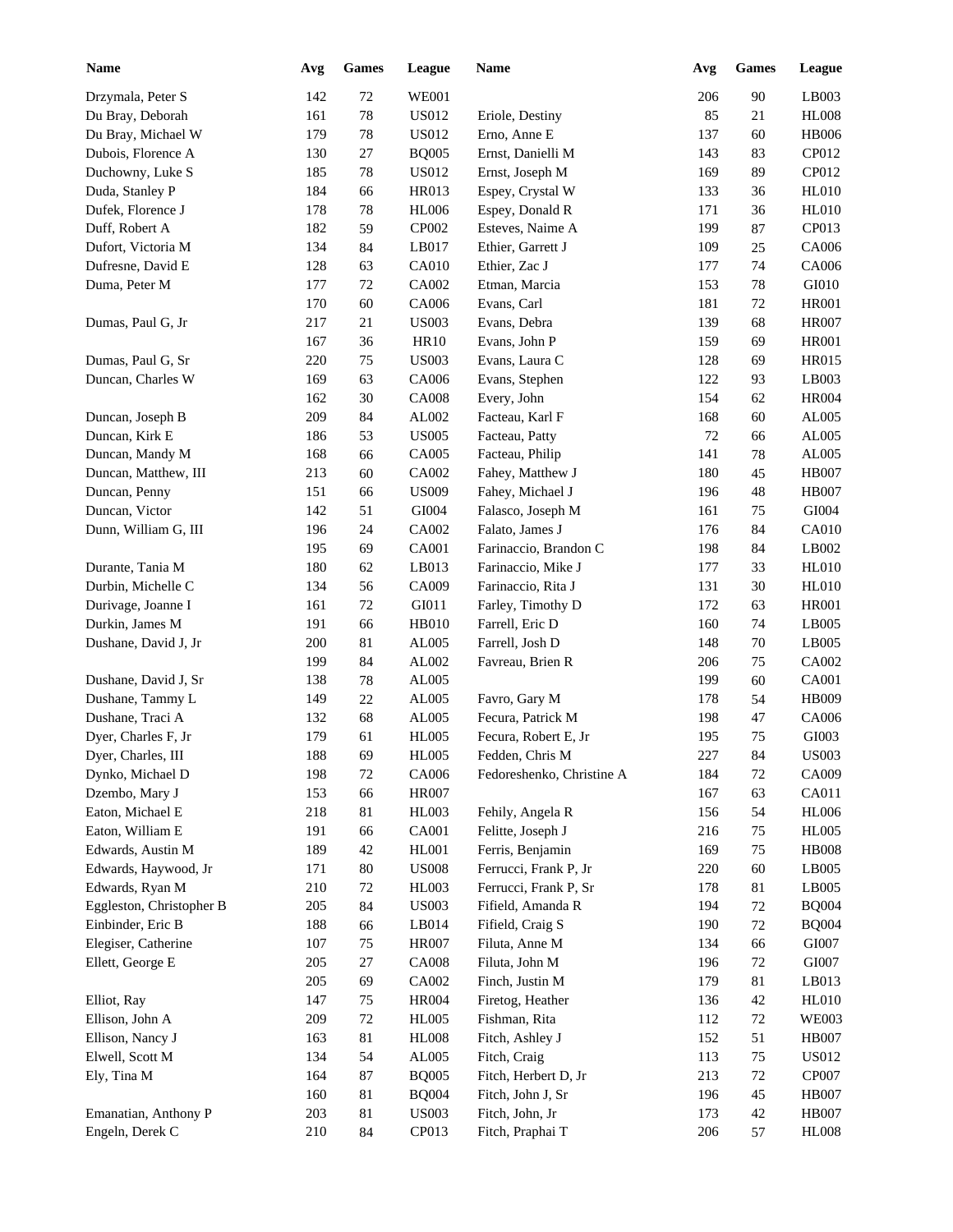| <b>Name</b>                             | Avg        | Games    | League         | <b>Name</b>                                | Avg        | <b>Games</b> | League                |
|-----------------------------------------|------------|----------|----------------|--------------------------------------------|------------|--------------|-----------------------|
|                                         | 206        | 81       | HL009          | Fuller, Ryan P                             | 146        | 81           | <b>US004</b>          |
| Fittizzi, Rocky                         | 132        | 42       | CP002          | Funaro, Kathryn M                          | 145        | 78           | CP003                 |
| Fitzgerald, Barbara E                   | 112        | 69       | GI011          | Funaro, Richard J                          | 219        | 72           | HL003                 |
| Fitzpatrick, William                    | 177        | 66       | <b>WE002</b>   | Furlano, Joseph                            | 169        | $27\,$       | <b>CA008</b>          |
| FitzPatrick, William J                  | 216        | 72       | CA002          | Fusci, Kenneth G                           | 139        | 89           | LB004                 |
|                                         | 215        | $72\,$   | CA009          | Fusci, Rozanne C                           | 147        | 89           | LB004                 |
| Fitzsimmons, Donna                      | 174        | 81       | <b>US013</b>   | Fusco, Michael A                           | 198        | 69           | LB017                 |
|                                         | 163        | 81       | <b>US009</b>   | Fusco, Tamara J                            | 126        | 51           | LB017                 |
| Fitzsimmons, Michael H                  | 180        | 81       | <b>US009</b>   | Gabriel, Patricia L                        | 163        | 72           | <b>US008</b>          |
|                                         | 180        | 81       | <b>US013</b>   | Gabriel, Steven J                          | 225        | 84           | <b>HL003</b>          |
| Fitzsimmons, Regina N                   | 109        | 63       | <b>HR004</b>   | Gabriele, Anthony D                        | 168        | 66           | CP002                 |
| Fitzsimmons, Walter J                   | 227        | 83       | <b>BQ003</b>   | Gabriele, Thomas M                         | 162        | 90           | LB003                 |
| Flickinger, Mark                        | 162        | 66       | CP007          | Gaedje, John W                             | 165        | 75           | CP012                 |
| Fogarty, Peter R                        | 191        | 66       | HB004          | Gaetano, Michael L                         | 205        | 81           | <b>HL003</b>          |
| Fogarty, Timothy J                      | 159        | 45       | HB004          | Gagliardi, Tammy T                         | 150        | 78           | HR012                 |
| Foley, Michael R                        | 179        | 66       | <b>US010</b>   | Gaige, Carol L                             | 153        | 75           | LB018                 |
| Foote, Jeff M                           | 176        | 66       | HL001          | Gaige, Christopher L                       | 201        | 75           | LB018                 |
| Foote, Marianne                         | 126        | 60       | <b>HL001</b>   | Gaige, Joyce M                             | 142        | 48           | LB018                 |
| Forbes, Robert A                        | 221        | 84       | CP001          | Gaige, Kevin J                             | 198        | 74           | LB018                 |
| Forbes, Steven C, Jr                    | 217        | 27       | <b>HL003</b>   | Gaige, Robin L                             | 182        | 24           | LB018                 |
|                                         | 217        | 83       | CP001          | Galarneau, George R                        | 130        | 54           | GI011                 |
| Ford, Amanda R                          | 106        | 39       | <b>HL010</b>   | Galarneau, Kenneth R                       | 203        | 63           | <b>HB004</b>          |
| Ford, Thomas E, Jr                      | 161        | 36       | <b>HL010</b>   | Galinski, David S                          | 222        | 72           | LB017                 |
| Forner, Jane E                          | 149        | 70       | <b>US005</b>   |                                            | 210        | 39           | LB015                 |
| Forrest, Andrew C                       | 157        | 72       | <b>BQ006</b>   | Galinski, Jena                             | 168        | 71           | LB017                 |
| Fosmire, Lisa A                         | 176        | $72\,$   | CA002          |                                            | 164        | 42           | LB015                 |
| Foster, Chad W                          | 114        | 45       | LB005          | Galinski, Melanie L                        | 142        | 33           | LB015                 |
| Foster, Matthew M                       | 182        | $72\,$   | GI004          |                                            | 133        | 75           | LB017                 |
| Foucher, Andre F                        | 195        | 48       | CA011          | Galinski, Ron J                            | 173        | 75           | LB017                 |
| Fountaine, Mary Alice                   | 140        | 75       | <b>HL006</b>   | Galinski, Scott C                          | 193        | 33           | LB015                 |
| Fountaine, Theodore J                   | 130        | $72\,$   | <b>CP008</b>   |                                            | 193        | 81           | LB017                 |
| Fournier, Gerald E                      | 185        | $72\,$   | GI002          | Gallup, Mel W                              | 190        | 84           | <b>BQ003</b>          |
|                                         | 180        | 75       | HR013          | Garabedian, Nazareth                       | 151        | 63           | CP002                 |
| Fournier, Jeffrey T                     | 179        | 76       | HR013          | Gardner, Melissa A                         | 115        | 72           | <b>BQ005</b>          |
| Fox, Thomas E, Jr                       | 211        | 24       | <b>HB001</b>   | Gardner, Ronald P                          | 228        | 69           | <b>HB001</b>          |
|                                         | 209        | 84       | HB004          |                                            | 216        | 84           | <b>US003</b>          |
|                                         |            |          |                |                                            |            |              |                       |
| Fox, Vince W                            | 194<br>183 | 66       | GI002          | Gardner, Sheila L                          | 120        | 48           | CP007<br>CP003        |
| Frament, Barbara                        |            | 81<br>48 | CA009          | Garelick, Ellen                            | 146        | 87           |                       |
| Francese, Vincent J<br>Francis, Keith M | 150<br>193 |          | GI006<br>GI010 | Garland, Anthony J, II<br>Garland, Linda M | 182<br>151 | 90           | CP012<br><b>HL006</b> |
|                                         |            | 72       |                |                                            |            | 69           | <b>US013</b>          |
| Franco, Anthony W<br>Frederick, Ray C   | 199        | 66       | GI004<br>LB004 | Garner, Jeff M<br>Garrison, Ted            | 180        | 78           |                       |
| Fredricks, Thomas F                     | 155<br>184 | 92<br>84 | HR011          | Garrity, Christine R                       | 123<br>159 | 78<br>71     | <b>BQ004</b><br>HR011 |
|                                         |            |          |                |                                            |            |              |                       |
| Freitag, Maryann                        | 131        | 81       | CP012<br>CP012 | Garrity, David P, Jr                       | 158        | 72           | HR011                 |
| Freitag, Patricia A                     | 147        | 81       |                | Garrity, Matthew T                         | 223        | 75           | CA002                 |
| French, Charles W                       | 206        | 65       | CP002          |                                            | 217        | 78           | CA001                 |
| French, Darin P                         | 188        | $72\,$   | CP002          | Garrity, Thomas G, Jr                      | 188        | 66           | CA001                 |
| Fribourg, Chris                         | 99         | 81       | AL005          | Garry, Brian M                             | 213        | 78           | <b>HL005</b>          |
| Fribourg, Rosemary                      | 109        | 81       | AL005          | Garry, Justin J                            | 185        | 75           | <b>HL005</b>          |
| Fronczek, Susan M                       | 135        | 56       | <b>HL006</b>   | Gates, Raymond G                           | 164        | 75           | <b>BQ002</b>          |
| Frontera, Michael S                     | 208        | $78\,$   | CP005          | Gatus, Carol                               | 119        | 81           | <b>BQ005</b>          |
| Frontera, Richard                       | 172        | 51       | CP005          | Gauthier, Jason D                          | 152        | 78           | <b>HR009</b>          |
| Frost, Stephen E                        | 175        | 54       | CP002          | Gauthier, Paul J                           | 176        | 75           | GI004                 |
| Fruscio, Carmen P                       | 162        | $78\,$   | GI004          | Gazzetta, Marshall V                       | 164        | 75           | CA009                 |
| Fryer, Candace M                        | 148        | 81       | <b>US012</b>   | Gazzetta, Ronald C                         | 170        | 75           | CA009                 |
| Fuller, Jeffrey A                       | 210        | 69       | HR001          | Geary, Patrica A                           | 130        | 69           | CP006                 |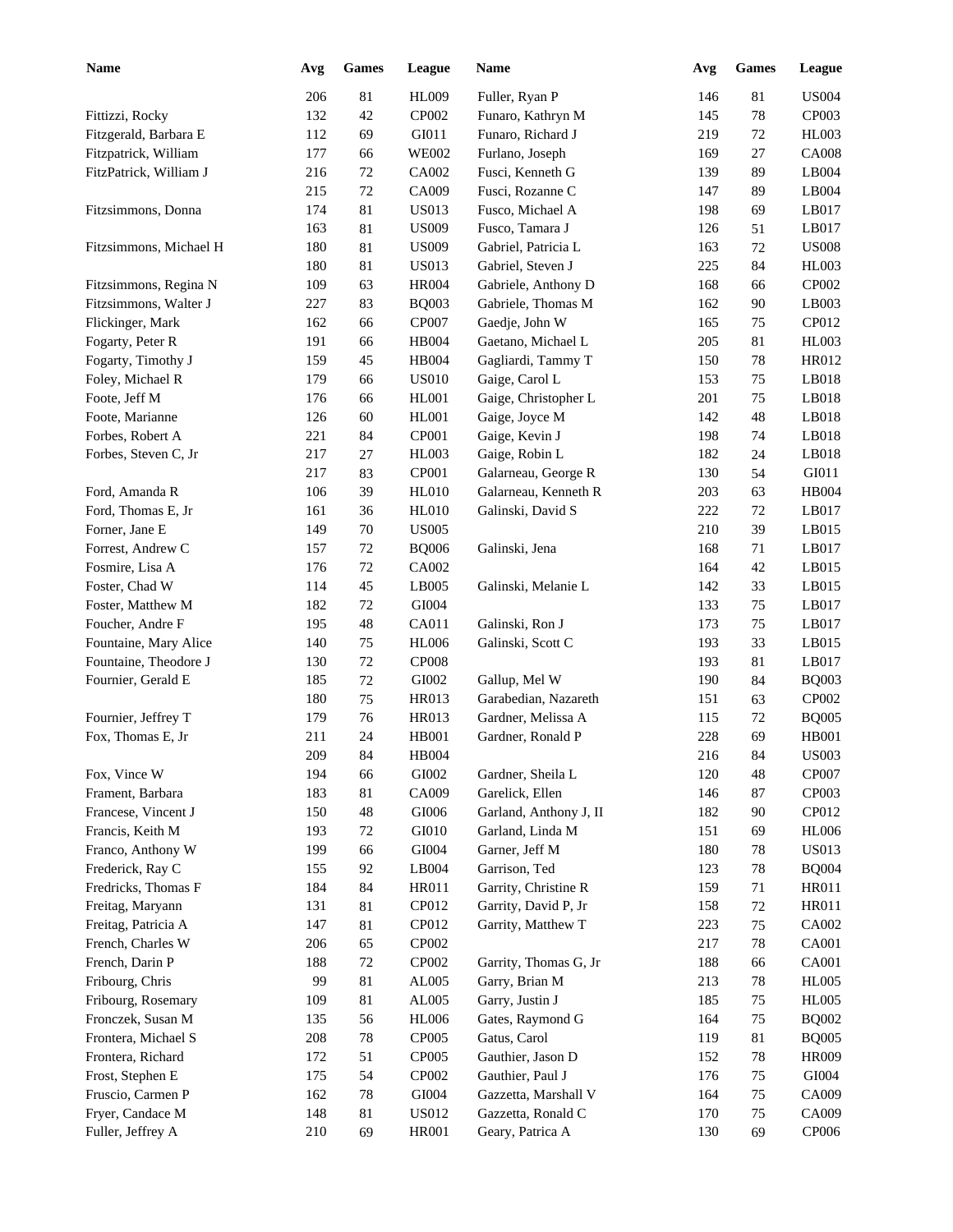| <b>Name</b>                         | Avg | <b>Games</b> | League                | Name                                  | Avg | <b>Games</b> | League                |
|-------------------------------------|-----|--------------|-----------------------|---------------------------------------|-----|--------------|-----------------------|
| Geary, Wade A                       | 206 | 66           | CP006                 |                                       | 140 | 81           | <b>HL008</b>          |
| Geene, Jeffrey                      | 171 | 39           | <b>HB007</b>          |                                       | 138 | 42           | <b>HL009</b>          |
| Geene, Kristin M                    | 151 | 51           | <b>HB007</b>          | Gorman, Peter J                       | 162 | 72           | <b>US006</b>          |
| Geene, Maria                        | 182 | 75           | <b>HB006</b>          | Gorman, Stephen J, Sr                 | 150 | 69           | <b>BQ002</b>          |
|                                     | 178 | 45           | <b>HB007</b>          | Gould, Robin M                        | 127 | 75           | <b>US015</b>          |
| Geleta, Tim C                       | 220 | 75           | <b>US003</b>          | Gourlay, Robert V                     | 203 | 75           | CP002                 |
|                                     | 218 | 30           | <b>HL003</b>          | Gowett, John R                        | 177 | 81           | <b>US009</b>          |
|                                     | 217 | 60           | HB001                 | Goyette, Andrew J                     | 189 | 66           | <b>US011</b>          |
|                                     | 214 | 24           | <b>CA001</b>          | Grady, Sean W                         | 166 | 30           | GI010                 |
| Genevive, Mary E                    | 141 | 54           | <b>HR007</b>          | Graf, Danny                           | 190 | 72           | LB005                 |
| Gensicki, Adelheid L                | 93  | 63           | <b>HR007</b>          | Graham, Edward A                      | 153 | 47           | CP002                 |
| Genthner, George M                  | 208 | 58           | <b>HB009</b>          | Gray, Brian K                         | 167 | 57           | CA009                 |
| Georgopoulos, Eleanor C             | 140 | 66           | HB002                 | Gray, Charles M                       | 189 | 78           | AL004                 |
| Geren, Robert                       | 183 | 75           | <b>HB010</b>          |                                       | 183 | 81           | LB018                 |
| Germadnik, Sydney E                 | 151 | 90           | CP012                 | Gray, Christopher T                   | 130 | 81           | CA009                 |
| Gervais, Matthew M                  | 137 | 69           | CP007                 | Gray, Janis I                         | 140 | 75           | LB018                 |
| Gerwin, Joseph, Jr                  | 189 | 60           | <b>HB004</b>          | Gray, Jennifer S                      | 113 | 72           | CA009                 |
| Gilbert, Michael E                  | 210 | 72           | CA002                 | Gray, Joshua J                        | 207 | 66           | <b>HL005</b>          |
| Gillick, Carol M                    | 154 | 80           | GI011                 | Gray, Patricia A                      | 150 | 72           | <b>US008</b>          |
|                                     | 152 | 81           | <b>US012</b>          | Gregware, Aaron E                     | 210 | 69           | CP007                 |
| Gillick, Michael J                  | 189 | 81           | CA009                 | Gregware, James E, Jr                 | 184 | 72           | AL003                 |
|                                     | 189 | 81           | <b>US012</b>          | Greiner, Kevin W                      | 163 | 81           | LB017                 |
|                                     | 187 | 81           | GI011                 | Grennon, Edward W                     | 203 | 75           | <b>HL005</b>          |
| Gillick, Nathan M                   | 222 | 78           | CA002                 |                                       | 202 | 81           | CP001                 |
| Gillick, Sarene L                   | 122 | 68           | CA005                 |                                       | 196 | 81           | <b>HL003</b>          |
| Giroux, Dawn                        | 102 | 72           | <b>HL001</b>          | Greschak, Samuel R                    | 119 | 36           | LB005                 |
| Giroux, Joseph A                    | 107 |              |                       |                                       |     |              |                       |
|                                     | 173 | 72           | <b>HL001</b>          | Grey, Richard R                       | 175 | 84<br>69     | <b>BQ002</b>          |
| Gladding, Marc R<br>Gleeson, John P | 137 | 39           | <b>CP008</b><br>CP013 | Grieco, Ben O                         | 170 |              | <b>CP006</b><br>LB005 |
|                                     |     | 87           |                       | Grignon, Leonard A                    | 180 | 71           |                       |
| Glynn, Bernadette                   | 137 | 61           | GI010                 | Grignon, Paula L                      | 175 | 78           | LB013                 |
| Glynn, Christopher B                | 210 | 81           | GI010                 | Grimes, Linda D                       | 135 | 42           | CP003                 |
| Glynn, Richard W                    | 196 | 45           | GI010                 | Gritzuk, Kathryn E                    | 135 | 66           | CP003                 |
| Godin, Jodie L                      | 101 | 24           | <b>CA008</b>          | Groat, Robert                         | 170 | 59           | HL001                 |
| Goedtel, Edward R                   | 204 | 81           | LB013                 | Groff, Vickey                         | 103 | 78           | LB017                 |
| Goggin, Shawn E                     | 165 | 27           | <b>HL005</b>          | Groudine, Stephen M                   | 147 | 72           | <b>HR009</b>          |
| Gokey, Joseph F                     | 173 | 35           | AL005                 | Grugan, Ian K                         | 215 | 66           | CP001                 |
| Golding, Patricia J                 | 124 | 78           | LB012                 | Guerro, Gary C                        | 213 | 45           | LB015                 |
| Gongoleski, Chester R               | 211 | 75           | CA001                 | Guilault, Alfred J                    | 158 | 84           | <b>HR008</b>          |
| Gonzalez, Carlsbury                 | 174 | 81           | LB014                 | Guile, John B                         | 114 | 84           | <b>BQ002</b>          |
| Goodermote, Donald J, Jr            | 192 | 81           | <b>BQ003</b>          | Guilianelli, Robert                   | 161 | 81           | <b>US012</b>          |
| Goodermote, Kathryn L               | 206 | 84           | <b>BQ003</b>          | Guilianelli, Ursula M                 | 134 | 81           | <b>US012</b>          |
| Goodermote, Kenneth L, Jr           | 202 | $78\,$       | <b>BQ001</b>          | Gundlach, Rich G                      | 172 | 63           | <b>HR001</b>          |
| Goodermote, Lester E                | 153 | 51           | <b>HR004</b>          | Gunnigle, Kevin R<br>Gurbey, Arthur L | 189 | 79           | CP013                 |
|                                     | 198 | 72           | <b>BQ006</b>          |                                       | 205 | 62           | GI010                 |
| Goodness, Stephen E, Jr             | 190 | 75           | HR002                 | Guthier, Connie                       | 112 | 63           | LB013                 |
| Goodness, Stephen E, Sr             | 171 | 66           | HR002                 | Guthier, Vince                        | 160 | 60           | <b>HR003</b>          |
| Goodwin, Barbara A                  | 171 | 78           | <b>HL008</b>          | Gwinn, Kenneth F                      | 157 | 83           | HR011                 |
| Gordon, Kelly A                     | 143 | 75           | <b>HB006</b>          | Hackett, Joseph E                     | 188 | 77           | <b>BQ001</b>          |
| Gordon, Kevin J                     | 185 | 48           | <b>HB006</b>          | Hall, Corey J                         | 195 | 84           | CP013                 |
| Gorman, Clifford H                  | 129 | 66           | <b>HB008</b>          | Hall, Mark E, Jr                      | 165 | 72           | LB002                 |
| Gorman, George B, III               | 229 | 74           | CA002                 | Hall, Sharon R                        | 128 | 84           | <b>BQ005</b>          |
|                                     | 220 | $78\,$       | CA001                 | Hallenbeck, Donald E                  | 184 | 72           | CP007                 |
| Gorman, George B, Jr                | 205 | 48           | CA001                 | Hallum, Anne Marie                    | 135 | 81           | <b>HL008</b>          |
| Gorman, Heather A                   | 158 | 78           | <b>US006</b>          | Halpin, Clifford J                    | 206 | 66           | <b>HR005</b>          |
| Gorman, Keith R                     | 182 | 63           | <b>WE002</b>          | Halpin, James J, Jr                   | 228 | 21           | <b>CA008</b>          |
| Gorman, Michael J, Jr               | 142 | 63           | <b>HL005</b>          | Halpin, Kathy M                       | 126 | $27\,$       | <b>CA008</b>          |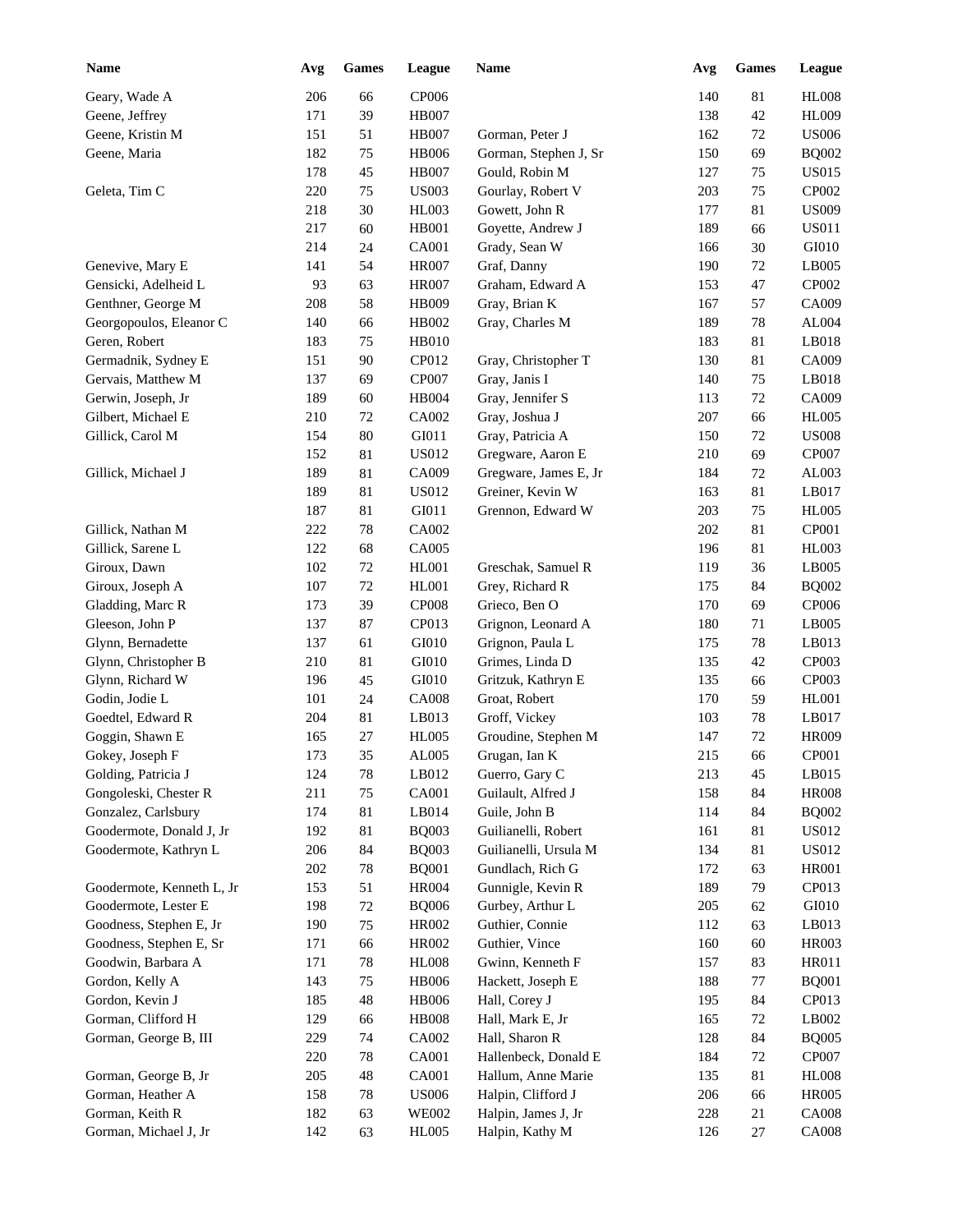| Avg | <b>Games</b>                                                                                                                                                                                                                       | League                                                                                                                                                                                                                                               | <b>Name</b>                                                                                                                                                                                                                                                                                                                                                                                                                                                                                              | Avg                                                                                                                                                                                                                                                                                                                                                                                                                                                                                                                                                                                                                                                                                                                                   | <b>Games</b>                                                                                                                                                                                                                                            | League                                                                                                                                                                                                                |
|-----|------------------------------------------------------------------------------------------------------------------------------------------------------------------------------------------------------------------------------------|------------------------------------------------------------------------------------------------------------------------------------------------------------------------------------------------------------------------------------------------------|----------------------------------------------------------------------------------------------------------------------------------------------------------------------------------------------------------------------------------------------------------------------------------------------------------------------------------------------------------------------------------------------------------------------------------------------------------------------------------------------------------|---------------------------------------------------------------------------------------------------------------------------------------------------------------------------------------------------------------------------------------------------------------------------------------------------------------------------------------------------------------------------------------------------------------------------------------------------------------------------------------------------------------------------------------------------------------------------------------------------------------------------------------------------------------------------------------------------------------------------------------|---------------------------------------------------------------------------------------------------------------------------------------------------------------------------------------------------------------------------------------------------------|-----------------------------------------------------------------------------------------------------------------------------------------------------------------------------------------------------------------------|
| 156 | 50                                                                                                                                                                                                                                 | <b>HR009</b>                                                                                                                                                                                                                                         | Hebert, Tanner W                                                                                                                                                                                                                                                                                                                                                                                                                                                                                         | 223                                                                                                                                                                                                                                                                                                                                                                                                                                                                                                                                                                                                                                                                                                                                   | 60                                                                                                                                                                                                                                                      | <b>HL009</b>                                                                                                                                                                                                          |
| 129 | 75                                                                                                                                                                                                                                 | <b>HR004</b>                                                                                                                                                                                                                                         |                                                                                                                                                                                                                                                                                                                                                                                                                                                                                                          | 215                                                                                                                                                                                                                                                                                                                                                                                                                                                                                                                                                                                                                                                                                                                                   | 69                                                                                                                                                                                                                                                      | HL003                                                                                                                                                                                                                 |
| 103 | 57                                                                                                                                                                                                                                 | CA005                                                                                                                                                                                                                                                | Heekin, Matt J                                                                                                                                                                                                                                                                                                                                                                                                                                                                                           | 211                                                                                                                                                                                                                                                                                                                                                                                                                                                                                                                                                                                                                                                                                                                                   | 96                                                                                                                                                                                                                                                      | LB003                                                                                                                                                                                                                 |
| 203 | 51                                                                                                                                                                                                                                 | GI001                                                                                                                                                                                                                                                | Heer, Diane M                                                                                                                                                                                                                                                                                                                                                                                                                                                                                            | 222                                                                                                                                                                                                                                                                                                                                                                                                                                                                                                                                                                                                                                                                                                                                   | 69                                                                                                                                                                                                                                                      | <b>HB001</b>                                                                                                                                                                                                          |
| 155 | 38                                                                                                                                                                                                                                 | GI001                                                                                                                                                                                                                                                |                                                                                                                                                                                                                                                                                                                                                                                                                                                                                                          | 219                                                                                                                                                                                                                                                                                                                                                                                                                                                                                                                                                                                                                                                                                                                                   | 75                                                                                                                                                                                                                                                      | <b>HB006</b>                                                                                                                                                                                                          |
| 178 | 34                                                                                                                                                                                                                                 | GI001                                                                                                                                                                                                                                                | Heffern, Rita C                                                                                                                                                                                                                                                                                                                                                                                                                                                                                          | 189                                                                                                                                                                                                                                                                                                                                                                                                                                                                                                                                                                                                                                                                                                                                   | 81                                                                                                                                                                                                                                                      | GI005                                                                                                                                                                                                                 |
| 112 | 57                                                                                                                                                                                                                                 | HR002                                                                                                                                                                                                                                                | Heffern, Thomas J                                                                                                                                                                                                                                                                                                                                                                                                                                                                                        | 134                                                                                                                                                                                                                                                                                                                                                                                                                                                                                                                                                                                                                                                                                                                                   | 59                                                                                                                                                                                                                                                      | AL003                                                                                                                                                                                                                 |
| 153 |                                                                                                                                                                                                                                    | LB002                                                                                                                                                                                                                                                |                                                                                                                                                                                                                                                                                                                                                                                                                                                                                                          | 152                                                                                                                                                                                                                                                                                                                                                                                                                                                                                                                                                                                                                                                                                                                                   | 42                                                                                                                                                                                                                                                      | <b>BQ006</b>                                                                                                                                                                                                          |
| 84  |                                                                                                                                                                                                                                    | CP011                                                                                                                                                                                                                                                |                                                                                                                                                                                                                                                                                                                                                                                                                                                                                                          | 211                                                                                                                                                                                                                                                                                                                                                                                                                                                                                                                                                                                                                                                                                                                                   | 80                                                                                                                                                                                                                                                      | <b>BQ006</b>                                                                                                                                                                                                          |
|     |                                                                                                                                                                                                                                    |                                                                                                                                                                                                                                                      |                                                                                                                                                                                                                                                                                                                                                                                                                                                                                                          |                                                                                                                                                                                                                                                                                                                                                                                                                                                                                                                                                                                                                                                                                                                                       |                                                                                                                                                                                                                                                         | <b>HB007</b>                                                                                                                                                                                                          |
|     |                                                                                                                                                                                                                                    |                                                                                                                                                                                                                                                      |                                                                                                                                                                                                                                                                                                                                                                                                                                                                                                          |                                                                                                                                                                                                                                                                                                                                                                                                                                                                                                                                                                                                                                                                                                                                       |                                                                                                                                                                                                                                                         | LB010                                                                                                                                                                                                                 |
| 172 |                                                                                                                                                                                                                                    |                                                                                                                                                                                                                                                      |                                                                                                                                                                                                                                                                                                                                                                                                                                                                                                          |                                                                                                                                                                                                                                                                                                                                                                                                                                                                                                                                                                                                                                                                                                                                       |                                                                                                                                                                                                                                                         | LB010                                                                                                                                                                                                                 |
|     |                                                                                                                                                                                                                                    |                                                                                                                                                                                                                                                      |                                                                                                                                                                                                                                                                                                                                                                                                                                                                                                          |                                                                                                                                                                                                                                                                                                                                                                                                                                                                                                                                                                                                                                                                                                                                       |                                                                                                                                                                                                                                                         | LB018                                                                                                                                                                                                                 |
|     |                                                                                                                                                                                                                                    |                                                                                                                                                                                                                                                      |                                                                                                                                                                                                                                                                                                                                                                                                                                                                                                          |                                                                                                                                                                                                                                                                                                                                                                                                                                                                                                                                                                                                                                                                                                                                       |                                                                                                                                                                                                                                                         | CP005                                                                                                                                                                                                                 |
|     |                                                                                                                                                                                                                                    |                                                                                                                                                                                                                                                      |                                                                                                                                                                                                                                                                                                                                                                                                                                                                                                          |                                                                                                                                                                                                                                                                                                                                                                                                                                                                                                                                                                                                                                                                                                                                       |                                                                                                                                                                                                                                                         | CP007                                                                                                                                                                                                                 |
| 185 |                                                                                                                                                                                                                                    |                                                                                                                                                                                                                                                      |                                                                                                                                                                                                                                                                                                                                                                                                                                                                                                          |                                                                                                                                                                                                                                                                                                                                                                                                                                                                                                                                                                                                                                                                                                                                       |                                                                                                                                                                                                                                                         | <b>HR002</b>                                                                                                                                                                                                          |
| 199 |                                                                                                                                                                                                                                    |                                                                                                                                                                                                                                                      |                                                                                                                                                                                                                                                                                                                                                                                                                                                                                                          |                                                                                                                                                                                                                                                                                                                                                                                                                                                                                                                                                                                                                                                                                                                                       |                                                                                                                                                                                                                                                         | HB010                                                                                                                                                                                                                 |
|     |                                                                                                                                                                                                                                    |                                                                                                                                                                                                                                                      |                                                                                                                                                                                                                                                                                                                                                                                                                                                                                                          |                                                                                                                                                                                                                                                                                                                                                                                                                                                                                                                                                                                                                                                                                                                                       |                                                                                                                                                                                                                                                         | <b>US012</b>                                                                                                                                                                                                          |
|     |                                                                                                                                                                                                                                    |                                                                                                                                                                                                                                                      |                                                                                                                                                                                                                                                                                                                                                                                                                                                                                                          |                                                                                                                                                                                                                                                                                                                                                                                                                                                                                                                                                                                                                                                                                                                                       |                                                                                                                                                                                                                                                         | <b>US002</b>                                                                                                                                                                                                          |
|     |                                                                                                                                                                                                                                    |                                                                                                                                                                                                                                                      |                                                                                                                                                                                                                                                                                                                                                                                                                                                                                                          |                                                                                                                                                                                                                                                                                                                                                                                                                                                                                                                                                                                                                                                                                                                                       |                                                                                                                                                                                                                                                         | CA005                                                                                                                                                                                                                 |
|     |                                                                                                                                                                                                                                    |                                                                                                                                                                                                                                                      |                                                                                                                                                                                                                                                                                                                                                                                                                                                                                                          |                                                                                                                                                                                                                                                                                                                                                                                                                                                                                                                                                                                                                                                                                                                                       |                                                                                                                                                                                                                                                         | <b>US010</b>                                                                                                                                                                                                          |
|     |                                                                                                                                                                                                                                    |                                                                                                                                                                                                                                                      |                                                                                                                                                                                                                                                                                                                                                                                                                                                                                                          |                                                                                                                                                                                                                                                                                                                                                                                                                                                                                                                                                                                                                                                                                                                                       |                                                                                                                                                                                                                                                         | <b>US012</b>                                                                                                                                                                                                          |
|     |                                                                                                                                                                                                                                    |                                                                                                                                                                                                                                                      |                                                                                                                                                                                                                                                                                                                                                                                                                                                                                                          |                                                                                                                                                                                                                                                                                                                                                                                                                                                                                                                                                                                                                                                                                                                                       |                                                                                                                                                                                                                                                         | <b>BQ003</b>                                                                                                                                                                                                          |
|     |                                                                                                                                                                                                                                    |                                                                                                                                                                                                                                                      |                                                                                                                                                                                                                                                                                                                                                                                                                                                                                                          |                                                                                                                                                                                                                                                                                                                                                                                                                                                                                                                                                                                                                                                                                                                                       |                                                                                                                                                                                                                                                         | <b>BQ003</b>                                                                                                                                                                                                          |
|     |                                                                                                                                                                                                                                    |                                                                                                                                                                                                                                                      |                                                                                                                                                                                                                                                                                                                                                                                                                                                                                                          |                                                                                                                                                                                                                                                                                                                                                                                                                                                                                                                                                                                                                                                                                                                                       |                                                                                                                                                                                                                                                         | <b>WE002</b>                                                                                                                                                                                                          |
|     |                                                                                                                                                                                                                                    |                                                                                                                                                                                                                                                      |                                                                                                                                                                                                                                                                                                                                                                                                                                                                                                          |                                                                                                                                                                                                                                                                                                                                                                                                                                                                                                                                                                                                                                                                                                                                       |                                                                                                                                                                                                                                                         | <b>HL008</b>                                                                                                                                                                                                          |
|     |                                                                                                                                                                                                                                    |                                                                                                                                                                                                                                                      |                                                                                                                                                                                                                                                                                                                                                                                                                                                                                                          |                                                                                                                                                                                                                                                                                                                                                                                                                                                                                                                                                                                                                                                                                                                                       |                                                                                                                                                                                                                                                         | <b>HR007</b>                                                                                                                                                                                                          |
|     |                                                                                                                                                                                                                                    |                                                                                                                                                                                                                                                      |                                                                                                                                                                                                                                                                                                                                                                                                                                                                                                          |                                                                                                                                                                                                                                                                                                                                                                                                                                                                                                                                                                                                                                                                                                                                       |                                                                                                                                                                                                                                                         | GI007                                                                                                                                                                                                                 |
|     |                                                                                                                                                                                                                                    |                                                                                                                                                                                                                                                      |                                                                                                                                                                                                                                                                                                                                                                                                                                                                                                          |                                                                                                                                                                                                                                                                                                                                                                                                                                                                                                                                                                                                                                                                                                                                       |                                                                                                                                                                                                                                                         | CP002                                                                                                                                                                                                                 |
|     |                                                                                                                                                                                                                                    |                                                                                                                                                                                                                                                      |                                                                                                                                                                                                                                                                                                                                                                                                                                                                                                          |                                                                                                                                                                                                                                                                                                                                                                                                                                                                                                                                                                                                                                                                                                                                       |                                                                                                                                                                                                                                                         |                                                                                                                                                                                                                       |
|     |                                                                                                                                                                                                                                    |                                                                                                                                                                                                                                                      |                                                                                                                                                                                                                                                                                                                                                                                                                                                                                                          |                                                                                                                                                                                                                                                                                                                                                                                                                                                                                                                                                                                                                                                                                                                                       |                                                                                                                                                                                                                                                         | GI003                                                                                                                                                                                                                 |
|     |                                                                                                                                                                                                                                    |                                                                                                                                                                                                                                                      |                                                                                                                                                                                                                                                                                                                                                                                                                                                                                                          |                                                                                                                                                                                                                                                                                                                                                                                                                                                                                                                                                                                                                                                                                                                                       |                                                                                                                                                                                                                                                         | GI004                                                                                                                                                                                                                 |
|     |                                                                                                                                                                                                                                    |                                                                                                                                                                                                                                                      |                                                                                                                                                                                                                                                                                                                                                                                                                                                                                                          |                                                                                                                                                                                                                                                                                                                                                                                                                                                                                                                                                                                                                                                                                                                                       |                                                                                                                                                                                                                                                         | GI001                                                                                                                                                                                                                 |
|     |                                                                                                                                                                                                                                    |                                                                                                                                                                                                                                                      |                                                                                                                                                                                                                                                                                                                                                                                                                                                                                                          |                                                                                                                                                                                                                                                                                                                                                                                                                                                                                                                                                                                                                                                                                                                                       |                                                                                                                                                                                                                                                         | GI005                                                                                                                                                                                                                 |
|     |                                                                                                                                                                                                                                    |                                                                                                                                                                                                                                                      |                                                                                                                                                                                                                                                                                                                                                                                                                                                                                                          |                                                                                                                                                                                                                                                                                                                                                                                                                                                                                                                                                                                                                                                                                                                                       |                                                                                                                                                                                                                                                         | <b>BQ003</b>                                                                                                                                                                                                          |
|     |                                                                                                                                                                                                                                    |                                                                                                                                                                                                                                                      |                                                                                                                                                                                                                                                                                                                                                                                                                                                                                                          |                                                                                                                                                                                                                                                                                                                                                                                                                                                                                                                                                                                                                                                                                                                                       |                                                                                                                                                                                                                                                         | <b>HL003</b>                                                                                                                                                                                                          |
|     |                                                                                                                                                                                                                                    |                                                                                                                                                                                                                                                      |                                                                                                                                                                                                                                                                                                                                                                                                                                                                                                          |                                                                                                                                                                                                                                                                                                                                                                                                                                                                                                                                                                                                                                                                                                                                       |                                                                                                                                                                                                                                                         | HR013                                                                                                                                                                                                                 |
|     |                                                                                                                                                                                                                                    |                                                                                                                                                                                                                                                      |                                                                                                                                                                                                                                                                                                                                                                                                                                                                                                          |                                                                                                                                                                                                                                                                                                                                                                                                                                                                                                                                                                                                                                                                                                                                       |                                                                                                                                                                                                                                                         | <b>HR10</b>                                                                                                                                                                                                           |
|     |                                                                                                                                                                                                                                    |                                                                                                                                                                                                                                                      |                                                                                                                                                                                                                                                                                                                                                                                                                                                                                                          |                                                                                                                                                                                                                                                                                                                                                                                                                                                                                                                                                                                                                                                                                                                                       |                                                                                                                                                                                                                                                         | <b>HR003</b>                                                                                                                                                                                                          |
|     |                                                                                                                                                                                                                                    |                                                                                                                                                                                                                                                      |                                                                                                                                                                                                                                                                                                                                                                                                                                                                                                          |                                                                                                                                                                                                                                                                                                                                                                                                                                                                                                                                                                                                                                                                                                                                       |                                                                                                                                                                                                                                                         | HB002                                                                                                                                                                                                                 |
|     |                                                                                                                                                                                                                                    |                                                                                                                                                                                                                                                      |                                                                                                                                                                                                                                                                                                                                                                                                                                                                                                          |                                                                                                                                                                                                                                                                                                                                                                                                                                                                                                                                                                                                                                                                                                                                       |                                                                                                                                                                                                                                                         | HL003                                                                                                                                                                                                                 |
|     |                                                                                                                                                                                                                                    |                                                                                                                                                                                                                                                      |                                                                                                                                                                                                                                                                                                                                                                                                                                                                                                          |                                                                                                                                                                                                                                                                                                                                                                                                                                                                                                                                                                                                                                                                                                                                       |                                                                                                                                                                                                                                                         | HR013                                                                                                                                                                                                                 |
|     |                                                                                                                                                                                                                                    |                                                                                                                                                                                                                                                      |                                                                                                                                                                                                                                                                                                                                                                                                                                                                                                          |                                                                                                                                                                                                                                                                                                                                                                                                                                                                                                                                                                                                                                                                                                                                       |                                                                                                                                                                                                                                                         | HR013                                                                                                                                                                                                                 |
|     |                                                                                                                                                                                                                                    |                                                                                                                                                                                                                                                      |                                                                                                                                                                                                                                                                                                                                                                                                                                                                                                          |                                                                                                                                                                                                                                                                                                                                                                                                                                                                                                                                                                                                                                                                                                                                       |                                                                                                                                                                                                                                                         | $\rm GIO06$                                                                                                                                                                                                           |
|     |                                                                                                                                                                                                                                    |                                                                                                                                                                                                                                                      |                                                                                                                                                                                                                                                                                                                                                                                                                                                                                                          |                                                                                                                                                                                                                                                                                                                                                                                                                                                                                                                                                                                                                                                                                                                                       |                                                                                                                                                                                                                                                         | <b>HL001</b>                                                                                                                                                                                                          |
| 115 |                                                                                                                                                                                                                                    |                                                                                                                                                                                                                                                      |                                                                                                                                                                                                                                                                                                                                                                                                                                                                                                          | 171                                                                                                                                                                                                                                                                                                                                                                                                                                                                                                                                                                                                                                                                                                                                   | 71                                                                                                                                                                                                                                                      | CP007                                                                                                                                                                                                                 |
|     |                                                                                                                                                                                                                                    |                                                                                                                                                                                                                                                      |                                                                                                                                                                                                                                                                                                                                                                                                                                                                                                          | 167                                                                                                                                                                                                                                                                                                                                                                                                                                                                                                                                                                                                                                                                                                                                   | 71                                                                                                                                                                                                                                                      | CP007                                                                                                                                                                                                                 |
| 122 |                                                                                                                                                                                                                                    |                                                                                                                                                                                                                                                      |                                                                                                                                                                                                                                                                                                                                                                                                                                                                                                          |                                                                                                                                                                                                                                                                                                                                                                                                                                                                                                                                                                                                                                                                                                                                       |                                                                                                                                                                                                                                                         | <b>HL001</b>                                                                                                                                                                                                          |
| 175 | 75                                                                                                                                                                                                                                 | GI002                                                                                                                                                                                                                                                |                                                                                                                                                                                                                                                                                                                                                                                                                                                                                                          | 115                                                                                                                                                                                                                                                                                                                                                                                                                                                                                                                                                                                                                                                                                                                                   | 24                                                                                                                                                                                                                                                      | <b>HL009</b>                                                                                                                                                                                                          |
| 216 | 75                                                                                                                                                                                                                                 | <b>HL005</b>                                                                                                                                                                                                                                         | Hodges, William D, III                                                                                                                                                                                                                                                                                                                                                                                                                                                                                   | 168                                                                                                                                                                                                                                                                                                                                                                                                                                                                                                                                                                                                                                                                                                                                   | 40                                                                                                                                                                                                                                                      | CP002                                                                                                                                                                                                                 |
| 202 | $72\,$                                                                                                                                                                                                                             | CP005                                                                                                                                                                                                                                                | Hodlik, Devan F                                                                                                                                                                                                                                                                                                                                                                                                                                                                                          | 196                                                                                                                                                                                                                                                                                                                                                                                                                                                                                                                                                                                                                                                                                                                                   | 104                                                                                                                                                                                                                                                     | <b>HR10</b>                                                                                                                                                                                                           |
| 145 | 21                                                                                                                                                                                                                                 | <b>WE002</b>                                                                                                                                                                                                                                         | Hodlik, Matthew E                                                                                                                                                                                                                                                                                                                                                                                                                                                                                        | 200                                                                                                                                                                                                                                                                                                                                                                                                                                                                                                                                                                                                                                                                                                                                   | 51                                                                                                                                                                                                                                                      | GI004                                                                                                                                                                                                                 |
| 192 | 81                                                                                                                                                                                                                                 | HL003                                                                                                                                                                                                                                                | Hodlik, Michael A                                                                                                                                                                                                                                                                                                                                                                                                                                                                                        | 180                                                                                                                                                                                                                                                                                                                                                                                                                                                                                                                                                                                                                                                                                                                                   | 78                                                                                                                                                                                                                                                      | CA002                                                                                                                                                                                                                 |
| 216 | 84                                                                                                                                                                                                                                 | HL003                                                                                                                                                                                                                                                |                                                                                                                                                                                                                                                                                                                                                                                                                                                                                                          | 174                                                                                                                                                                                                                                                                                                                                                                                                                                                                                                                                                                                                                                                                                                                                   | 78                                                                                                                                                                                                                                                      | GI004                                                                                                                                                                                                                 |
| 171 | 84                                                                                                                                                                                                                                 | LB013                                                                                                                                                                                                                                                | Hoefer, David                                                                                                                                                                                                                                                                                                                                                                                                                                                                                            | 196                                                                                                                                                                                                                                                                                                                                                                                                                                                                                                                                                                                                                                                                                                                                   | 69                                                                                                                                                                                                                                                      | CP002                                                                                                                                                                                                                 |
| 159 | 27                                                                                                                                                                                                                                 | <b>CA008</b>                                                                                                                                                                                                                                         | Hoefer, Gregory S                                                                                                                                                                                                                                                                                                                                                                                                                                                                                        | 211                                                                                                                                                                                                                                                                                                                                                                                                                                                                                                                                                                                                                                                                                                                                   | 66                                                                                                                                                                                                                                                      | CP002                                                                                                                                                                                                                 |
| 209 | 87                                                                                                                                                                                                                                 | CP001                                                                                                                                                                                                                                                | Hoey, Denise M                                                                                                                                                                                                                                                                                                                                                                                                                                                                                           | 165                                                                                                                                                                                                                                                                                                                                                                                                                                                                                                                                                                                                                                                                                                                                   | 81                                                                                                                                                                                                                                                      | CA009                                                                                                                                                                                                                 |
|     | 137<br>153<br>158<br>172<br>205<br>197<br>197<br>141<br>182<br>215<br>154<br>190<br>153<br>143<br>220<br>210<br>122<br>97<br>117<br>203<br>132<br>104<br>100<br>117<br>135<br>191<br>153<br>168<br>210<br>176<br>198<br>172<br>164 | 84<br>45<br>57<br>81<br>69<br>81<br>62<br>33<br>63<br>78<br>81<br>78<br>69<br>60<br>78<br>87<br>69<br>84<br>79<br>21<br>24<br>65<br>72<br>42<br>81<br>81<br>24<br>$72\,$<br>66<br>81<br>57<br>63<br>$30\,$<br>72<br>75<br>66<br>72<br>75<br>72<br>64 | <b>HR004</b><br><b>HL004</b><br>AL003<br>CP013<br>LB014<br><b>HR009</b><br>CP002<br>AL010<br><b>HB008</b><br>HL009<br>HL009<br><b>HL009</b><br><b>BQ006</b><br><b>BQ005</b><br>$\ensuremath{\mathrm{USO02}}$<br>HR011<br><b>HR011</b><br>CA001<br><b>US002</b><br>LB017<br><b>US014</b><br>CA009<br><b>US003</b><br>HR011<br><b>WE001</b><br>AL005<br><b>US014</b><br>GI011<br><b>US016</b><br><b>HR005</b><br><b>US012</b><br><b>BQ002</b><br>LB018<br>LB018<br>GI007<br>GI007<br>LB007<br><b>BQ005</b> | Henderson, Logan T<br>Henderson, Taylor<br>Henkel, Kristina M<br>Hennessey, Gerald J<br>Henry, Roger S<br>Herald, Joseph C<br>Herman, Michael F<br>Hernandez, Robert<br>Herrick, Elizabeth M<br>Herrington, David L<br>Herrington, Joseph<br>Herrington, Sharon L<br>Heslin, Brian W<br>Hewitt, Annetta A<br>Hewitt, Dave<br>Hewitt, Lance R<br>Hidley, Bruce A<br>Higgins, Luke<br>Higgins, Trudy W<br>Hilder, James P, Jr<br>Hilderbrand, Josh K<br>Hildreth, Edward F<br>Hildreth, Michelle<br>Hill, Bradley P<br>Hill, Matthew T<br>Hill, Morgan<br>Hill, Susan E<br>Hill, Theodore C, III<br>Hill, Theodore C, Jr<br>Hipenbecker, Leslie D<br>Hirsch, Arthur J<br>Hisgen, Tom<br>Hisgen, Troy M<br>Hobbs, Kyle<br>Hodge, Richard | 148<br>183<br>196<br>182<br>126<br>191<br>116<br>157<br>178<br>174<br>110<br>139<br>123<br>154<br>200<br>151<br>151<br>126<br>165<br>191<br>206<br>203<br>202<br>168<br>216<br>221<br>219<br>198<br>163<br>83<br>213<br>196<br>147<br>141<br>189<br>144 | 33<br>78<br>60<br>69<br>51<br>69<br>27<br>69<br>48<br>81<br>75<br>27<br>75<br>80<br>75<br>21<br>48<br>75<br>51<br>69<br>87<br>81<br>78<br>78<br>63<br>84<br>77<br>100<br>66<br>60<br>75<br>66<br>54<br>48<br>69<br>69 |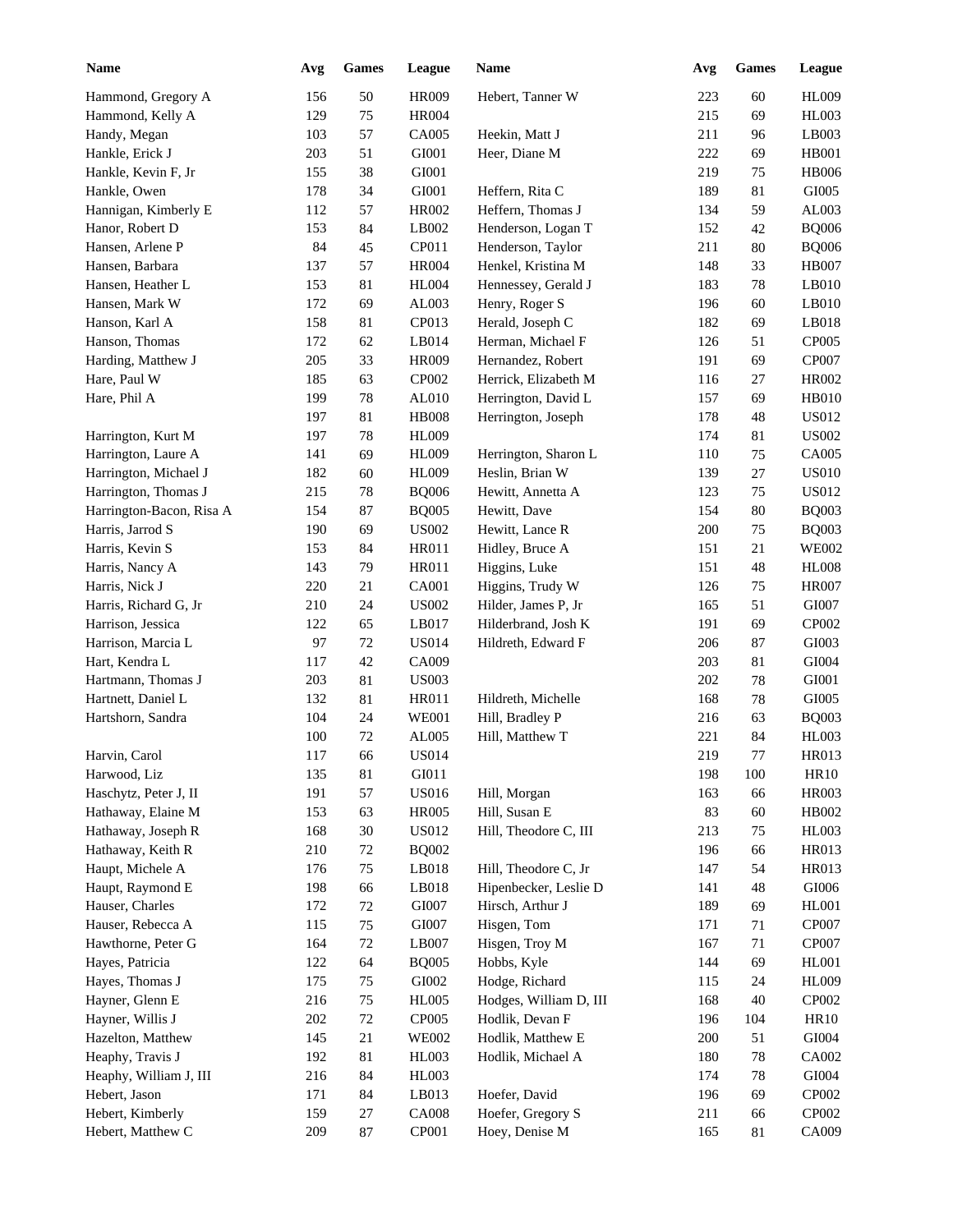| <b>Name</b>                       | Avg        | <b>Games</b> | League                       | Name                              | Avg        | <b>Games</b> | League                       |
|-----------------------------------|------------|--------------|------------------------------|-----------------------------------|------------|--------------|------------------------------|
| Hoffman, Ashley N                 | 93         | 31           | <b>WE001</b>                 |                                   | 200        | 36           | <b>HB007</b>                 |
| Hoffman, Eric R                   | 196        | 96           | LB003                        | Hull, Loren M                     | 220        | 75           | <b>HB001</b>                 |
| Hoffman, Thomas J, Jr             | 200        | 63           | LB017                        | Humphery, Dawn                    | 90         | 63           | AL004                        |
| Hoffmann, Arthur P, Sr            | 230        | 81           | <b>HR009</b>                 | Huneau, Mark S                    | 205        | 24           | CA002                        |
|                                   | 206        | 104          | HR10                         |                                   | 203        | 75           | <b>CA001</b>                 |
| Hoffmann, Patricia                | 133        | 81           | <b>HR007</b>                 | Hunt, Michael D                   | 116        | 78           | <b>BQ001</b>                 |
| Hogan, Paul C                     | 177        | 75           | LB013                        | Hunt, Tracy D                     | 176        | 66           | <b>BQ001</b>                 |
| Holbrook, Robert W                | 196        | 75           | LB014                        | Hunter, Dawn M                    | 160        | 81           | GI011                        |
|                                   | 194        | 80           | LB013                        |                                   | 153        | 81           | <b>US012</b>                 |
| Holland, Allison                  | 108        | 29           | <b>HL010</b>                 | Hunter, Russell                   | 202        | 66           | <b>CA001</b>                 |
| Holland, Andrew J                 | 202        | 72           | GI002                        | Hurd, Andrew J                    | 200        | 75           | CP013                        |
| Holland, Chris D                  | 178        | 39           | HL010                        | Hurd, Kathy W                     | 98         | 21           | <b>HL004</b>                 |
| Holland, Codly                    | 194        | 48           | <b>HB007</b>                 | Hurlburt, Francis J               | 199        | 65           | <b>BQ006</b>                 |
| Holmberg, April A                 | 169        | 66           | <b>HL009</b>                 |                                   | 183        | 69           | <b>BQ002</b>                 |
| Holmes, Maria A                   | 154        | 24           | <b>US014</b>                 | Hurley, Paul                      | 154        | 66           | LB017                        |
| Honsinger, Robert J               | 178        | 21           | HR002                        | Huskie, David M                   | 133        | 30           | GI001                        |
| Hopkins, Kasandra A               | 134        | 68           | <b>HR004</b>                 | Hutton, Tom F                     | 207        | 75           | CP012                        |
| Hopkins, Michael D                | 196        | 57           | <b>CP007</b>                 | Hyde, Bill S                      | 154        | 53           | <b>BQ002</b>                 |
| Horn, Caral F                     | 157        | 24           | <b>CA008</b>                 | Hyde, Milo P, Jr                  | 198        | 69           | <b>HR001</b>                 |
|                                   | 157        | 74           | CA005                        | Hyde, Paul F                      | 179        | 72           | <b>BQ004</b>                 |
| Horner, Mary V                    | 158        | 81           | CP004                        | Hyde, Shelby A                    | 129        | 78           | <b>BQ004</b>                 |
| Horner, Michele S                 | 147        | 81           | CP004                        | Hynd, David W                     | 195        | 81           | <b>BQ006</b>                 |
| Hornick, Geraldine                | 129        | 69           | LB017                        |                                   | 187        | 33           | <b>BQ001</b>                 |
| Horton, Christopher J             | 97         | 87           | CP012                        | Iannone, Louis                    | 136        | 78           | $\rm GIO08$                  |
| Horton, Dawn L                    | 98         | 69           | CP012                        | Iannone, Sandy M                  | 135        | 69           | $\rm GIO08$                  |
| Horton, Richard D                 | 137        | 72           | <b>US011</b>                 | Imperial, Joe                     | 196        | 69           | CP002                        |
| Horton, Ruth E                    | 148        | 87           | <b>HR008</b>                 | Impicciatore, Joseph M            | 208        | 81           | <b>CA010</b>                 |
| Horton, Steven J                  | 208        | 69           | CA001                        | Ingalls, Steven F                 | 169        | 69           | CP007                        |
| Hough, Michael                    | 144        | 72           | HL001                        | Irvine, John J                    | 220        | 84           | <b>HL008</b>                 |
| Houghtaling, Hope A               | 111        | 59           | GI007                        | Irvine, Mary Anne                 | 128        | 66           | <b>WE005</b>                 |
| Houghtaling, Kevin M              | 206        | 78           | CA002                        | Irvine, Melanie B                 | 149        | 84           | <b>HL008</b>                 |
|                                   | 203        | 81           | <b>US003</b>                 |                                   | 166        | 60           | <b>WE002</b>                 |
|                                   |            |              |                              | Irvine, Ralph E                   |            |              |                              |
| Houle, Tim J                      | 152<br>152 | 75<br>75     | LB017<br><b>US006</b>        | Irwin, John F                     | 186        | 63           | CP002<br><b>WE002</b>        |
| Houser, Andrew J                  | 207        | 81           | <b>US006</b>                 | Irwin, Thomas J                   | 148<br>131 | 48<br>81     | CP003                        |
| Houser, Edward J, Jr              | 181        | 69           | $\rm HB004$                  | Jacob, Dawn A<br>Jacob, William R | 133        | 84           | CP003                        |
| Houshower, Dabe A                 |            |              |                              | Jacques, Daniel A                 |            |              |                              |
| Hout, Anthony R                   | 147        | 78<br>75     | LB018                        |                                   | 199        | 72           | CP002<br>CP012               |
| Hout, Jacquelyn A                 | 187        |              | LB018                        | Jacques, Nicole M                 | 174        | 87           |                              |
| Hover, Todd E                     | 199<br>213 | 84           | <b>BQ002</b><br><b>US003</b> | James, Denise A<br>James, Mark T  | 109<br>227 | 75           | <b>BQ005</b><br><b>US003</b> |
| Howansky, Robert A<br>Howe, Kim M | 83         | 81<br>54     | <b>HL001</b>                 | Jankowski, Kate W                 | 134        | 81<br>60     | <b>HR003</b>                 |
| Huba, Kevin M                     | 138        | $81\,$       | LB017                        | Jansen, Justin A                  | 185        | 36           | <b>US008</b>                 |
| Huber, Jennifer C                 | 119        | 69           | LB017                        |                                   | 186        | 81           | <b>US002</b>                 |
|                                   | 159        |              | LB017                        | Jansen, Ralph L                   | 155        |              | <b>US002</b>                 |
| Huber, Stephen J                  |            | 63           |                              | Jansen, Ralph L, Jr               |            | 68           |                              |
|                                   | 155        | 60           | LB014                        | Jarvis, Herbert G                 | 177        | $75\,$       | AL005                        |
| Hudspath, Jason J                 | 182        | 60           | HR013                        | Jarvis, Miriam E                  | 86         | $78\,$       | ${\rm AL}002$                |
| Hudspath, Paul A                  | 196        | $78\,$       | HR013                        | Jarvis, Nathan S                  | 117        | $72\,$       | CP013                        |
| Hudspath, Tracey L                | 152        | 69           | <b>HR008</b>                 | Jarvis, Robert                    | 161        | 84           | ${\rm AL}002$                |
| Huehn, Bruce W                    | 197        | 41           | HL009                        | Jarvis, Susan                     | 181        | $75\,$       | ${\rm AL}002$                |
| Huehn, Tina M                     | 124        | $\sqrt{48}$  | HL009                        | Jay, Thomas W                     | 186        | 39           | <b>HL010</b>                 |
| Hughes, Cheryl T                  | 153        | 79           | <b>HR005</b>                 |                                   | 181        | 55           | CP002                        |
| Hughes, Donald C                  | 208        | 63           | HR013                        |                                   | 181        | $75\,$       | CP005                        |
| Hughes, Tyler J                   | 178        | 66           | ${\rm GIO}01$                | Jenkins, Dana E                   | 193        | $75\,$       | CP002                        |
| Hulbert, Carl P, Jr               | 144        | 87           | <b>BQ002</b>                 | Jensen, Daphne A                  | 169        | 33           | GI005                        |
| Hulett, John M                    | 179        | $\bf 84$     | LB014                        | Jensen, Joanne E                  | 119        | 48           | <b>HR008</b>                 |
| Hull, Jeffrey G                   | 209        | 69           | HB001                        | Jensen, Kevin A                   | 188        | 54           | <b>HR008</b>                 |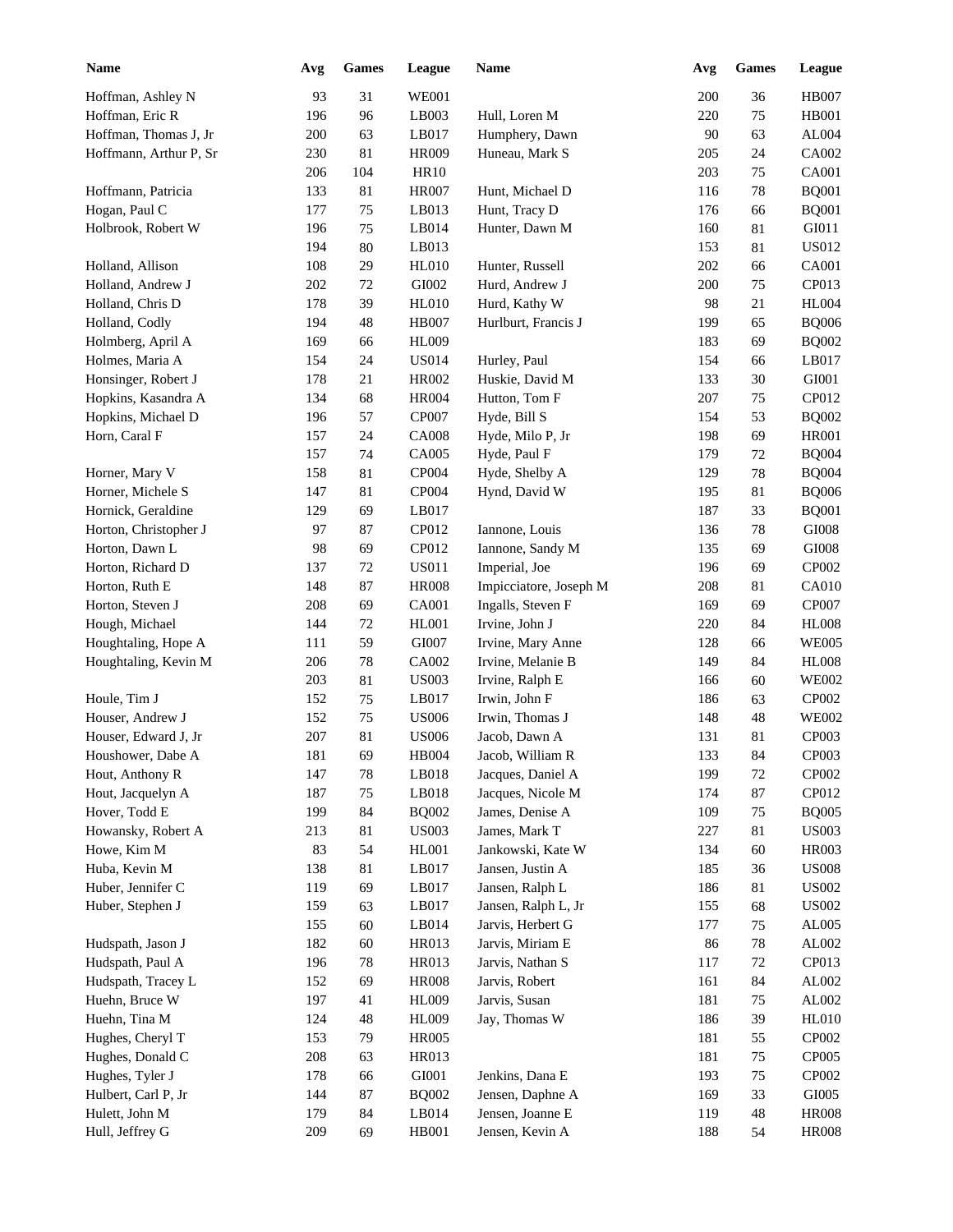| <b>Name</b>           | Avg | Games       | League       | Name                   | Avg     | <b>Games</b> | League       |
|-----------------------|-----|-------------|--------------|------------------------|---------|--------------|--------------|
| Jerard, Frank R       | 206 | 80          | LB005        | Keiper, Robert D, Jr   | 166     | 69           | CP006        |
| Jerkins, John M       | 155 | 87          | CP013        | Keith, Andrew          | 189     | 24           | <b>US002</b> |
| Jesiolowski, Bruce    | 132 | 93          | LB003        | Keith, James W         | 176     | 48           | <b>US016</b> |
| Jette, Janice B       | 142 | 60          | CP011        | Keith, Kenneth K       | 186     | 57           | <b>US016</b> |
| Jevanian, Phyllis     | 119 | 81          | CA009        | Keith, Melanie A       | 154     | 57           | <b>US016</b> |
| Jewett, Jon M         | 188 | 60          | <b>CA010</b> | Keller, Eric R         | 205     | 84           | LB014        |
| Johnson, Connor M     | 179 | 33          | <b>BQ002</b> | Kellogg, Timothy R     | 181     | 81           | <b>WE002</b> |
| Johnson, Douglas J    | 195 | 23          | CP005        | Kelly, Betty R         | 127     | 56           | <b>HR015</b> |
| Johnson, Linda J      | 151 | 63          | HB002        | Kelly, Dawne P         | 172     | 42           | LB012        |
| Jones, Cheryl A       | 137 | 24          | <b>CA008</b> | Kelly, Frank           | 209     | 81           | AL010        |
| Jones, David J, Jr    | 226 | 57          | <b>US016</b> |                        | 202     | 84           | AL002        |
| Jones, Eugene F       | 206 | 73          | CA011        | Kelp, Mark E           | 173     | 72           | <b>US009</b> |
| Jones, Jordan M       | 135 | 63          | <b>US006</b> | Kennedy, Brian P       | 205     | 80           | CA009        |
| Jones, Mary V         | 163 | 78          | <b>US014</b> | Kennedy, Joseph M      | 188     | 100          | CA003        |
| Jones, Penny E        | 122 | 39          | <b>HB007</b> | Kennedy, Michael N, Jr | 175     | 66           | <b>HR002</b> |
| Jones, Terry S        | 170 | 72          | <b>CP007</b> | Kenneson, Brooks M     | 202     | 72           | CP007        |
| Jones, Tiffany P      | 144 | 69          | <b>CP007</b> | Kent, William J        | 180     | 78           | <b>US002</b> |
| Jones, Vaughn A       | 200 | 57          | <b>HB001</b> | Kepner, Eric J         | 217     | 21           | <b>US003</b> |
| Jones, Wayne W        | 187 | 24          | <b>CA008</b> |                        | 206     | 57           | <b>HB001</b> |
| Jordan, Phil A        | 196 | 30          | GI004        | Kepner, Mark E, Sr     | 220     | 84           | <b>US003</b> |
| Jordan, Philip P      | 164 | 75          | GI004        | Kern, Ernest L         | 153     | 76           | <b>US004</b> |
| Joslin, Alan D        | 169 | 68          | CP002        | Kern, John A           | 164     | 81           | <b>US004</b> |
| Joslin, Douglas H     | 175 | 60          | CP002        | Kern, Sheila M         | 131     | 78           | <b>US006</b> |
| Joslin, William J     | 201 | 87          | CP001        | Kervan, Francis W      | 184     | 39           | <b>US011</b> |
| Joyce, Eric D         | 190 | 38          | <b>HL010</b> | Kervan, Michael F      | 196     | 60           | <b>US011</b> |
| Jubrey, Ashley M      | 125 | 44          | <b>HR004</b> | Kessler, Joanne M      | 120     | 35           | <b>HR005</b> |
| Jukes, Tyler J        | 107 | 45          | HB009        | Keville, Jon J         | 188     | 39           | LB014        |
|                       |     |             |              |                        |         |              |              |
| Junco, Evan P         | 128 | 42          | GI006        | Kewley, William J      | 206     | 78           | <b>HB004</b> |
| Jung, Charles A       | 187 | 80          | LB014        | Keyoskey, Debbie J     | 146     | 66           | CP006        |
| Jung, David M         | 188 | 78          | LB014        | Keyoskey, Patrick F    | 193     | 81           | CP001        |
| Jung, Michael D       | 189 | 81          | LB014        | Keyoskey, Thomas F     | 198     | 78           | GI010        |
| Kalenian, Joan M      | 104 | 81          | <b>US007</b> |                        | 184     | 66           | CP006        |
| Kalinchiak, Harold M  | 174 | 60          | LB013        | Kilcullen, John T      | 163     | 75           | LB010        |
| Kalwasinski, Keith    | 215 | 78          | HL005        | Kilinski, Ernest L     | 161     | 84           | CP013        |
|                       | 215 | 84          | <b>HL003</b> | Kilmer, Margaret L     | 131     | 75           | CP004        |
| Kampf, Jeff M         | 173 | $71\,$      | <b>US004</b> | Kindlon, Jean C        | $100\,$ | $78\,$       | LB017        |
| Kane, Brian A         | 185 | 75          | GI001        | Kindlon, Thomas F, Sr  | 154     | 84           | LB017        |
| Kane, Debora A        | 143 | 81          | CA009        | King, Bryan N          | 192     | $72\,$       | <b>HR008</b> |
| Kane, Patrick E       | 177 | 81          | HR013        | King, Charity          | 151     | 81           | <b>BQ004</b> |
| Kapron, Robert, Jr    | 180 | 78          | <b>BQ006</b> |                        | 148     | 21           | <b>BQ005</b> |
| Kapusnik, Barbara A   | 152 | 66          | <b>WE005</b> | King, Gregory J        | 171     | $22\,$       | <b>HR008</b> |
| Karas, Stanley J      | 197 | 93          | LB003        | King, Joshua W         | 162     | 81           | <b>US012</b> |
| Kardash, Jake A       | 163 | 27          | HB009        | King, Kimberly C       | 91      | 53           | <b>WE005</b> |
| Katz-Ryan, Donna M    | 158 | 39          | <b>HL010</b> | King, Michael V        | 178     | 75           | <b>BQ006</b> |
| Kawola, Daniel D      | 122 | 39          | <b>WE002</b> | King, Wayne F          | 199     | 78           | <b>BQ004</b> |
| Keating, Daniel F     | 193 | $78\,$      | CP012        |                        | 198     | 78           | <b>BQ002</b> |
| Keefer, Bryan T       | 169 | $\sqrt{48}$ | LB013        | Kingsley, Michael A    | 204     | $72\,$       | HB001        |
| Keefer, Kenneth E, Sr | 165 | 81          | <b>WE002</b> |                        | 184     | $42\,$       | <b>HB007</b> |
| Keefer, Sarah F       | 135 | 72          | LB013        | Kingsley, Samantha     | 199     | 51           | <b>HB007</b> |
| Keegan, Kyle T        | 181 | 108         | <b>HR10</b>  | Kipp, Patricia M       | 140     | 52           | <b>HR007</b> |
| Kehn, Justin F, Jr    | 190 | 75          | HR013        | Kisselburgh, Ursula M  | 139     | 81           | HR011        |
|                       | 189 | 64          | HR003        | Klar, James J, Sr      | 162     | $30\,$       | <b>CA008</b> |
| Kehn, Robert L        | 189 | 33          | <b>US004</b> |                        | 161     | 78           | CA002        |
| Kehn, Thomas M        | 196 | 60          | HR001        |                        | 161     | 78           | CA006        |
| Keiper, Pamela J      | 155 | 69          | CP006        | Klein, Dan             | 179     | 45           | $\rm GIO06$  |
| Keiper, Robert D, III | 185 | 72          | CP006        | Klein, Pat             | 131     | 45           | $\rm GIO06$  |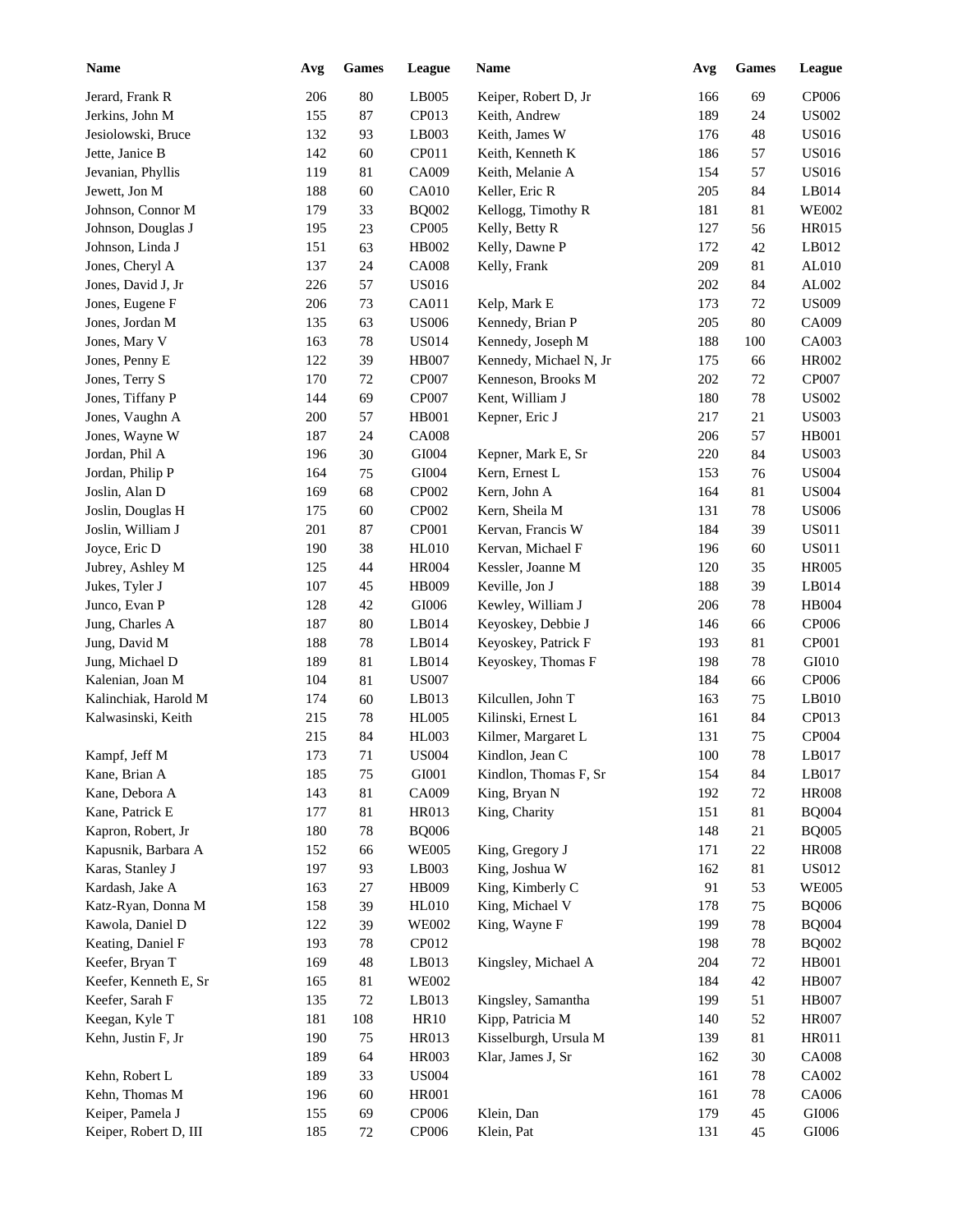| <b>Name</b>           | Avg | Games    | League        | Name                     | Avg        | <b>Games</b> | League       |
|-----------------------|-----|----------|---------------|--------------------------|------------|--------------|--------------|
| Klimkewicz, Edward    | 188 | 75       | AL010         | Ladlee, Ryan C           | 211        | 75           | <b>CA001</b> |
| Klonowski, Michael J  | 198 | 36       | CP007         |                          | 210        | 21           | HL003        |
| Knapp, Christopher P  | 202 | 87       | CP012         |                          | 202        | 100          | <b>HR10</b>  |
| Knapp, Edward K       | 123 | 78       | <b>CA010</b>  | Ladue, Stephlanie N      | 180        | 42           | <b>US010</b> |
| Knapp, Jennifer M     | 158 | 87       | CP012         | LaDue, Zachary H         | 205        | 36           | CA005        |
| Knapp, Jesse C        | 220 | 33       | CA001         |                          | 205        | 53           | <b>US010</b> |
| Knapp, Lou J          | 139 | 39       | <b>HL010</b>  | Laferriere, Robert J     | 190        | 57           | <b>HR009</b> |
| Knapp, Patrick        | 148 | 87       | CP003         | LaFontaine, Josh S       | 181        | 78           | <b>HR009</b> |
| Knapp, Sandra M       | 144 | 72       | CP003         | LaForest, Rebecca K      | 129        | 30           | <b>CA008</b> |
| Knapp, Valdenei P     | 177 | 48       | <b>US012</b>  | LaFountain, Ronald K, Jr | 212        | 78           | <b>HL003</b> |
| Knott, John           | 144 | 42       | GI006         | LaFountain, Shane T      | 208        | 69           | <b>HL005</b> |
| Knox, Kayci B         | 112 | 59       | <b>WE001</b>  |                          | 207        | 81           | <b>HL003</b> |
| Knox, Tom             | 109 | 42       | HL001         | LaJeunesse, Bryan        | 176        | 57           | CA009        |
| Kochan, Dorothy J     | 108 | 71       | <b>WE003</b>  | LaJeunesse, Karah        | 152        | 75           | CA009        |
| Koenig, Kristen L     | 177 | 76       | <b>HR10</b>   | LaJeunesse, Karen        | 143        | 78           | CA009        |
| Kokernak, Joseph A    | 208 | 56       | CA009         | LaJeunesse, William G    | 208        | 51           | CA001        |
|                       | 202 | 63       | CA002         |                          | 208        | 63           | CA002        |
| Koktowski, William M  | 212 | 72       | <b>US003</b>  |                          | 207        | 60           | CA009        |
|                       | 207 | 66       | CA001         | LaMalfa, Robert W, Sr    | 185        | 45           | LB015        |
| Kolakowski, John J    | 162 | 75       | CA006         |                          | 176        | 81           | LB017        |
| Koniowka, Delvena A   | 159 | $72\,$   | <b>HL008</b>  | LaMarche, Mark A         | 174        | 33           | GI010        |
| Koniowka, Derek M     | 202 | 78       | <b>HL008</b>  | Lamb, Edward D           | 219        | 81           | <b>BQ006</b> |
| Koniowka, Frank L     | 208 | 78       | <b>HL008</b>  | Lamb, Randy A            | 210        | 36           | <b>BQ006</b> |
| Koniowka, Kevin R     | 173 | 39       | AL003         | Lamb, Terry A            | 205        | 81           | <b>BQ006</b> |
| Koniowka, Larry J     | 183 | 84       | <b>HL008</b>  | Lampo, Matthew M         | 202        | 72           | CP003        |
| Koniowka, Mary E      | 141 | 78       | CA011         | Lance, Kim A             | 160        | 68           | <b>US013</b> |
| Korb, Samantha L      | 135 | 81       | <b>BQ005</b>  | Lance, Patrick M         | 216        | 75           | <b>HB001</b> |
| Korkemaz, Joseph S    | 134 | 60       | <b>WE003</b>  |                          | 208        | 75           | <b>US003</b> |
| Korsak, Chris S       | 181 | 51       | <b>HR009</b>  | Landor, Cindy L          | 135        | 36           | HL010        |
| Koslosky, Mark F      | 195 | 57       | LB010         | Landry, Steven A         | 130        | 72           | <b>BQ004</b> |
| Kowalchyk, Theodore J | 181 | 24       | <b>CA008</b>  | Lane, Roberta B          | 154        | 75           | <b>HL009</b> |
| Krage, Michael W      | 130 | 42       | <b>WE003</b>  | Lange, Rodney P          | 206        | 78           | CP001        |
| Kraus, Elsa           | 122 | 71       | CP007         | Lansing, Albert D        | 130        | 69           | CA009        |
| Kraus, Roy            | 152 | $71\,$   | CP007         | Lansing, Heidel          | 92         | 75           | <b>HR007</b> |
| Krause, Michelle M    | 141 | $72\,$   | <b>WE005</b>  | Lansing, Lisa M          | 149        | 54           | LB017        |
| Kron, Randy W         | 186 | 66       | ${\rm GIO}01$ | Lansing, Richard S       | $216\,$    | 39           | LB015        |
| Kruegler, Mark S      | 172 | 42       | LB015         |                          | 214        | $78\,$       | LB017        |
|                       | 166 | 81       | LB017         | Lantlhier, Christopher A | 184        | 83           | CP012        |
| Krutka, Michele M     | 141 | 75       | ${\rm GIO}08$ | LaPlante, Barbara A      | 145        | 71           | <b>US012</b> |
| Kryzak, Daniel J      | 232 | $\bf 84$ | <b>US003</b>  | LaPlante, Shawn          | 175        | 81           | $\rm{H}L008$ |
| Kuebler, Kris A       | 183 | $81\,$   | <b>BQ006</b>  | LaPointe, Robert T       | 194        | 84           | AL002        |
| Kussius, Keith        | 162 | $\bf 84$ | <b>HL008</b>  |                          | 189        | 69           | AL003        |
| Kussius, Susan A      | 136 | $\bf 84$ | <b>HL008</b>  | Laranjo, Dennis          | 180        | 48           | HB009        |
| La Chance, Ron J      | 183 | $78\,$   | HR013         | Lassone, Mike L          | 185        | 75           | LB014        |
| La Chapelle, Betty    | 128 | 81       | <b>US015</b>  | Lavazzo, Vincent P       | 190        | 78           | <b>HL009</b> |
| La Due, Mary Beth     | 164 | 21       | CA005         | Lavigne, Kenneth J       | 212        | 78           | <b>HL005</b> |
| La Due, Robert C, Jr  | 153 | 72       | CA005         | Lavigne, Thomas W, Jr    | 228        | 75           | CA009        |
| La Grave, Kyle R      | 207 | 57       | ${\rm GIO}02$ |                          | 223        | 67           | CA003        |
| LaBarge, Robert       | 110 | $87\,$   | LB004         |                          | 194        | 21           | CA001        |
| Labelle, Chris E      | 209 | 66       | HL009         | Lavigne, Thomas W, Sr    |            | 96           | CA003        |
| LaBelle, Josh D       | 176 | 59       | HL009         | Lavoie, Raymond E        | 161<br>156 | 75           | HL001        |
|                       |     |          |               |                          |            |              |              |
| Labelle, Paul J       | 178 | 63       | GI004         | Le May, Steven J         | 198        | 78           | CA009        |
| LaBello, Karen A      | 121 | 21       | <b>HB006</b>  |                          | 195        | 72           | CA002        |
| LaClair, Deborah L    | 121 | $78\,$   | HR011         | Leary, Mark P            | 200        | 81           | <b>BQ003</b> |
| LaCroix, Jay A        | 168 | 75       | <b>BQ002</b>  | Leathem, Joseph H, Jr    | 197        | 48           | LB018        |
| Lacy, Matthew T       | 170 | 36       | CP002         | Leatso, Louis W, Jr      | 155        | 83           | CP013        |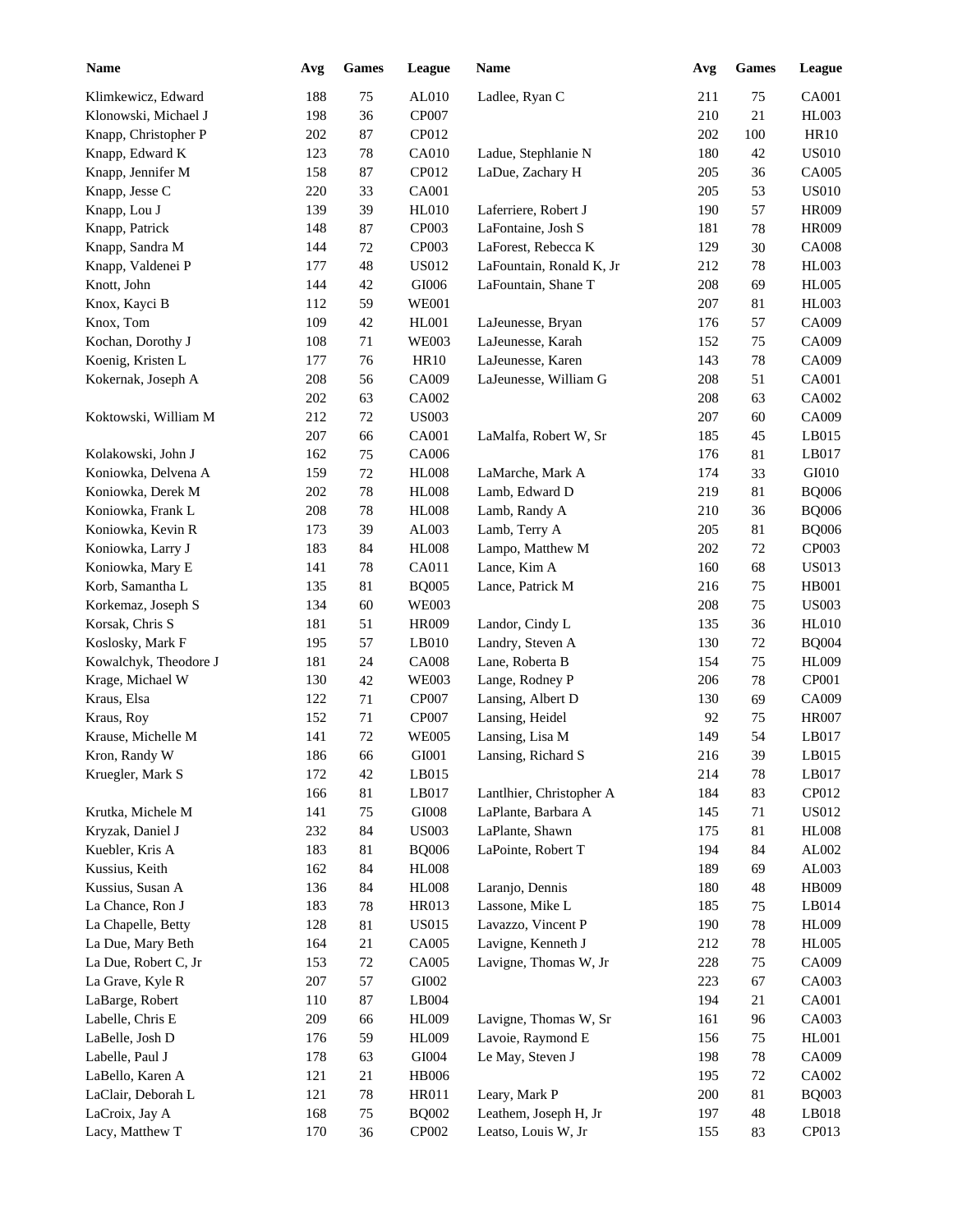| Name                  | Avg | Games  | League       | Name                  | Avg        | <b>Games</b> | League        |
|-----------------------|-----|--------|--------------|-----------------------|------------|--------------|---------------|
| Leclair, Nancy E      | 139 | 39     | <b>HB007</b> | Luke, Bill            | 149        | 84           | LB017         |
| LeClaire, Eugene P    | 149 | 72     | <b>HL005</b> | Lundquist, Denise V   | 177        | 81           | <b>HL009</b>  |
| Lee, Becky L          | 94  | 60     | <b>CP006</b> | Lynch, Bruce M        | 220        | 81           | <b>HL003</b>  |
| Lee, James R          | 161 | 57     | <b>WE001</b> |                       | 215        | 81           | HR013         |
| Lee, James R, II      | 162 | 39     | <b>WE001</b> |                       | 195        | 100          | <b>HR10</b>   |
| Lee, Paul M           | 171 | 78     | AL002        | Lynch, Kevin A        | 156        | 81           | HR013         |
| Lee, Robert E, Jr     | 178 | 81     | AL002        | Lynch, Leo            | 217        | 78           | AL002         |
| Lee, Robert E, Sr     | 175 | 75     | <b>HB008</b> | Lynch, Mike           | 199        | 80           | LB014         |
| Lefebvre, Kathy A     | 144 | 69     | LB012        | Lynch, Robert A       | 150        | 81           | <b>HR013</b>  |
| LeFleur, William      | 172 | 75     | <b>HR004</b> | Lynch, Robert V       | 188        | 81           | LB014         |
| Legault, Brandon T    | 192 | 66     | GI004        | Lysogorski, Matthew D | 180        | 78           | GI003         |
| Legault, Jerry W      | 171 | 81     | GI004        | Mac Donald, Janice M  | 115        | 57           | CA011         |
| Legault, John J       | 190 | 54     | GI004        | Macarevey, James A    | 208        | 67           | CP002         |
| Legg, Edward E, Jr    | 191 | 78     | <b>BQ001</b> | Mackenzie, David L    | 188        | 75           | LB005         |
| Leibach, Darryl S     | 164 | 81     | <b>CA010</b> | Macksey, Susan A      | 168        | 54           | <b>US016</b>  |
| LeMay, Arthur J       | 202 | 66     | <b>HR001</b> | MacNary, Nikole M     | 174        | 75           | LB018         |
| LeMay, Zach           | 171 | 78     | CA009        | Macpherson, Michael J | 188        | 72           | <b>WE001</b>  |
| Lemire, Rick J        | 190 | 78     | <b>HL005</b> | Madsen, William C     | 184        | 78           | <b>HR004</b>  |
| Lemons, Dean          | 180 | 69     | CP007        | Magisano, Joshua M    | 231        | 75           | <b>BQ003</b>  |
| Lenge, Eric C         | 210 | 54     | CA009        |                       | 226        | 72           | <b>BQ006</b>  |
|                       | 208 | 69     | CA002        |                       | 210        | 21           | <b>BQ002</b>  |
| Lenge, Robert J       | 184 | 74     | CA009        | Mahsejian, Samuel     | 149        | 66           | LB014         |
| Lennox, John M        | 208 | 69     | <b>HL005</b> | Mailloux, Nicole      | 157        | 60           | <b>WE001</b>  |
| Lennox, Mark A        | 226 | 69     | <b>HL005</b> | Mainella, Dominick M  | 184        | 78           | <b>HR011</b>  |
|                       | 219 | 75     | HL003        | Mainella, Michael D   | 173        | 46           | <b>HR011</b>  |
| Leo, Gabriel W        | 157 | 57     | CP002        | Maironis, Jessica L   | 114        | 62           | GI010         |
| Leon, Mary E          | 174 | 72     | <b>HR005</b> | Malary, June K        | 110        | 75           | CP006         |
| Leonard, Daniel J     | 186 | 74     | CP002        | Malary, Wayne G       | 157        | 75           | CP006         |
| Leonard, Francine M   | 126 | $72\,$ | GI008        | Malette, Stephanie A  | 178        | $81\,$       | LB017         |
| Leonard, John P, Jr   | 143 | 75     | $\rm GIO08$  | Maloney, Katie        | 157        | 75           | CA009         |
| Leonard, Ralph N, Jr  | 190 | 69     | LB005        | Maloney, Patrick F    | 178        | 72           | LB013         |
| Liberty, Louise       | 130 | 69     | <b>HR007</b> | Maloney, Tracy        | 106        | 39           | <b>WE003</b>  |
| Libudziewski, Walter  | 161 | 63     | <b>WE002</b> | Maloney, Tricia M     | 119        | 61           | LB013         |
| Lieberman, Jamie      | 158 | 78     | AL002        | Mancini, Tony         | 215        | 66           | CA001         |
| Lieberman, Matthew P  | 215 | 84     | AL002        | Manley, Paul R        | 194        | 63           | LB007         |
| Light, James P        | 184 | 72     | LB014        | Mann, Michelle        | $107\,$    | 78           | LB017         |
| Lind, Laura S         | 208 | 81     | LB013        | Manning, Karen A      | 134        | 84           | <b>HL008</b>  |
| Lindell, George       | 167 | 57     | CP007        | Manny, Eric P         |            | 36           | <b>HB007</b>  |
| Liotta, Joseph A, Sr  | 192 | 69     | <b>US008</b> | Manny, Meghan A       | 165<br>159 | 45           | <b>HB007</b>  |
| Lippitt, Daniel E     | 166 | $72\,$ | <b>US009</b> | Mantello, Michael S   | 202        | 81           | HB004         |
| Littlejohn, Sean      | 177 | 39     | <b>US010</b> | Manzer, Joshua        | 184        | 65           | GI010         |
| Locke, Jo E           | 157 | 81     | <b>US006</b> | Manzer, Kevin L       | 208        | 78           | ${\rm GIO}04$ |
| Locke, Leslie J       | 179 | 78     | <b>US006</b> | Manzer, Rich N, Jr    | 228        |              | ${\rm GIO}04$ |
| Locken, Geoffrey D    | 133 |        | GI003        | Marbot, Kenneth J     | 202        | 66           | <b>BQ001</b>  |
| Lofrumento, Valina A  |     | $42\,$ |              |                       |            | 55           |               |
|                       | 179 | 75     | <b>HB006</b> |                       | 194        | 54           | <b>BQ002</b>  |
| Long, Cathy           | 126 | $78\,$ | <b>HR007</b> | Marbot, Kenneth J, II | 224        | 33           | <b>BQ002</b>  |
| Longstreet, Carla N   | 124 | 54     | <b>BQ005</b> |                       | 212        | 78           | <b>BQ003</b>  |
| Lovly, Eric C         | 188 | 66     | CP002        |                       | 205        | 69           | <b>BQ001</b>  |
| Lubinski, Jason A     | 162 | 68     | <b>WE002</b> | Marbot, Timothy E     | 159        | 78           | <b>BQ001</b>  |
| Luce, Francis P       | 209 | 75     | <b>US013</b> |                       | 158        | 78           | <b>BQ006</b>  |
| Luce, Jeffrey M       | 198 | 66     | <b>US013</b> | Marbot, Wendy J       | 169        | 81           | <b>BQ005</b>  |
| Luce, John K, II      | 200 | 69     | <b>US013</b> | Mariano, Brian J      | 226        | $72\,$       | <b>HL003</b>  |
| Luce, John K, Sr      | 193 | 81     | <b>US005</b> | Mariano, Gary M       | 185        | 45           | GI006         |
| Luce, Michael C       | 164 | 78     | <b>US005</b> | Mariano, James A, Sr  | 154        | $72\,$       | AL003         |
| Lucht, Matthew J      | 217 | 21     | <b>US002</b> | Mariano, Judy A       | 113        | 33           | $\rm GIO06$   |
| Luffiman, Christopher | 128 | 30     | <b>US011</b> | Mariano, Terry D      | 178        | 42           | GI006         |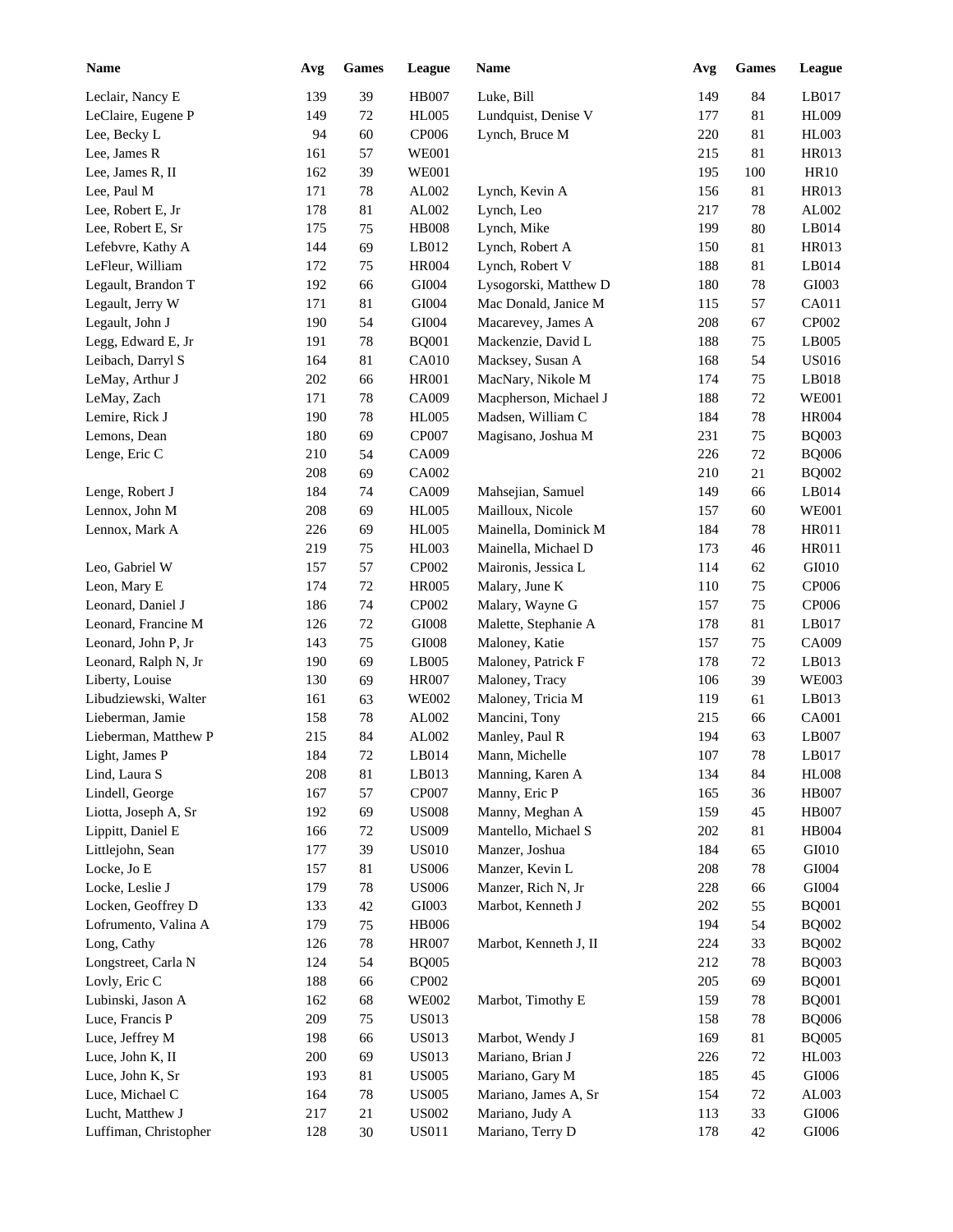| <b>Name</b>                     | Avg | <b>Games</b> | League       | Name                   | Avg | <b>Games</b> | League       |
|---------------------------------|-----|--------------|--------------|------------------------|-----|--------------|--------------|
| Marino, John W                  | 175 | 84           | CP013        | McClure, David G       | 143 | 75           | GI008        |
| Markell, Debra A                | 154 | 69           | HR011        | McCollum, Donald J     | 169 | 48           | GI006        |
| Marois, John P                  | 211 | 66           | HB001        | McCollum, Joseph       | 194 | 30           | GI006        |
|                                 | 209 | 72           | CA001        | McCollum, Steven J     | 196 | 48           | GI006        |
| Marrow, David G, Jr             | 153 | 51           | AL010        |                        | 189 | 86           | GI003        |
| Marshall, Glenn A               | 192 | $72\,$       | CP006        | McCormack, Daniel P    | 195 | 78           | <b>HL005</b> |
| Marshall, Marianne              | 136 | 75           | <b>CP006</b> | McCrea, David A        | 134 | 54           | <b>HL008</b> |
| Martin, Allen M                 | 201 | 27           | LB018        | McCumber, Kimberly A   | 101 | 72           | <b>BQ004</b> |
| Martin, Bryan C                 | 183 | 66           | LB018        | McCumber, Ronald J     | 114 | 69           | <b>BQ004</b> |
| Martin, Christina M             | 135 | 72           | LB018        | McDaniel, Belton C     | 172 | 72           | CP013        |
| Martin, James                   | 141 | 69           | <b>HB006</b> | McDermott, Andy        | 134 | 90           | LB003        |
| Martin, John C                  | 200 | 69           | LB018        | McDermott, Robert C    | 210 | 60           | <b>HB001</b> |
| Martin, Missy M                 | 124 | 54           | <b>HB006</b> |                        | 208 | 72           | <b>US003</b> |
| Martin, Susan J                 | 157 | 56           | <b>HR007</b> | McDermott, Robert J    | 156 | 93           | LB003        |
| Martineau, Paul                 | 145 | 81           | CP005        | McDonald, Brian C      | 148 | 66           | CA009        |
| Martinez, Gloria A              | 143 | 87           | <b>BQ005</b> | McDonald, Sammie L, Sr | 162 | 84           | AL002        |
| Mason, Carl J, Sr               | 195 | 65           | GI007        | McElwee, John W        | 138 | 72           | GI003        |
| Mason, Paul A                   | 197 | 45           | <b>BQ006</b> | McFarland, Timothy J   | 208 | 69           | <b>HR003</b> |
|                                 | 191 | 66           | <b>BQ002</b> |                        | 205 | 81           | <b>HR009</b> |
| Mason, Stephen L                | 154 | 46           | HR011        | McGarvey, Sean A       | 159 | 69           | <b>HR009</b> |
| Mason, Zachary W                | 198 | 81           | <b>BQ002</b> | McGeary, Darren S      | 224 | 78           | <b>US003</b> |
|                                 | 192 | 42           | <b>BQ003</b> |                        | 222 | 78           | CA002        |
|                                 | 184 | 51           | <b>BQ006</b> |                        | 212 | 75           | CA001        |
| Massaro, Ben J                  | 170 | 66           | CP002        | McGeary, Sean R        | 212 | 78           | CA002        |
| Massoth, Victoria J             | 141 | 81           | <b>US012</b> | McHarg, Craig D        | 102 | 30           | <b>US008</b> |
|                                 | 153 | 81           | <b>CA010</b> | McHarg, Jean           | 94  |              | <b>US008</b> |
| Massoud, Sami<br>Masterson, Joy | 149 | 90           | AL004        |                        | 148 | 66<br>72     | <b>US008</b> |
|                                 |     |              |              | McHarg, Timothy C      |     |              |              |
| Masterson, Kimberly M           | 161 | 42           | <b>HL010</b> | McHarg, Timothy E      | 173 | 75           | <b>US008</b> |
| Masterson, Todd J               | 181 | 42           | <b>HL010</b> | McHugh, Leonard E      | 128 | 33           | <b>US004</b> |
| Mastropietro, Donald P          | 199 | 55           | <b>HL005</b> | McKay, Cherri          | 117 | 69           | AL005        |
| Mastropietro, Jason H           | 211 | 78           | <b>HL005</b> | McKee, Jay             | 150 | 96           | LB003        |
| Mateunas, Mark P                | 150 | 96           | LB003        | McKee, John H          | 155 | 96           | LB003        |
| Matheson, Scott C               | 164 | 65           | CA009        | McLenithan, Nicole C   | 144 | 81           | <b>BQ005</b> |
| Matte, Nicole J                 | 159 | 75           | <b>BQ005</b> | McMahon, Carla M       | 100 | 36           | <b>HL010</b> |
|                                 | 156 | 81           | <b>BQ004</b> | McMahon, Daniel E      | 189 | 75           | <b>HB008</b> |
| Mau, Kyle                       | 168 | $72\,$       | <b>HL004</b> | McMahon, Earl H        | 137 | 39           | <b>HL010</b> |
| Maxon, Deborah D                | 132 | 66           | <b>BQ005</b> | McMahon, Earl H, Jr    | 130 | 36           | <b>HL010</b> |
| Maynard, Greta L                | 124 | $78\,$       | CP012        | McMahon, Janice D      | 149 | 39           | <b>HL010</b> |
| Mazzacco, John N, Sr            | 166 | 44           | CA003        | McNab, Michael C       | 202 | 72           | CP002        |
|                                 | 158 | $78\,$       | GI004        | Meek, Tyler S          | 211 | 48           | HL003        |
| Mc Allister, Mary Anne          | 149 | 66           | <b>HL009</b> | Mehalich, Mary S       | 167 | 84           | AL002        |
| Mc Cabe, Patricia A             | 152 | 63           | <b>HL009</b> | Mehalich, Priscilla R  | 185 | 84           | AL002        |
| Mc Cart, Jean P                 | 136 | $42\,$       | <b>BQ005</b> | Mein, Wesley M         | 170 | 69           | <b>CP008</b> |
| Mc Devitt, Pamela S             | 187 | 54           | <b>US005</b> | Meister, Jeffrey K     | 208 | 75           | CP002        |
| Mc Donald, Patsy A              | 154 | 69           | <b>US014</b> | Melesky, Robert M      | 205 | 78           | <b>BQ006</b> |
| Mc Gill, Jeanne D               | 149 | 75           | GI011        | Mellon, James F, Jr    | 162 | 48           | <b>HL005</b> |
| Mc Guirk, Madeline              | 128 | $27\,$       | HB002        | Mellon, Lynn A         | 175 | 50           | <b>HL006</b> |
| Mc Isaac, Jane A                | 157 | 81           | <b>US009</b> | Mero, Charles G, Jr    | 209 | 75           | HR013        |
| Mc Loughlin, David C            | 166 | 42           | <b>HL010</b> | Mero, Daniel J         | 199 | 67           | HR013        |
| Mc Loughlin, Leslie H           | 110 | 42           | <b>HL010</b> | Merrills, Chris        | 167 | 63           | <b>BQ006</b> |
| McCart, Donna L                 | 143 | $78\,$       | <b>BQ004</b> | Merrills, Daniel C, Jr | 220 | 78           | <b>BQ003</b> |
| McCart, Timothy R               | 235 | 45           | <b>BQ003</b> |                        | 214 | 84           | <b>BQ002</b> |
|                                 | 228 | 75           | <b>BQ004</b> | Merrills, Dylan R      | 148 | 53           | <b>BQ006</b> |
| McCarthy, Kacie                 | 150 | $27\,$       | <b>CA008</b> | Merriman, Alex P       | 100 | 60           | <b>BQ001</b> |
|                                 | 150 | 63           | CA005        | Merriman, Steven S     | 129 | 66           | <b>HR001</b> |
| McCarthy, Penny                 | 121 | $77\,$       | <b>HB006</b> | Mertins, Francine A    | 148 | 42           | <b>WE003</b> |
|                                 |     |              |              |                        |     |              |              |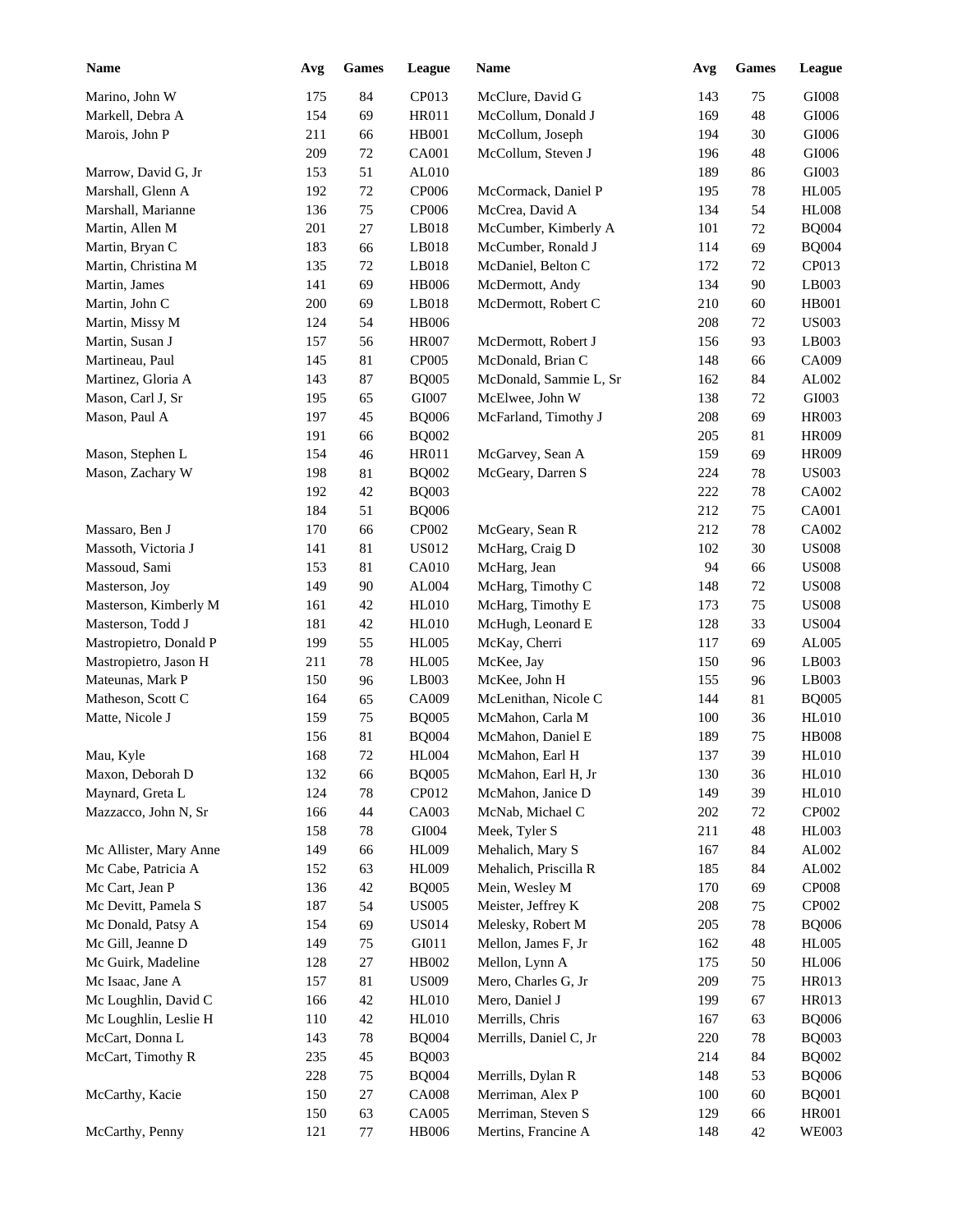| <b>Name</b>          | Avg | <b>Games</b> | League         | Name                       | Avg | <b>Games</b> | League        |
|----------------------|-----|--------------|----------------|----------------------------|-----|--------------|---------------|
| Mertins, Joshua A    | 134 | 37           | <b>WE003</b>   | Morine, Brandon D          | 171 | 82           | HR011         |
| Mertins, Richard     | 161 | 29           | <b>WE003</b>   | Morine, Frederick C        | 197 | 69           | GI002         |
| Messick, Thomas M    | 215 | 90           | CP012          | Morine, Suzanne E          | 214 | 81           | HR011         |
| Messier, David W     | 200 | 81           | GI003          | Morini, Vincent A          | 184 | 81           | <b>US003</b>  |
| Messier, Joseph I    | 189 | 69           | CP002          | Morizio, David L           | 124 | 75           | HB004         |
| Messitt, Lynda M     | 164 | 83           | <b>HL006</b>   | Morizio, Michael J         | 210 | 75           | <b>HL001</b>  |
| Messitt, Peter J     | 177 | 45           | <b>HL005</b>   | Morrell, Craig R           | 221 | 78           | <b>HL008</b>  |
| Michalski, Donald M  | 223 | 65           | CA002          | Morrell, Diane E           | 206 | 75           | <b>HL006</b>  |
|                      | 214 | 57           | CA001          |                            | 199 | 75           | <b>HL008</b>  |
| Michalski, Janis L   | 190 | 63           | CA002          | Morrell, Eric V            | 212 | 84           | <b>HL008</b>  |
|                      | 175 | 57           | <b>CA001</b>   |                            | 211 | 81           | <b>HL003</b>  |
| Michaud, Matthew E   | 214 | 69           | <b>CA001</b>   |                            | 210 | 63           | <b>HL005</b>  |
| Mickel, James P      | 186 | $78\,$       | ${\bf USO02}$  | Morrell, Vincent D         | 147 | 64           | $\rm{H}L008$  |
| Mickiewicz, Thomas S | 168 | 75           | ${\rm G}1004$  | Morris, Stephon            | 118 | 27           | ${\rm AL005}$ |
| Micklas, Erlene G    | 137 | 75           | <b>HL009</b>   | Morrison, Heather A        | 175 | 75           | <b>HR004</b>  |
| Micklas, Theresa M   | 123 | 81           | CP004          | Morrissey, David B         | 177 | 81           | LB014         |
| Middleton, Douglas J | 198 | 78           | <b>HB004</b>   | Moseley, Matthew R         | 199 | 24           | CP002         |
| Midura, Eugene F, Jr | 197 | 48           | GI010          |                            | 187 | 81           | CP005         |
| Midura, Eugene F, Sr | 194 | $72\,$       | LB018          | Moses, Sarrie A            | 121 | 87           | LB004         |
|                      | 193 | 33           | ${\rm G I}010$ | Mosher, Donald L           | 148 | 75           | HR002         |
| Milanese, Anthony G  | 203 | 72           | HR013          | Moss, Michael D            | 182 | 63           | <b>HR009</b>  |
| Miller, Eric S       | 166 | 78           | <b>HR009</b>   | Mosseau, Paul V            | 200 | 75           | LB014         |
|                      |     | 69           |                |                            |     |              | <b>US005</b>  |
|                      | 164 |              | <b>HR004</b>   | Mossey, Marilyn E          | 137 | 81           |               |
| Miller, Martin A     | 220 | 72           | <b>HB001</b>   | Moylan, Michael S          | 183 | 58           | CA006         |
|                      | 214 | 81           | <b>HB004</b>   | Mull, Richard M            | 185 | 63           | <b>US011</b>  |
| Miller, Patrick M    | 205 | 69           | <b>HL005</b>   | Mullen, Craig A            | 180 | 72           | LB007         |
| Miller, Robert A     | 141 | 75           | HR012          | Mulligan, Brandie S        | 100 | 75           | <b>BQ004</b>  |
| Miller, William      | 157 | 27           | <b>HB009</b>   | Mulligan, Edward C         | 163 | 66           | <b>BQ004</b>  |
| Millis, Michael J    | 190 | 75           | LB018          | Mulligan, Robin T          | 153 | 78           | <b>BQ004</b>  |
| Millis, Stacey M     | 170 | 73           | LB018          | Murnane, Annette E         | 139 | 66           | <b>HB006</b>  |
| Mincher, Gregory J   | 156 | 21           | <b>HL010</b>   | Murnane, Lisa M            | 121 | 66           | <b>BQ005</b>  |
| Mineau, David A      | 225 | 68           | <b>HL008</b>   | Murphy, Cindy              | 138 | 69           | <b>US009</b>  |
|                      | 216 | 54           | <b>HL003</b>   |                            | 137 | 74           | <b>US012</b>  |
| Miner, Jean L        | 137 | 65           | CP011          | Murphy, Joshua M           | 184 | 45           | GI004         |
| Mitchell, Michael C  | 190 | 75           | LB018          | Murphy, Thomas             | 189 | 78           | <b>HR004</b>  |
| Mitchum, Judy A      | 139 | $72\,$       | LB012          | Murray, Bruce W, Sr        | 175 | $72\,$       | CA010         |
| Miter, Thomas M      | 142 | 36           | <b>HB009</b>   | Murray, Richard L          | 199 | 81           | LB002         |
| Moak, Beverly A      | 119 | 45           | GI006          | Murray, Shane M            | 189 | 72           | ${\rm GIO}01$ |
| Mochrie, Brian K     | 210 | 75           | HB001          | Murray, Thomas J           | 164 | 81           | CA010         |
| Mochrie, Rick, Jr    | 234 | 33           | HR013          | Mustico, Richard A         | 196 | 84           | LB013         |
|                      | 228 | 84           | HL003          | Mustico, Robert E          | 171 | 75           | LB013         |
|                      | 223 | 36           | <b>HR10</b>    | Musto, John C, Jr          | 236 | 81           | <b>HL003</b>  |
| Mochrie, Scott R     | 225 | 78           | HL003          | Muzio, David W             | 212 | 27           | CA009         |
| Moeske, Charles E    | 201 | 64           | LB005          | Muzio, Donald J            | 192 | 75           | <b>HL005</b>  |
| Moll, Timothy J      | 170 | 81           | LB010          | Muzio, Edward A            | 175 | 69           | <b>HL005</b>  |
| Moore, Gloria J      | 144 | 75           | AL005          | Muzio, Franklin D          | 195 | 75           | <b>HL005</b>  |
| Moore, Jerry E       | 209 | 66           | CP006          | Muzio, Gary M              | 188 | 72           | <b>HL005</b>  |
|                      | 198 | 63           | HL001          | Muzio, Mary E              | 149 | 81           | GI005         |
| Moore, Matt W        | 196 | 66           | CP002          | Muzio, Paul M              | 229 | 30           | <b>US003</b>  |
| Moore, Peter J       | 189 | 87           | <b>BQ002</b>   | Muzio, Paul M, II          | 203 | 78           | CA009         |
| Moore, Randi S       | 88  | 66           | HR003          | Muzio, Timothy P           | 176 | 69           | CA009         |
| Moore, Scott M       | 187 | 64           | CP002          | Myers, April A             | 115 | 84           | <b>BQ005</b>  |
| Moran, Diane M       | 180 | 82           | HR011          | Myers, Bryan J, Jr         | 206 | 75           | <b>HL005</b>  |
| Moran, Frank L       | 144 | 75           | <b>US007</b>   | Nachtrieb, Christian J, Jr | 203 | 66           | <b>US003</b>  |
| Morck, Thomas M      | 193 | $75\,$       | <b>CA010</b>   | Nacy, Leann J              | 140 | 75           | CP004         |
| Morgan, Marjorie M   | 160 | 58           | HL009          | Nagel, Walter              | 125 | 50           | <b>HR004</b>  |
|                      |     |              |                |                            |     |              |               |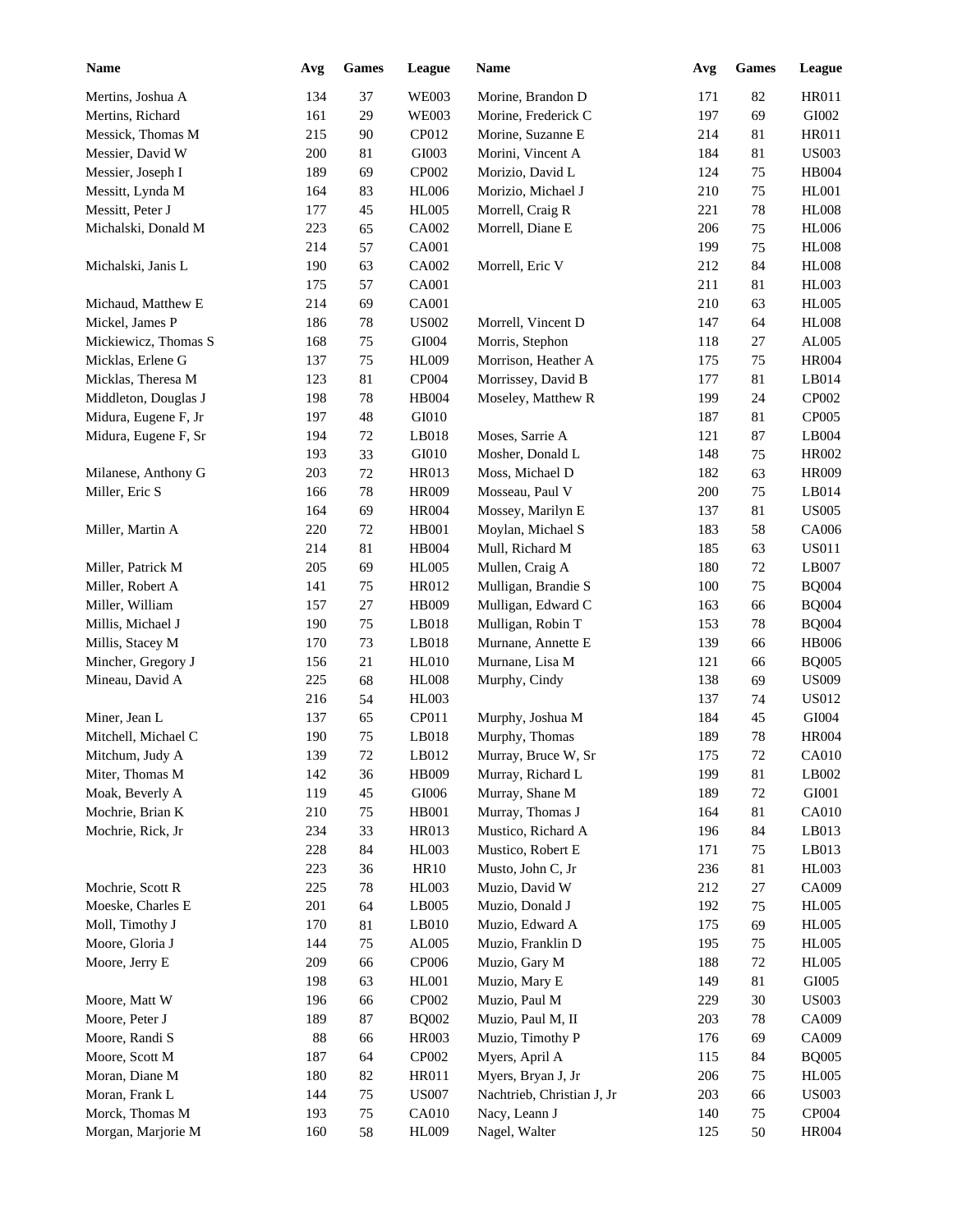| <b>Name</b>            | Avg | <b>Games</b> | League        | <b>Name</b>            | Avg | <b>Games</b> | League       |
|------------------------|-----|--------------|---------------|------------------------|-----|--------------|--------------|
| Narkiewcz, Paul D      | 203 | 75           | CP002         | O'Donnell, Terry       | 148 | 60           | CP012        |
| Nasca, Jack A          | 198 | 51           | LB012         | O'Donovan, Ryan D      | 187 | 87           | CP013        |
| Natale, Peter G        | 135 | 60           | <b>HL001</b>  | O'Keefe, Patrick L     | 135 | 69           | <b>HR009</b> |
| Nault, Joshua C        | 201 | $72\,$       | CA002         | Olekoski, Alexander R  | 186 | 33           | GI001        |
|                        | 201 | 84           | AL002         | Oliksowycz, Daniel     | 176 | 66           | <b>HR003</b> |
| Nault, Marybeth        | 154 | 77           | ${\rm AL}002$ | Oliver, William D      | 186 | 81           | CP005        |
| Nault, Steven J        | 175 | 48           | <b>HB007</b>  | Olszewski, Alex, Jr    | 224 | 78           | <b>BQ003</b> |
| Nebral, Christopher C  | 187 | 81           | LB013         | O'Neil, James G        | 192 | 66           | <b>HR011</b> |
| Need, Ashlee L         | 115 | $81\,$       | <b>US012</b>  | O'Neil, Joyce G        | 150 | 57           | <b>HR007</b> |
| Need, Mary             | 156 | 75           | <b>US012</b>  | O'Neil, Thomas A       | 182 | 45           | <b>HL008</b> |
| Need, Ronald D         | 197 | 81           | <b>US012</b>  | Onyon, Fred A          | 226 | 83           | <b>HL003</b> |
| Need, William A        | 207 | 81           | <b>US012</b>  | Opoka, Matthew F       | 212 | 45           | AL003        |
| Neet, Nicholas K       | 163 | 81           | CA010         | Opoka, Michael F       | 152 | 39           | AL003        |
| Negus, Kris L          | 212 | 84           | CP001         | O'Reilly, Kevin W      | 184 | 66           | <b>US004</b> |
| Neiss, Thomas          | 182 | 33           | LB007         | Oreshan, John          | 190 | 72           | LB012        |
| Nelson, Jim            | 196 | 66           | CP005         | Orlep, Margaret D      | 133 | 75           | <b>HR008</b> |
|                        | 188 | 30           | <b>HL010</b>  |                        | 132 | 69           | <b>HR007</b> |
| Nelson, Michael S      | 170 | 81           | ${\bf USO02}$ | Orlyk, Harry           | 165 | 78           | CA006        |
| Newbury, Christina M   | 129 | 87           | CP003         | O'Rourke, Alfred L, Sr | 166 | 78           | GI004        |
| Newman, Bruce          | 149 | 81           | LB017         | Orsini, Philip P       | 170 | 81           | <b>HR009</b> |
| Ng, Jimmy F            | 165 | 90           | LB003         | Orsini, Zachary M      | 160 | 36           | <b>HR009</b> |
| Ngo, Kevin A           | 195 | 21           | CA006         | Orth, John M           | 122 | 57           | HR015        |
| Nichols, Jeffrey C     | 186 | 63           | <b>BQ003</b>  | Osborne, Craig W       | 217 | 69           | <b>HB001</b> |
|                        | 179 |              |               |                        |     |              |              |
|                        |     | 66           | <b>BQ002</b>  | Osgood, David W        | 161 | 87           | <b>BQ002</b> |
| Nichols, Zachary R     | 168 | 69           | HR002         | Ost, Rena              | 138 | 74           | LB017        |
| Nieckar, Paul M, II    | 147 | 72           | <b>BQ001</b>  | Osterhout, Ryan D      | 193 | 64           | LB014        |
| Niedhammer, Lawrence A | 191 | 81           | <b>HL008</b>  | Ostiguy, Richard J     | 166 | 78           | <b>US002</b> |
| Nikles, Donald T       | 148 | 84           | LB002         | Ostrander, Kevin J     | 214 | 78           | <b>US002</b> |
| Niles, Lyle A          | 159 | 54           | <b>BQ001</b>  | Owens, Gregory M       | 169 | 75           | AL010        |
| Noble, Louis A         | 147 | 75           | CP002         | Pagano, John           | 133 | $81\,$       | <b>HB006</b> |
| Noble, Robert A        | 196 | 60           | CP002         | Pagano, Kathryn L      | 168 | $81\,$       | <b>HB006</b> |
| Nocella, Chris S       | 208 | 66           | HB001         | Page, Ileain R         | 171 | 81           | GI011        |
| Nolan, James A         | 148 | 84           | GI003         | Palka, Michael P       | 199 | 62           | <b>HR015</b> |
| Nolan, Scottie A       | 200 | $78\,$       | GI003         | Pallozzi, Joseph A     | 161 | 57           | <b>US004</b> |
| Nolin, Kenneth C       | 194 | 75           | GI004         | Palmer, James, Jr      | 215 | 21           | <b>CA008</b> |
| Nolin, Kenneth F       | 165 | $75\,$       | GI004         | Palmer, Kathleen E     | 122 | 75           | <b>US008</b> |
| Nolin, William J, Jr   | 215 | 69           | CA006         | Panis, Justin E        | 192 | 87           | CP001        |
|                        | 215 | $78\,$       | CA002         |                        | 188 | 90           | CP012        |
| Norton, Patricia       | 127 | 72           | <b>HL008</b>  | Paolucci, Thomas E     | 194 | 78           | CP003        |
| Nosal, Leo, Jr         | 144 | 63           | <b>CA010</b>  | Paquin, Cody B         | 142 | 75           | CP013        |
| Notar, Shawn F         | 153 | 79           | $L$ B018      | Parizo, Patrick S      | 141 | 57           | CP006        |
| Novak, Joseph P        | 170 | 66           | <b>US015</b>  | Parker, Reine E        | 131 | 75           | <b>US007</b> |
| Nystoriak, Mark        | 166 | 74           | <b>WE002</b>  | Parkis-Hewitt, Maria A | 102 | $60\,$       | <b>HL006</b> |
| O'Brien, Daniel J      | 200 | 66           | GI001         | Parks, Lawrence, Jr    | 153 | 42           | <b>HL010</b> |
| O'Brien, Gary D        | 160 | $90\,$       | LB004         | Parrott, Michael J     | 169 | 81           | HR011        |
| O'Brien, Kyle M        | 176 | 78           | GI001         | Parsley, Evan M        | 164 | 84           | LB005        |
| O'Brien, Matthew T     | 226 | 84           | HL003         | Partridge, Randy       | 137 | 54           | <b>HR04</b>  |
| O'Brien, Meghan A      | 124 | 66           | <b>US005</b>  | Pascucci, Anthony F    | 176 | 36           | <b>HL005</b> |
| O'Brien, Michael J     | 199 | 78           | GI001         | Pascucci, Bonita M     | 145 | 75           | HR012        |
| O'Brien, Sean P        | 164 | 75           | <b>HL005</b>  |                        | 143 | 63           | <b>HR04</b>  |
|                        | 154 | 62           | HL001         | Pascucci, Thomas D     | 185 | 78           | HR013        |
| O'Connell, Jason M     | 112 | 81           | LB014         |                        | 181 | 57           | <b>HR04</b>  |
| O'Connor, Scott E      | 213 | 69           | HB001         | Passonno, Robert K     | 157 | 65           | <b>WE001</b> |
| O'Dell, Linda          | 130 | $72\,$       | <b>BQ001</b>  | Pastore, Joseph J      | 189 | 78           | <b>WE002</b> |
| O'Dell, Loren H        | 168 | $78\,$       | <b>BQ001</b>  | Patricelli, Albert E   | 215 | 72           | <b>HB001</b> |
| O'Donnell, Brendon M   | 188 | 104          | HR10          |                        | 208 | 48           | <b>HB007</b> |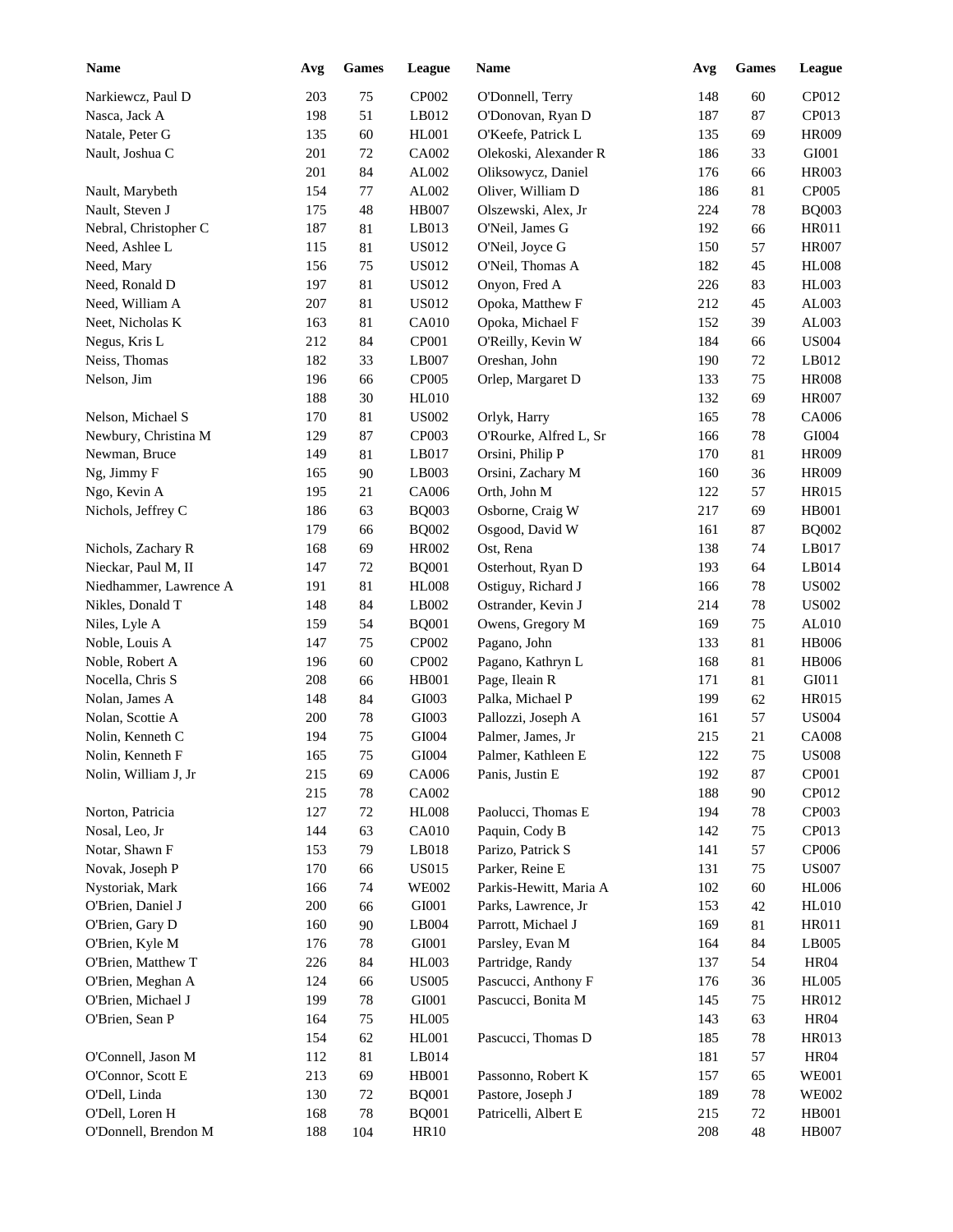| <b>Name</b>                       | Avg | <b>Games</b> | League           | Name                                    | Avg | Games  | <b>League</b>                |
|-----------------------------------|-----|--------------|------------------|-----------------------------------------|-----|--------|------------------------------|
| Patricia, Joanne K                | 166 | 33           | CP003            | Pierce, Michael G, Jr                   | 208 | 75     | <b>BQ002</b>                 |
| Paul, Keith P                     | 142 | 21           | HL001            | Pierce, Michael J                       | 212 | 78     | LB017                        |
| Paulsen, Brett E                  | 188 | $72\,$       | <b>US011</b>     | Pierce, Thomas J, Jr                    | 207 | 75     | <b>HL008</b>                 |
| Paulsen, Craig D                  | 217 | 75           | <b>US011</b>     | Pignatelli, Joseph A                    | 171 | 72     | <b>HL005</b>                 |
| Paulsen, Glenn J                  | 206 | $72\,$       | <b>US011</b>     | Pignatelli, Joseph A, Jr                | 187 | 45     | <b>HL005</b>                 |
| Paulsen, Todd F                   | 211 | 71           | <b>US011</b>     | Pino, Teresa A                          | 121 | 57     | <b>WE001</b>                 |
| Paupst, Dustin W                  | 217 | 75           | HL003            | Pirri, Denise A                         | 151 | 75     | LB017                        |
| Peabody, Craig S, Sr              | 206 | 81           | <b>US013</b>     | Pittinaro, Kevin                        | 156 | 84     | CA010                        |
| Peabody, Craig, Jr                | 183 | 81           | <b>US013</b>     | Pitts, Sarah J                          | 101 | 87     | CP003                        |
| Pearson, David J                  | 173 | 72           | GI010            | Plante, William B                       | 198 | 60     | CA006                        |
| Peck, Jamie C                     | 195 | 87           | LB003            | Ploof, Matthew D                        | 196 | 78     | <b>US013</b>                 |
| Peckham, Zach J                   | 164 | 63           | HR011            | Ploof, Penny M                          | 162 | 63     | <b>US013</b>                 |
| Peckowitz, Robert J               | 196 | 75           | <b>US011</b>     | Pluckrose, Kevin M                      | 163 | 84     | <b>HL001</b>                 |
| Peer, Daniel J                    | 130 | 78           | <b>BQ001</b>     | Pludrzynski, Andrew                     | 162 | 33     | <b>HL010</b>                 |
| Pellerin, Gene P                  | 140 | 69           | CP003            | Pogge, Kirk                             | 89  | 75     | LB017                        |
| Pellerin, James J                 | 157 | 51           | CP003            | Pogge, Krysta R                         | 120 | 65     | LB017                        |
| Pelton, James F                   | 208 | 78           | AL002            | Pogge, Kyra                             | 125 | 75     | LB017                        |
|                                   | 207 | 30           | <b>HB007</b>     | Poirier, Laura N                        | 140 | 66     | LB018                        |
| Peluso, Stephen                   | 207 | 75           | CP003            | Polen, Matthew P                        | 181 | 21     | GI009                        |
| Pendergast, Lisa A                | 158 | 69           | <b>HR005</b>     | Polesel, Corey J                        | 157 | 78     | LB010                        |
| Penman, Brian A                   | 195 | 81           | <b>US012</b>     | Polhemus, Michael                       | 155 | 84     | CA010                        |
| Penree, Anthony J                 | 193 | 75           | CP002            |                                         | 154 | 78     | CA011                        |
| Pepper, James                     | 188 | 36           | HL010            | Polhemus, Wilma                         | 148 | 72     | CA011                        |
| Pepper, Kathleen                  | 129 | 27           | HL010            | Pomainville, Heidi L                    | 129 | 90     | CP012                        |
| Pereira, Eduardo P                | 144 | 84           | LB017            | Pomainville, Scott K                    | 157 | 90     | CP012                        |
| Perira, Ashley M                  | 106 | 84           | LB017            | Porter, Lisa M                          | 117 | 42     | <b>HL010</b>                 |
| Perkins, Adam S                   | 169 | 60           | <b>BQ006</b>     | Porter, Steven C                        | 148 | 42     | <b>HL010</b>                 |
| Perkins, Alexander H              | 202 | 81           | <b>BQ006</b>     | Potts, Brian C                          | 213 | 24     | <b>US013</b>                 |
| Perkins, Chaz C                   | 187 | 45           | <b>BQ006</b>     |                                         | 213 | 48     | <b>US005</b>                 |
| Perkins, Darcy L                  | 135 | 69           | <b>WE001</b>     |                                         | 208 | 69     | <b>CA001</b>                 |
| Perry, James E                    | 182 | 30           | <b>US009</b>     | Poutre, David J                         | 214 | 69     | CP002                        |
| Perry, Joshua M                   | 219 | 33           | HB004            | Poutre, Donald S                        | 178 | 75     | CP002                        |
|                                   | 214 | 78           | <b>HL005</b>     | Poutre, Donald W                        | 195 | 63     | CP002                        |
| Perry, Justin R                   | 213 | 78           | <b>HB004</b>     | Pratt, Gerald E                         | 213 | $81\,$ | <b>HL003</b>                 |
| Perry, Kathy M                    | 109 | 48           | <b>HB007</b>     | Prebble, Charles E                      | 176 | 84     | <b>BQ002</b>                 |
| Perry, Matthew J                  | 153 | $72\,$       | $\mathbf{CPOO2}$ | Premo, Daniel E                         | 194 | $38\,$ | <b>HR001</b>                 |
|                                   | 147 | 85           | CP012            | Premo, Mark J                           | 141 | 36     | <b>HR001</b>                 |
| Pesta, Gregory W                  |     | 57           | CA006            | Prendergast, Devin B                    |     |        | <b>BQ006</b>                 |
|                                   | 150 |              |                  |                                         | 184 | 63     |                              |
| Pesta, James J<br>Pesta, Steven A | 170 | 69           | CA006            | Prentiss, Chad E<br>Prescott, Frank T   | 198 | 63     | <b>BQ002</b><br>CP005        |
|                                   | 170 | 56           | CA006            |                                         | 164 | 63     |                              |
| Peterson, Joseph P                | 227 | 78<br>69     | CA002<br>CA001   | Prest, Joseph G, Sr<br>Prest, Mary A    | 203 | 66     | <b>HB001</b><br><b>HL006</b> |
| Peterson, Paul J, Jr              | 203 |              |                  | Priest, Michael S                       | 203 | 81     | <b>BQ006</b>                 |
| Petterson, Richard A              | 212 | 75           | CA002<br>LB017   |                                         | 175 | 75     | HL010                        |
|                                   | 183 | $21\,$       |                  | Primeau, Leo A<br>Primeau, Sebastiana M | 179 | 39     | HL008                        |
| Petterson, Wayne L                | 209 | $84\,$       | CP005            |                                         | 102 | 84     |                              |
| Pettibone, Stanley J, II          | 172 | $75\,$       | <b>BQ001</b>     | Primeau, Thomas G                       | 111 | 81     | $\rm{H}L008$                 |
| Pettigrew, James B                | 187 | $78\,$       | <b>HB006</b>     | Primeau, Timothy W                      | 198 | $42\,$ | HL010                        |
| Pettrigrew, Jeanne A              | 152 | $78\,$       | <b>HB006</b>     | Proctor, Adam M                         | 214 | 84     | <b>US003</b>                 |
| Phillips, George L, Jr            | 206 | $47\,$       | <b>HR005</b>     |                                         | 202 | 72     | CA001                        |
| Phillips, Kevin S                 | 200 | 81           | HL009            | Proctor, Gerald J                       | 211 | $72\,$ | <b>HL005</b>                 |
| Phillips, Sarah T                 | 94  | 66           | CA009            | Proctor, John                           | 161 | $75\,$ | <b>HL005</b>                 |
| Phillips, Yvonne                  | 151 | 69           | <b>HR005</b>     | Proctor, Leonard W                      | 205 | $78\,$ | <b>HL005</b>                 |
| Phoenix, Paul W                   | 213 | $81\,$       | HB004            |                                         | 197 | 84     | CP001                        |
| Pierce, Anna M                    | 176 | 81           | <b>HL008</b>     | Proctor, Paul G                         | 152 | 72     | <b>US011</b>                 |
| Pierce, Gary R, Jr                | 126 | 21           | CP013            | Propst, Walter                          | 197 | $78\,$ | <b>HL005</b>                 |
| Pierce, Jaclyn                    | 157 | 57           | LB017            | Prosser, Paul A                         | 187 | 75     | <b>HR005</b>                 |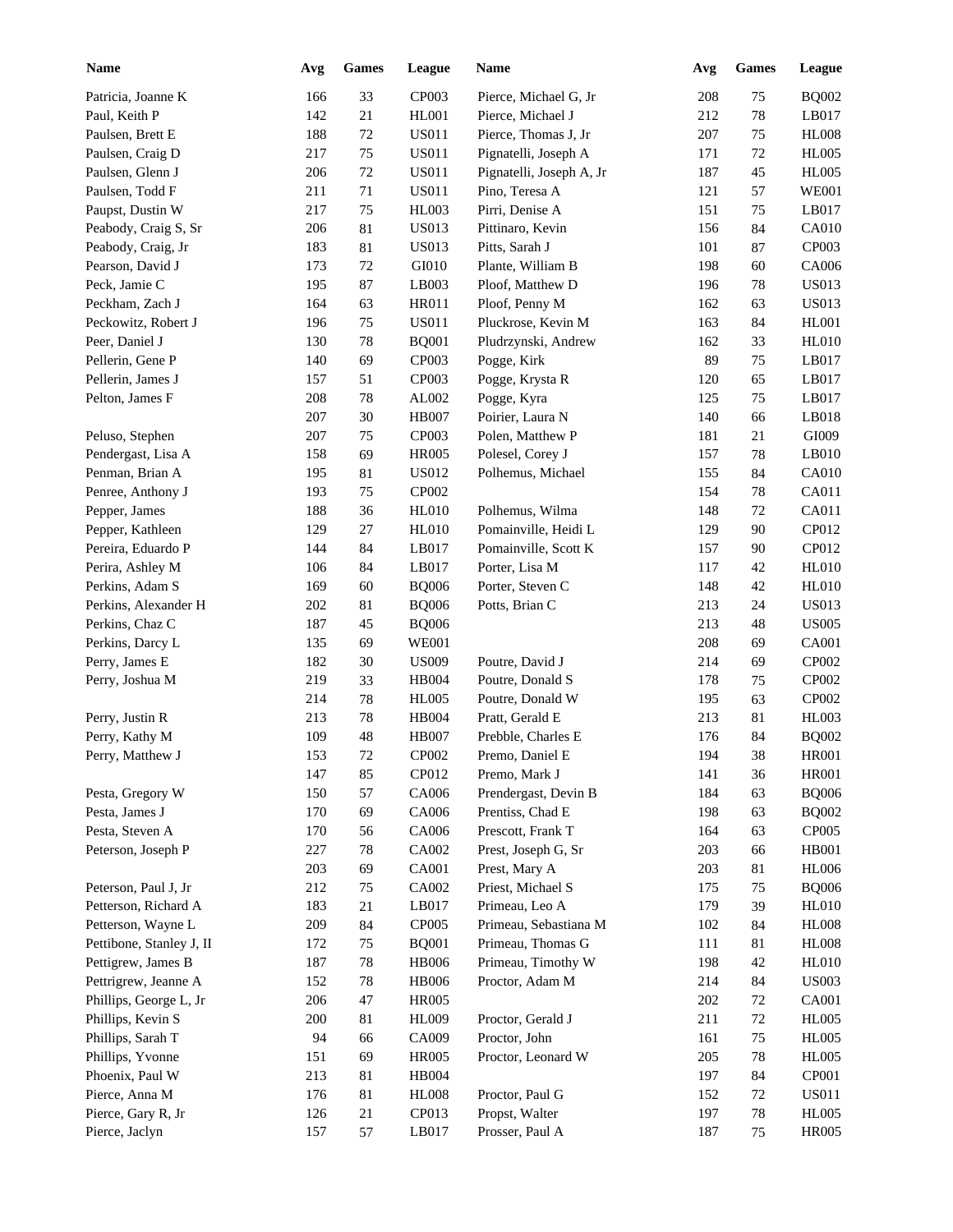| <b>Name</b>            | Avg | <b>Games</b> | League       | <b>Name</b>            | Avg | <b>Games</b> | League       |
|------------------------|-----|--------------|--------------|------------------------|-----|--------------|--------------|
| Pryor, Steve A         | 136 | 96           | LB003        | Rhodes, Richard D      | 152 | 75           | CP005        |
| Purificato, Anthony    | 214 | 69           | <b>US009</b> | Rhodes, Robert A       | 179 | 69           | <b>HR001</b> |
| Putnam, Emily D        | 144 | 79           | CP012        | Riccitelli, Frank J    | 163 | 30           | <b>CA008</b> |
| Putnam, Nathan E       | 149 | 87           | LB003        | Riccitelli, JoAnn P    | 102 | 30           | <b>CA008</b> |
| Pyskadlo, Mark J       | 198 | 61           | <b>US004</b> | Riccitelli, John J     | 194 | 36           | LB015        |
|                        | 187 | 24           | <b>CA008</b> | Rice, Brian W          | 222 | 81           | <b>BQ003</b> |
| Qua, Jennifer          | 137 | $72\,$       | HR011        |                        | 220 | 72           | <b>BQ001</b> |
| Quackenbush, Colleen C | 138 | 66           | <b>WE003</b> | Rice, David C          | 231 | 75           | <b>BQ003</b> |
| Quackenbush, Edgar L   | 135 | 63           | <b>WE003</b> | Rice, Edward J         | 166 | 69           | <b>WE002</b> |
| Quandt, Phillip O      | 182 | 57           | HB009        | Rice, Jonathan E       | 182 | 30           | <b>BQ003</b> |
| Racht, Wayne F         | 193 | 60           | CP007        | Rice, William P, Jr    | 185 | 76           | <b>HR10</b>  |
| Radley, Jodi L         | 165 | 63           | <b>HR015</b> | Richbart, Richard A    | 193 | 70           | CP001        |
| Radley, Kyle E         | 171 | 60           | HR015        | Riffelbach, Fred H, Jr | 180 | 72           | AL010        |
| Ramella, Christopher M | 164 | 30           | LB015        | Rinaldo, Charles J     | 128 | 96           | LB003        |
| Randall, Frederick L   | 142 | $78\,$       | <b>US015</b> | Ring, Jason S          | 206 | 69           | <b>HB001</b> |
|                        | 139 | 75           | <b>CA010</b> | Riservato, Anthony M   | 193 | 72           | CP002        |
| Randall, Kim A         | 136 | 78           | <b>BQ002</b> |                        | 179 | 72           | CA002        |
| Rasheed, Danyelle T    | 115 | 66           | <b>US014</b> | Ritz, Mark E           | 187 | 69           | CP002        |
| Rasheed, Thelma J      | 165 | 69           | <b>US014</b> | Rivenburg, Tim J       | 193 | 75           | LB014        |
| Raucci, Michael R      | 178 | 40           | <b>HL005</b> | Rivera, Samuel, Jr     | 178 | 27           | GI004        |
| Ray, Dorothy M         | 170 | 72           | GI010        | Roberts, Colleen       | 115 | 66           | <b>HR005</b> |
| Ray, Julie L           | 109 | 75           | <b>HL008</b> | Roberts, Edwin C, Jr   | 200 | 84           | HB004        |
| Ray, Richard W, III    | 191 | 76           | GI010        | Roberts, Fred J        | 211 | 39           | LB015        |
| Ray, Richard W, Jr     | 198 | 90           | GI010        | Roberts, Sandra E      | 146 | 72           | GI011        |
| Ray, Tiffany M         | 103 | 69           | <b>HL008</b> | Roberts, Thomas        | 139 | 65           | <b>HR005</b> |
| Ray, William F         | 188 | 84           | <b>HR10</b>  | Robertson, Ralph       | 177 | 72           | <b>HR004</b> |
| Raylinsky, Casimir E   | 186 | 54           | CP005        |                        | 175 | 72           | <b>HR009</b> |
| Raymond, Louis J       | 167 | 69           | <b>HB008</b> | Robilotto, Joseph L    | 164 | 75           | LB010        |
| Raymond, Michael D     | 214 | 42           | <b>HL010</b> | Robilotto, Patricia L  | 127 | 63           | LB010        |
| Raymond, Michele R     | 115 | 24           | <b>HL010</b> | Robinson, Delorise     | 129 | 69           | <b>US014</b> |
| Rebhun, Leonard J      | 193 | 78           | HR013        | Robinson, Lisa M       | 194 | 78           | GI005        |
| Rector, Jason R        | 189 | 78           | <b>HR011</b> | Robinson, Roy R        | 167 | 59           | GI004        |
| Rector, Pamela M       | 139 | 75           | <b>HR011</b> | Rockwell, Daniel J     | 168 | 81           | LB017        |
| Rector, Stephen J, Jr  | 195 | 78           | HR011        | Rocque, Brian A        | 206 | 60           | <b>HL005</b> |
| Rector, Stephen L, Sr  | 185 | 84           | <b>HR011</b> | Rocque, Raymond A      | 202 | 75           | <b>HL005</b> |
| Redman, Damian S       | 194 | 72           | CP002        | Roden, Lelalnd C       | 138 | 75           | CA006        |
| Reed, Stan             | 159 | 58           | HR011        | Rogers, Scott A        | 201 | 54           | <b>BQ003</b> |
| Reed, Thomas M         | 218 | 75           | HL003        |                        | 181 | 21           | HB010        |
| Reedy, Edward J        | 130 | $72\,$       | GI003        | Rogowski, Bryan J      | 189 | 27           | LB017        |
| Reedy, Mary L          | 130 | 54           | LB018        | Rokjer, Daniel C       | 178 | 78           | <b>HR005</b> |
| Reedy, Michael T       | 160 | 90           | LB004        | Rokjer, Frank W        | 169 | 78           | <b>HR005</b> |
| Reilly, John F         | 183 | 81           | LB017        | Rolfe, Debby E         | 126 | 66           | <b>US010</b> |
| Reilly, John M         | 166 | 78           | <b>CP006</b> | Rolfe, Martin O        | 152 | 66           | <b>US010</b> |
| Reinemann, Jesse A     | 202 | 60           | AL002        | Rolfe, Melissa A       | 122 | 66           | <b>US010</b> |
| Reiniger, Clay A       | 216 | 78           | <b>US003</b> | Romano, Adam           | 187 | 40           | HR003        |
|                        | 185 | 92           | <b>HR10</b>  | Romano, Jeffrey D      | 184 | 63           | HR003        |
| Reiniger, Clay E       | 230 | 81           | <b>US003</b> | Romeo, Michael         | 146 | 39           | <b>HR005</b> |
| Remington, Jim C       | 145 | 33           | HB004        | Ronca, James M         | 183 | 72           | CP002        |
| Renaghan, Michael E    | 176 | 75           | CP002        | Ronda, Michael P       | 200 | 77           | <b>HL005</b> |
| Renna, Patricia        | 132 | 78           | <b>HB006</b> | Rondeau, Allen C       | 149 | 51           | <b>HR001</b> |
| Renna, Timothy M       | 128 | 52           | HR012        | Rondeau, Francis S     | 179 | 33           | <b>US004</b> |
| Reploeg, Laura         | 83  | 60           | HB002        | Rondeau, James         | 182 | 63           | <b>HR001</b> |
| Rescott, James P       | 180 | 78           | HR011        | Rondeau, Paul J        | 175 | 33           | <b>US004</b> |
| Reynolds, Karen A      | 156 | 78           | LB012        | Rooney, Sean M         | 149 | 30           | AL005        |
| Rezey, Helen M         | 119 | 33           | <b>HL010</b> | Rooney, Stephani M     | 113 | 21           | GI009        |
| Rhoades, Deloris       | 160 | 78           | <b>US008</b> | Rootes, Diane M        | 162 | 63           | LB004        |
|                        |     |              |              |                        |     |              |              |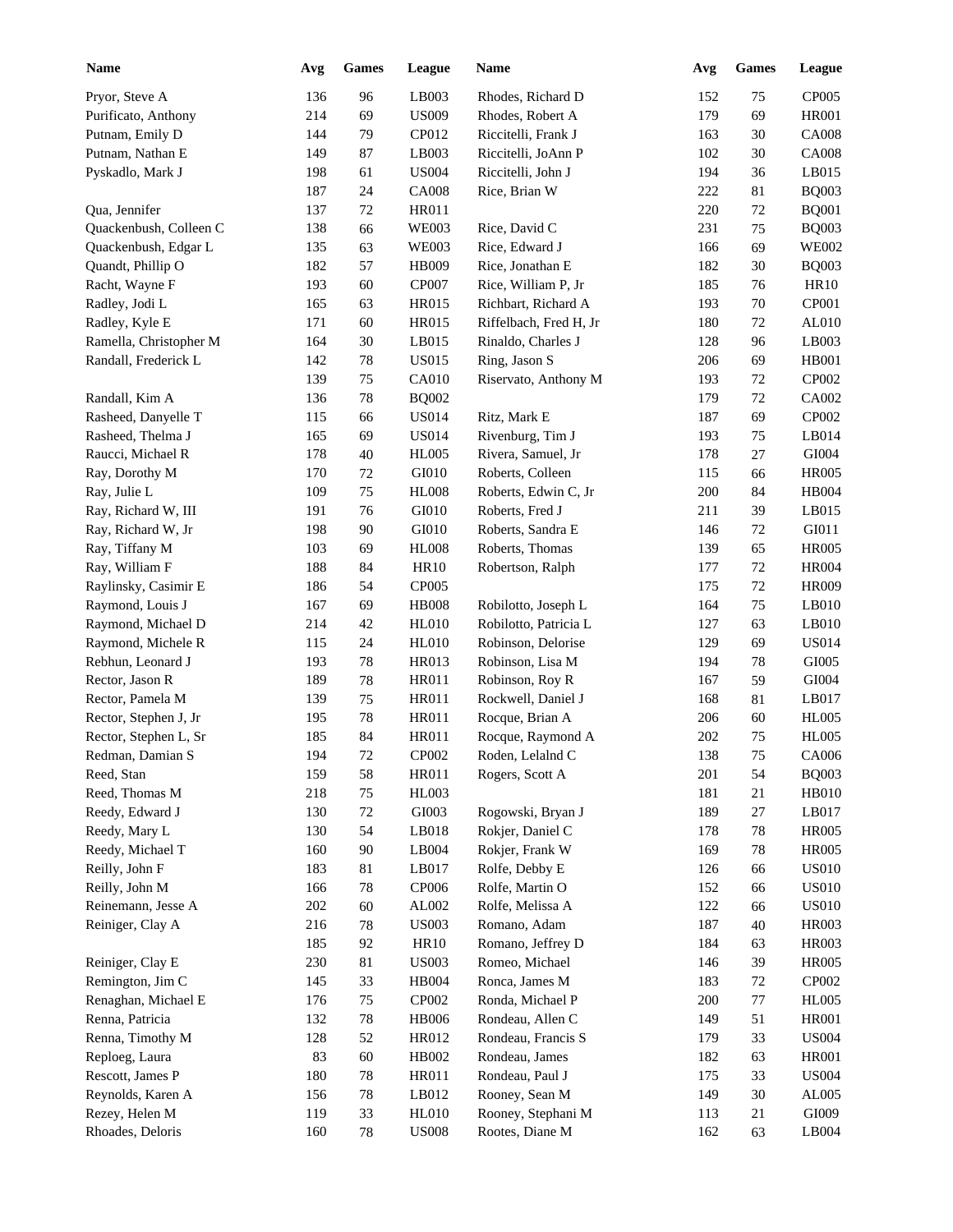| <b>Name</b>         | Avg | Games       | League       | Name                                 | Avg | <b>Games</b> | League       |
|---------------------|-----|-------------|--------------|--------------------------------------|-----|--------------|--------------|
| Rootes, Robert J    | 198 | 39          | GI010        | Rybicki, Larry W                     | 188 | $72\,$       | LB005        |
| Rorick, Lee         | 165 | 66          | LB018        | Rys, Matthew R                       | 194 | 84           | LB005        |
| Rosansky, Jake      | 166 | 60          | CA006        | Rys, Robert S                        | 119 | 75           | LB005        |
| Rosario, John       | 208 | 75          | <b>HB001</b> | Rzeszuto, John O                     | 157 | 45           | $\rm GIO06$  |
|                     | 206 | 81          | <b>HB006</b> | Rzeszuto, Mary                       | 126 | 45           | $\rm GIO06$  |
| Rosario, John M     | 171 | 81          | <b>HB006</b> | Sadowski, Sid                        | 175 | 42           | <b>HB009</b> |
| Rosario, Jose A     | 200 | 75          | <b>US002</b> | Sagendorf, Cathy A                   | 172 | 75           | CA011        |
| Rosekrans, Donald G | 178 | 81          | GI004        | Sagendorf, James A                   | 207 | 75           | CA011        |
|                     | 172 | 27          | <b>CA008</b> |                                      | 190 | 81           | CA010        |
| Rosekrans, Donald J | 174 | 27          | GI004        | Salamida, Michael J                  | 174 | 45           | <b>WE001</b> |
|                     | 152 | 30          | <b>CA008</b> | Salerno, Charles A, Jr               | 213 | 63           | CA011        |
| Rosekrans, Kelly    | 121 | 30          | <b>CA008</b> |                                      | 204 | 75           | CA010        |
| Rosen, Deborah A    | 149 | 57          | <b>HL009</b> | Salerno, Elizabeth T                 | 112 | 66           | <b>WE005</b> |
| Rosen, Joseph A     | 217 | 69          | HL009        | Salerno, Kathleen A                  | 139 | 66           | CA011        |
| Rosenbeger, James   | 196 | 78          | LB014        | Salisbury, Allen S                   | 211 | 69           | GI002        |
| Rosenberger, John W | 191 | 81          | LB014        |                                      | 211 | 81           | LB012        |
| Rosenberger, Willam | 146 | 48          | <b>HR011</b> | Salisbury, Eileen M                  | 146 | 78           | LB012        |
| Rosencrans, Mary    | 117 | 77          | <b>US007</b> | Salisbury, Matthew T                 | 221 | 66           | CP002        |
| Rosenthal, Dawn M   | 130 | 72          | CP007        | Salisbury, Michael T                 | 163 | 75           | HR012        |
| Rosko, Leon J       | 192 | 84          | <b>HB004</b> | Sally, Terri                         | 175 | 78           | LB012        |
| Ross, Anita F       | 148 | 63          | CP011        | Salony, Anna                         | 83  | 48           | CP007        |
| Ross, Gregory P     | 170 | 60          | <b>HR001</b> | Salony, Mike                         | 112 | 60           | <b>CP007</b> |
| Ross, Mary L        | 124 | 65          | HB002        | Samarija, Chris                      | 216 | 69           | <b>US011</b> |
| Ross, Michael A     | 175 | 74          | GI003        | Samboy, Anita B                      | 161 | 63           | <b>HR04</b>  |
| Rossi, Vincent R    | 169 | 83          | GI003        |                                      | 151 | 77           | <b>HR007</b> |
| Rost, David, Sr     | 172 | 42          | GI006        | Samboy, Bruce T                      | 179 | 66           | <b>HR04</b>  |
| Roth, Alan J        | 215 | 27          | <b>HL003</b> |                                      | 167 | 92           | <b>HR10</b>  |
| Rousia, Stephen P   | 191 | 78          | CA002        | Samsel, James J                      | 203 | 78           | <b>US008</b> |
| Rowe, Lois M        | 145 | 33          | HR002        | Sandercox, Wayne E                   | 197 | 66           | GI002        |
| Rowe, Robert J      | 222 | 24          | <b>US002</b> | Sanderson, Kristina M                | 101 | 75           | <b>BQ004</b> |
| Rowe, Thomas F      | 145 | 39          | <b>HR002</b> | Sanderson, Peter J                   | 161 | 81           | <b>BQ004</b> |
| Roy, Bert F         | 149 | 96          | LB003        | Sankey, Curtis L                     | 153 | 48           | <b>HR009</b> |
| Royce, William H    | 172 | 72          | <b>WE002</b> | Sansone, Keith J                     | 180 | 57           | <b>HR001</b> |
| Ruggiero, Vincent A | 194 | 75          | <b>US002</b> | Sansone, Keith R                     | 170 | 66           | <b>HR001</b> |
| Ruggles, Barbara J  | 127 | 81          | <b>BQ004</b> | Santos, Joseph C                     | 155 | 84           | LB017        |
| Ruggles, Belinda L  | 102 | $78\,$      |              |                                      | 117 | 82           | LB017        |
|                     |     |             | <b>BQ004</b> | Santos, Lori                         |     |              |              |
| Ruggles, John S, Sr | 161 | 87          | <b>BQ002</b> | Santos, Maleesa                      | 119 | 82           | LB017        |
| Rumrill, Robert H   | 183 | $42\,$      | LB004        | Santspree, John                      | 138 | 87           | GI003        |
| Russ, Kenneth A     | 180 | 84          | LB002        | Santspree, John E                    | 193 | 72           | GI003        |
| Russell, James      | 101 | $\sqrt{48}$ | AL005        | Sargood, Edward J                    | 210 | 24           | <b>BQ002</b> |
| Russell, Jeanine    | 115 | 75          | AL005        |                                      | 206 | 78           | <b>BQ003</b> |
| Russell, Shawn W    | 167 | 69          | <b>HB006</b> | Sarkisian, Wendy A<br>Sass, Ashlee N | 197 | 36           | LB015        |
| Rustin, Timothy T   | 160 | 63          | CP012        |                                      | 150 | 30           | CA005        |
| Rutkey, Frank J     | 168 | 80          | LB005        | Sass, William D, Jr                  | 161 | 69           | <b>US002</b> |
| Ryan, Brian J       | 175 | $72\,$      | HR013        | Saunders, Jason W                    | 184 | 72           | LB007        |
| Ryan, Carol         | 115 | 69          | <b>HR04</b>  | Sawyer, Christine                    | 128 | 75           | LB018        |
| Ryan, Carol A       | 123 | 73          | CP004        | Sbrega, Pam L                        | 160 | 81           | <b>BQ005</b> |
| Ryan, Ernie         | 192 | 81          | <b>HB004</b> | Scaccia, Jennifer                    | 197 | 84           | AL002        |
| Ryan, Francis M     | 179 | 63          | HB009        | Scaccia, Jiacomo                     | 217 | 84           | AL002        |
| Ryan, James M       | 57  | 104         | <b>HR04</b>  | Scaccia, Joseph P                    | 211 | 69           | AL010        |
| Ryan, Kevin P       | 161 | 57          | LB017        |                                      | 209 | 78           | AL002        |
| Ryan, Laura J       | 162 | 72          | <b>HB006</b> | Scaccia, Jovanni                     | 222 | 84           | AL002        |
| Ryan, Matthew F     | 168 | $\sqrt{48}$ | HB009        | Scalisi, Victoria R                  | 176 | 81           | HR011        |
| Ryan, Michael T     | 163 | 87          | <b>BQ002</b> | Scelsi, Marc M                       | 208 | 75           | <b>HL005</b> |
| Ryan, Pamela J      | 111 | 63          | <b>US009</b> | Scelsi, Michael A                    | 171 | 69           | HL005        |
| Ryan, Peggy L       | 147 | 75          | <b>WE005</b> | Schaap, Michael E                    | 213 | 69           | GI002        |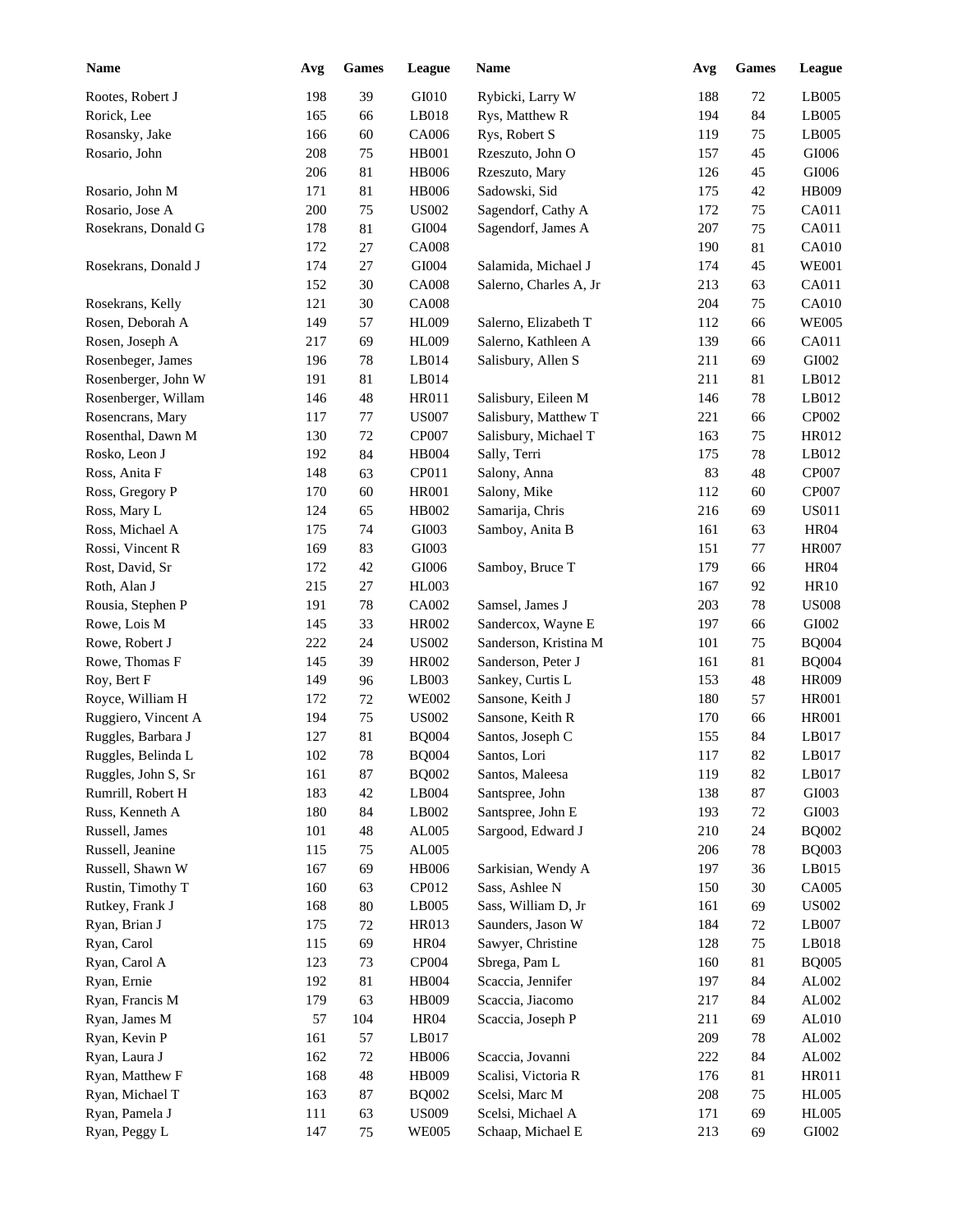| <b>Name</b>             | Avg | <b>Games</b> | League       | Name                  | Avg | <b>Games</b> | League        |
|-------------------------|-----|--------------|--------------|-----------------------|-----|--------------|---------------|
| Schaefer, David A       | 162 | $72\,$       | <b>WE002</b> | Sherman, Susan J      | 117 | 75           | CP003         |
| Scharf, Steve           | 126 | 96           | LB003        | Shevy, Deborah C      | 121 | 81           | <b>US007</b>  |
| Schember, Joseph S      | 180 | $72\,$       | LB004        | Shevy, Denise F       | 142 | 78           | <b>US007</b>  |
| Schermerhorn, Kenneth M | 192 | 87           | CP013        | Shimer, Gregory A     | 213 | 69           | <b>HB008</b>  |
| Scheuer, Donald V, Jr   | 203 | 66           | LB013        | Shippee, Charles B    | 146 | 72           | <b>HR008</b>  |
| Scheuer, Kimberly M     | 180 | 65           | LB013        | Shippee, Sandra D     | 114 | 62           | <b>HR008</b>  |
| Schlosser, Kyle D       | 139 | 36           | GI010        | Shoemaker, Hal        | 146 | 63           | <b>HR003</b>  |
| Schmigel, Louis M       | 219 | 21           | <b>BQ002</b> | Shoemaker, Harry G    | 163 | 69           | <b>HR015</b>  |
|                         | 212 | 81           | <b>BQ006</b> | Shoemaker, Jennifer M | 143 | 63           | <b>HB006</b>  |
| Schmigel, Michelle T    | 165 | $78\,$       | <b>BQ005</b> | Shoemaker, Robert G   | 217 | 48           | <b>US003</b>  |
| Schneider, Mary Jo      | 120 | 24           | HR012        | Shoemaker, Robert P   | 217 | 69           | <b>US003</b>  |
| Schongar, Carol A       | 134 | 75           | <b>HB006</b> |                       | 212 | 81           | <b>HB004</b>  |
| Schoonmaker, Cory M     | 191 | 36           | LB014        | Shufelt, Clayton W    | 166 | 63           | GI004         |
| Schrimsher, Lisa M      | 126 | 76           | <b>US007</b> |                       | 154 | 63           | <b>WE002</b>  |
| Schroeder, Janet M      | 141 | 68           | <b>US007</b> | Shufelt, Patrick J    | 179 | 21           | <b>HL005</b>  |
| Schultz, Richard C      | 139 | 36           | HL010        | Shufelt, Robin S      | 146 | 78           | <b>HL006</b>  |
| Schwartz, Kenneth       | 219 | 84           | HL003        | Shufelt, Rodger P     | 198 | 78           | <b>HL005</b>  |
| Schwarz, Alex E         | 142 | 63           | CA009        | Shufelt, Zackary T    | 201 | 66           | <b>HL008</b>  |
| Scifo, John J           | 134 | 65           | <b>US008</b> | Shumway, William C    | 203 | 51           | <b>BQ002</b>  |
|                         | 132 | 69           | <b>US004</b> | Shuster, Charlie J    | 185 | 69           | <b>HL005</b>  |
| Scifo, Joseph J         | 203 | 72           | <b>US015</b> | Siddons, Andrew J     | 164 | 45           | LB018         |
|                         | 203 | 72           | <b>US002</b> | Sidoti, Charles A     | 195 | 75           | LB014         |
| Scifo, Nancy W          | 147 | 69           | <b>US015</b> | Simonds, Gary         | 162 | 36           | HR012         |
| Scifo, Robert P         | 190 | 81           | <b>US015</b> | Simonds, Terrence J   | 205 | 66           | GI001         |
|                         | 186 | 78           | GI004        | Simonian, Randy P     | 198 | 78           | CA006         |
| Scott, Matthew W        | 151 | 33           | <b>HR001</b> | Simonian, Richard P   | 157 | 81           | CA006         |
| Scott, Michael W        | 163 | 71           | CP012        | Simonian, Richard R   | 213 | 24           | <b>CA008</b>  |
| Scott, Nancy A          | 140 | 59           | <b>HL009</b> | Siskin, Todd          | 109 | 90           | LB004         |
| Scott, Paul J           | 140 | 69           | <b>HL005</b> | Skaczkowski, David J  | 162 | 51           | <b>CP008</b>  |
| Scott, Tia-Marie        | 189 | 45           | HR012        | Skeals, Timothy J     | 148 | 54           | CP006         |
| Scotti, Christopher J   | 149 | 87           | CP013        | Skiba, Jesse L        | 141 | 84           | GI010         |
| Scriven, Laura          | 163 | 77           | AL005        | Skiba, Karyn J        | 174 | 87           | GI010         |
| Scriven, Robert E       | 186 | 75           | AL005        | Skiba, Robert         | 148 | 60           | <b>HR04</b>   |
| Scriven, Terry J        | 185 | 80           | AL005        | Skiff, Earl V         | 143 | 81           | LB013         |
| Scunziano, William C    | 204 | 57           | CP002        | Skiff, Garry E, Jr    | 211 | $81\,$       | LB013         |
| Seabury, Ernest P       | 165 | 69           | <b>HB006</b> | Skiff, Garry E, Sr    | 182 | $75\,$       | <b>US005</b>  |
| Seale, John F           | 189 | 75           | <b>BQ001</b> |                       | 180 | 81           | LB013         |
| Sedgwick, Darren A      | 192 | 51           | HB010        | Slingerland, John F   | 196 | 39           | LB015         |
| Seepo, Drew             | 185 | 75           | LB005        | Smail, Julian A       | 181 | 66           | <b>US004</b>  |
| Selby, Scott W          | 192 | 33           | CA002        | Smarro, Drew M        | 210 | 75           | <b>HB001</b>  |
| Senecal, Ted R, Jr      | 163 | $72\,$       | <b>BQ002</b> |                       | 195 | 100          | HR10          |
| Sequin, Timothy E       | 179 | $72\,$       | LB017        |                       | 193 | 75           | <b>CA001</b>  |
| Serson, Amy L           | 127 | 45           | <b>HB007</b> | Smarro, Ralph S       | 211 | 81           | <b>US012</b>  |
| Serson, Austin T        | 139 | 42           | <b>HB007</b> | Smart, James E        | 177 | 45           | <b>US004</b>  |
| Setlow, Ross A          | 153 | $\sqrt{48}$  | <b>HR009</b> | Smith, Alyssa M       | 187 | $72\,$       | <b>HL006</b>  |
| Sgambati, Cathy A       | 158 | $81\,$       | <b>HL004</b> | Smith, Amanda L       | 212 | 81           | <b>HL009</b>  |
| Sgambati, Francis A     | 185 | $78\,$       | <b>HL004</b> | Smith, Carol M        | 139 | $78\,$       | LB010         |
| Shafts, Tracey A        | 112 | 41           | <b>HL001</b> | Smith, Chelsea L      |     | 72           | <b>HB001</b>  |
| Sheedy, Kimberly C      |     |              | GI010        | Smith, Daniel J       | 193 |              | ${\rm G}1003$ |
| Sheehan, Carol Anne     | 144 | $78\,$       |              | Smith, David M        | 165 | 21           | AL003         |
|                         | 154 | 75           | <b>WE001</b> |                       | 193 | 60           |               |
| Shellard, Drew W        | 120 | $27\,$       | GI001        | Smith, Deborah J      | 162 | 81           | <b>US009</b>  |
| Shellard, Jack          | 169 | 36           | GI001        |                       | 157 | 81           | <b>US012</b>  |
| Shepard, Joshua D       | 214 | $78\,$       | HL003        | Smith, Donald S       | 195 | $72\,$       | CP002         |
| Shepard, Thomas A, Jr   | 191 | $70\,$       | HR013        | Smith, Eric J         | 202 | $72\,$       | <b>HB001</b>  |
| Sherman, David P        | 192 | 71           | CP003        | Smith, Jo-Ann M       | 171 | $81\,$       | <b>HL009</b>  |
| Sherman, Jordan T       | 192 | 48           | LB005        | Smith, Karla J        | 161 | 67           | LB012         |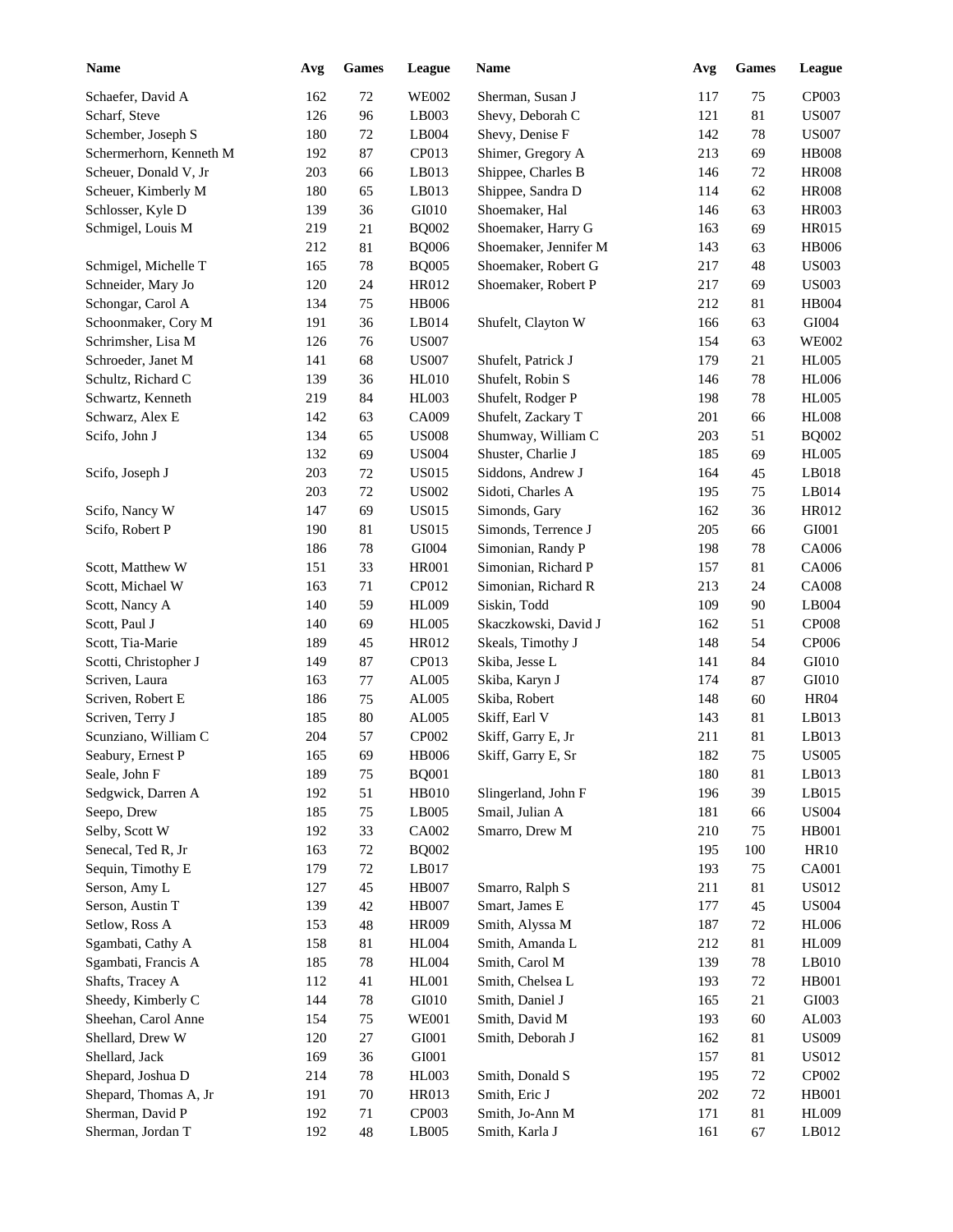| <b>Name</b>           | Avg | <b>Games</b> | League       | Name                  | Avg | <b>Games</b> | League       |
|-----------------------|-----|--------------|--------------|-----------------------|-----|--------------|--------------|
| Smith, Kevin P        | 175 | 51           | <b>HR002</b> | Starr, Steven R       | 146 | 69           | CP002        |
| Smith, Lisa A         | 158 | 84           | CP003        | Start, Barbara J      | 163 | 78           | CP006        |
| Smith, Michael P, Jr  | 194 | 75           | <b>BQ006</b> | Start, Molly A        | 162 | 30           | CP006        |
| Smith, Patrick R      | 203 | 72           | CA009        | Stedman, James B      | 219 | 104          | CA003        |
| Smith, Robert D       | 199 | 84           | HR011        | Stein, Thomas A       | 189 | 57           | LB010        |
| Smith, Rupert S       | 203 | 63           | HB001        | Stephens, Eric        | 129 | 50           | <b>WE001</b> |
|                       | 197 | 69           | <b>HL003</b> | Sternberg, Kevin J    | 197 | 78           | CP003        |
| Smith, Sharon A       | 158 | 42           | <b>HL010</b> | Stevens, Arthur       | 180 | 69           | <b>HR001</b> |
| Smith, Steven D       | 227 | 75           | <b>HL005</b> | Stevens, Bobbie A     | 119 | 69           | <b>BQ001</b> |
|                       | 216 | 36           | <b>US003</b> | Stevens, Colleen      | 143 | 58           | <b>HB006</b> |
|                       | 214 | 84           | <b>HL003</b> | Stevens, Darrin M     | 223 | 75           | HB004        |
| Snyder, Richard L     | 203 | 78           | <b>BQ001</b> | Stevens, David M, Jr  | 204 | 60           | HB009        |
| Solomon, Jeffery A    | 180 | 63           | LB005        | Stevens, David M, Sr  | 214 | 75           | <b>HB001</b> |
| Sopko, Janice         | 145 | 51           | HR011        |                       | 208 | 66           | HB009        |
| Soro, James K         | 180 | 45           | GI002        | Stevens, Joseph E     | 187 | 72           | <b>HR001</b> |
| Soulier, David O      | 238 | 21           | CA002        | Stevens, June H       | 148 | 65           | HB002        |
|                       | 218 | 30           | <b>CA008</b> |                       | 146 | 81           | <b>HB006</b> |
|                       | 216 | 72           | CA001        | Stevens, Mark E       | 153 | 57           | <b>BQ001</b> |
| Sousis, Gary P, Jr    | 141 | 56           | GI007        | Stevens, Michael J    | 156 | 72           | <b>BQ001</b> |
| Spain, Matthew J      | 204 | 69           | <b>US008</b> | Stevens, Robert M     | 219 | 72           | <b>HB001</b> |
| Spall, John C         | 189 | 69           | AL003        | Stevens, Thomas M     | 209 | 68           | <b>HR001</b> |
| Spaulding, David M    | 204 | 84           | <b>CA010</b> |                       | 191 | 100          | <b>HR10</b>  |
| Spaulding, Michael E  | 209 | 75           | CA011        | Stevers, Gerald R, Jr | 149 | 78           | <b>WE002</b> |
| Spenziero, Anthony P  | 197 | 45           | GI002        | Stewart, Deborah      | 153 | 81           | LB004        |
| Spiak, Danielle       | 143 | 81           | <b>BQ005</b> | Stewart, George E, Jr | 116 | 36           | LB010        |
| Sponable, Jason E     | 174 | $72\,$       | LB013        | Stewart, Janice R     | 140 | 78           | LB010        |
| Spooner, James J, Jr  | 121 | 39           | HL001        | Stewart, Joseph F     | 193 | 66           | CA006        |
| Spooner, Paul E       | 137 | 66           | HL001        | Stewart, Marjorieann  | 144 | 69           | LB010        |
| Spooner, Stacy A      | 179 | 72           | HL001        | Stewart, Thomas J     | 202 | 69           | <b>BQ006</b> |
| Sprague, Gary D       | 185 | 63           | <b>HR005</b> | Stocklas, Debra M     | 121 | 45           | AL003        |
| Sprague, Michelle A   | 155 | 69           | <b>HR005</b> | Stocklas, Jason C     | 190 | 60           | AL003        |
| Springer, James R     | 174 | 54           | CP007        | Stoddard, Clifford    | 217 | 78           | <b>HL005</b> |
| Squazzo, Peggy        | 166 | 65           | <b>HR004</b> | Stoler, Aaron B       | 149 | 72           | <b>HR009</b> |
| Squiers, Rodney W     | 186 | 78           | <b>BQ003</b> | Stone, Kevin J        | 195 | 68           | CP003        |
| St Andrew, Leon D     | 207 | 69           | <b>US011</b> | Stone, Lisa A         | 147 | 84           | <b>BQ005</b> |
| St Clair, Jonathan J  | 172 | 24           | CP003        | Stone, Mike D         | 141 | 81           | <b>BQ002</b> |
| St Denis, Edwin K     | 204 | 78           | <b>HL008</b> | Stone, Richard H, Jr  | 187 | 84           | <b>BQ002</b> |
| St Denis, Scott A     | 216 | 78           | <b>HL008</b> | Stopera, Karl R       | 167 | 87           | GI003        |
| St Denis, Todd M      | 135 | 39           | <b>US002</b> | Stowell, Charles J    | 168 | 81           | <b>BQ002</b> |
| St Denis, Traci A     | 140 | 21           | <b>CA008</b> | Stowell, Niel P       | 173 | 75           | <b>BQ002</b> |
| St Gelais, Harold J   | 165 | 84           | <b>CA010</b> | Stowell, Roseanne E   | 148 | 72           | <b>BQ005</b> |
| St Germain, Paula M   | 113 | 45           | <b>HR005</b> | Stowell, Tammy M      | 148 | 51           | <b>HL001</b> |
| St Pierre, Janai A    | 104 | 71           | HR011        | Strack, David L       | 208 | 78           | <b>US002</b> |
| St. Louis, Lee        | 126 | 63           | LB014        | Strack, Leo J         | 151 | 69           | <b>US002</b> |
| St.Louis, Peter G     | 196 | 74           | LB014        | Stradinger, Todd L    | 216 | 65           | <b>BQ006</b> |
| Stalker, James S, III | 108 | 54           | <b>US011</b> | Strife, Mark W        | 223 | 61           | CP001        |
| Stalker, Scott J      | 170 | 66           | <b>US011</b> | Stritt, Hal J         | 159 | 75           | LB005        |
| Staltari, Frank       | 201 | 66           | LB005        | Strope, Greg C        | 151 | 45           | <b>HB007</b> |
| Stanley, Scott T      | 190 | 83           | LB004        | Stuhr, Edward P, Jr   | 149 | 66           | CP007        |
| Stannard, Alfred A    | 136 | 78           | <b>HB010</b> | Stutter, Andrew       | 170 | 78           | <b>US009</b> |
| Stannard, Dayton E    | 136 | 80           | <b>HB010</b> |                       | 154 | 81           | <b>WE002</b> |
| Stannard, James W     | 201 |              | <b>BQ003</b> | Stutter, Elisabeth    |     | 70           | <b>US009</b> |
|                       | 188 | 72<br>60     | <b>HB010</b> |                       | 115 |              | <b>US009</b> |
|                       |     |              |              | Stutter, Jeffrey E    | 167 | 66           |              |
| Stark, Michael A      | 202 | 37           | <b>BQ006</b> | Suarez-Ruiz, Felipe   | 207 | 78           | <b>US002</b> |
| Starks, Kathleen A    | 111 | 78           | <b>HL006</b> | Sullivan, Marlayna C  | 150 | 60           | HR012        |
| Starr, Edward N       | 187 | 36           | <b>BQ003</b> | Sulllivan, Chris R    | 180 | 54           | AL010        |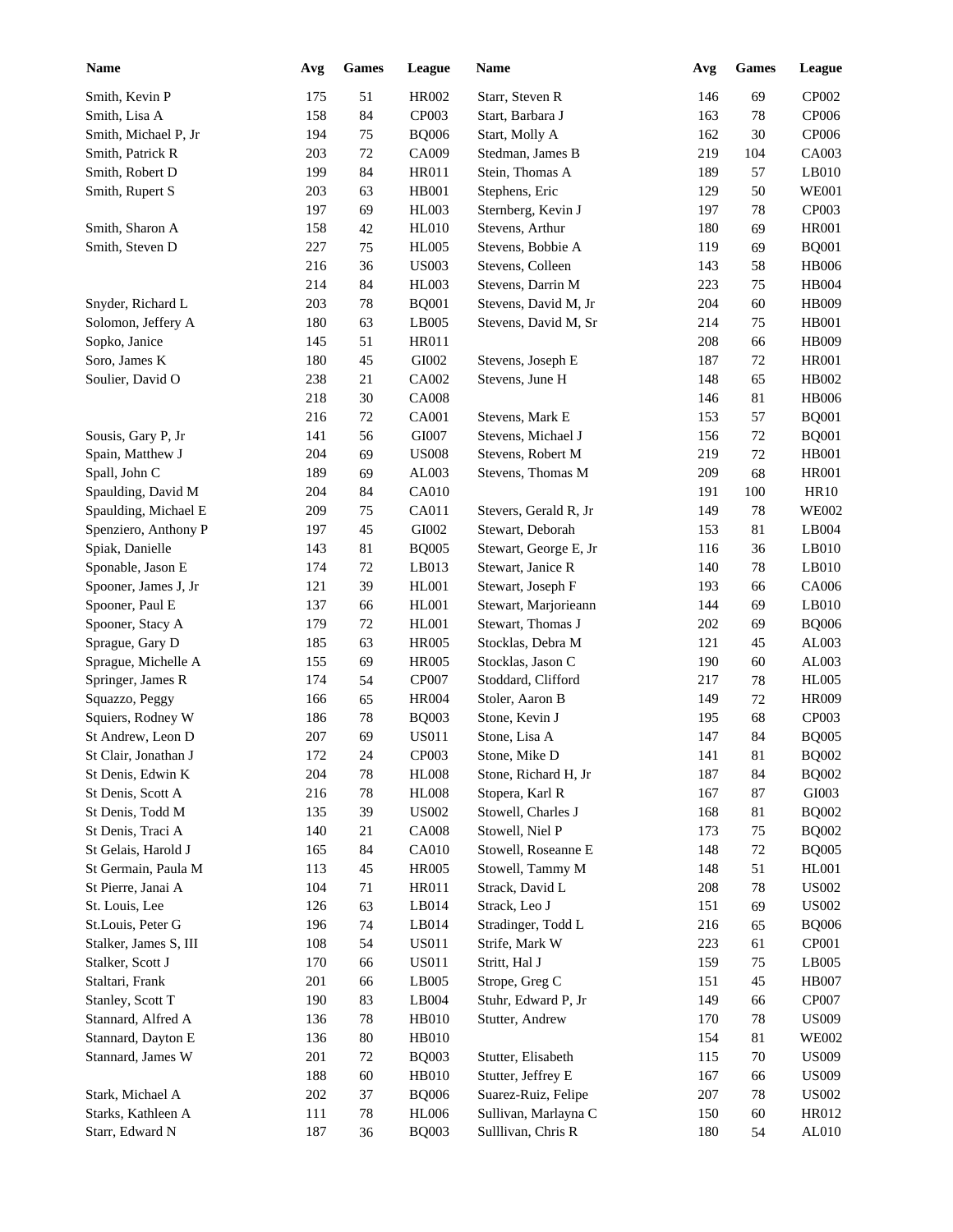| <b>Name</b>                   | Avg | Games  | League        | Name                  | Avg | <b>Games</b> | <b>League</b> |
|-------------------------------|-----|--------|---------------|-----------------------|-----|--------------|---------------|
| Sumner, David A, Jr           | 202 | 21     | GI009         | Tilley, Robert R      | 206 | 84           | GI003         |
| Sundling, Phil                | 143 | 48     | GI006         | Timmerman, Jean M     | 163 | 87           | <b>BQ005</b>  |
| Surdam, Amy L                 | 139 | 73     | <b>BQ004</b>  | Tinkle, Christopher L | 206 | 84           | <b>HL003</b>  |
| Surdam, Stephen D, Sr         | 209 | $75\,$ | <b>BQ004</b>  | Tobin, Timothy S, II  | 166 | 80           | <b>BQ002</b>  |
| Surprenant, Gail              | 138 | 75     | <b>HR007</b>  | Tomney, David K       | 132 | $78\,$       | <b>HL009</b>  |
| Surprenant, Steven M          | 187 | 80     | LB014         | Tomney, Leslye        | 111 | 75           | <b>HL009</b>  |
| Sutherland, Rebecca A         | 93  | 79     | LB017         | Torrisi, Mary J       | 142 | 42           | <b>WE005</b>  |
| Sutiff, Chad L                | 193 | 44     | <b>HR10</b>   | Towne, Colton B       | 202 | 78           | <b>BQ003</b>  |
| Swayne, Robert W              | 165 | 81     | CP005         | Towne, Kyle E         | 216 | 72           | <b>BQ003</b>  |
| Swedish, Scott A              | 190 | 78     | <b>HL008</b>  | Towsley, Darryll S    | 169 | 60           | CP002         |
| Sweeney, Ashley L             | 142 | 90     | CP012         | Trance, Drew M        | 201 | 66           | LB007         |
| Sydor, Alyssa M               | 107 | 65     | ${\rm G}1008$ |                       | 200 | 42           | LB015         |
| Sydor, Eugene                 | 149 | 69     | ${\rm G}1008$ | Treat, Terry L        | 191 | 72           | CP005         |
| Sydor, Eugene, Jr             | 138 | 69     | ${\rm G}1008$ | Tremblay, Andrew W    | 183 | 63           | CA010         |
| Sykes, Jason P                | 213 | 78     | <b>BQ002</b>  | Tremblay, Angela R    | 114 | 78           | CA009         |
|                               | 208 | 78     | <b>BQ003</b>  | Tremblay, Leonard E   | 194 | 81           | <b>CA010</b>  |
| Sykes, Paul A, Jr             | 187 | 71     | <b>BQ003</b>  | Trinchillo, Marc      | 194 | 81           | CA009         |
| Sykes, Terry E                | 166 | 81     | <b>BQ003</b>  | Trinkle, Ann B        | 152 | 81           | <b>BQ005</b>  |
| Szczepanski, Thomas J         | 153 | 63     | CA009         | Trinkle, Timothy N    | 200 | 71           | <b>BQ003</b>  |
| Szomjassy, Joseph M           | 194 | 81     | LB005         | Troicke, Edward C     | 215 | 63           | GI002         |
| Szpila, Karin M               | 160 | $72\,$ | HL009         | Trombley, Donna M     | 127 | 63           | CA005         |
| Szpila, Robert J              | 207 | 66     | <b>HL009</b>  | Troue, Albert H       | 155 | 33           | GI011         |
| Taber, Richard J              | 181 | 60     | <b>BQ001</b>  |                       | 146 | 81           | <b>US012</b>  |
| Taddeo, Angela G              | 146 | 72     | <b>HR004</b>  | Tucker, Jo Ann C      | 151 | 84           | <b>HL006</b>  |
| Tambasco, Frank               | 201 | 66     | CP002         | Turner, James E       | 226 | 75           | <b>HB001</b>  |
| Tanner, Karen                 | 112 | 86     | CP012         | Turner, Loretta J     | 191 | 68           | <b>US008</b>  |
| Tate, Mark S                  | 205 | 78     | <b>HB004</b>  | Turner, Ronald P      | 118 | 81           | <b>HR005</b>  |
|                               | 204 | 45     | <b>HB007</b>  |                       | 110 | 75           | <b>HR04</b>   |
| Taylor, Max J, Jr             | 222 | 84     | <b>BQ002</b>  | Turriglio, Patrick M  | 141 | 42           | <b>HB007</b>  |
| Teal, Andrew                  | 205 | 75     | <b>HL005</b>  | Turriglio, Tina L     | 102 | 45           | <b>HB007</b>  |
| Teal, Gail R                  | 93  | 69     | <b>HR007</b>  | Tuttle, Jeremy W      | 130 | 48           | <b>HR011</b>  |
| Tedesco, Gaetano M            |     |        |               |                       |     |              |               |
|                               | 178 | 77     | LB014         | Twardowski, Jerry W   | 175 | 63           | LB005         |
| Tepedino, Vincent M           | 197 | 72     | CP002         | Twarog, David A       | 209 | $78\,$       | <b>US002</b>  |
| Teta, Robert M                | 219 | 84     | <b>US003</b>  | Twarog, Steven M      | 174 | 81           | <b>US002</b>  |
|                               | 210 | 78     | <b>CA001</b>  | Tymula, Carol A       | 111 | 60           | <b>HR04</b>   |
| Thibault, Sean P              | 193 | 84     | LB017         | Uber, Amy M           | 165 | 84           | CP003         |
| Thibault, Stephanie - Szymcza | 145 | 45     | LB017         | Uber, Daniel F, Jr    | 196 | 66           | CP003         |
| Thibeault, Lynn T             | 155 | 60     | HR015         | Ubrich, Richard       | 192 | 62           | <b>HL008</b>  |
| Thibeault, William J          | 173 | 63     | HR015         | Ubrich, Trish         | 105 | 63           | <b>HL008</b>  |
| Thibodeau, Dorothy J          | 152 | 66     | CP007         | Udwary, Ruth A        | 136 | 62           | <b>HR007</b>  |
| Thibodeau, Joseph H, III      | 196 | 66     | CP007         | Udwary, Sharon        | 151 | 78           | <b>HR007</b>  |
| Thomas, Christopher K         | 223 | 59     | HL009         |                       | 141 | 69           | <b>HR015</b>  |
|                               | 216 | 78     | <b>HL005</b>  | Udwary, William       | 145 | 69           | HR015         |
|                               | 215 | 84     | <b>HL008</b>  | Uebelacker, Lendas S  | 79  | 75           | <b>HL001</b>  |
| Thompson, Alexis M            | 116 | 75     | <b>HR008</b>  | Vaccaro, John A       | 173 | 24           | LB017         |
| Thompson, AnnMarie            | 139 | $75\,$ | <b>HR008</b>  | Valcik, Becky L       | 123 | 68           | LB018         |
| Thompson, Lori M              | 133 | $81\,$ | <b>BQ005</b>  | Valentine, Tyler J    | 183 | 48           | GI004         |
| Thompson, Mary C              | 120 | 81     | GI011         | Valenzi, Carm         | 143 | 67           | CP004         |
| Thornton, Mickey              | 103 | 50     | <b>US009</b>  | Valigorsky, Frank J   | 216 | 81           | GI004         |
| Thrane, Gary F, Jr            | 183 | 39     | <b>HB007</b>  |                       | 211 | 81           | <b>US003</b>  |
| Thrash, Donald S              | 154 | 60     | HB009         | Vallee, Alexander J   | 172 | 69           | GI001         |
| Tibbitts, Deneen A            | 136 | $30\,$ | <b>HL009</b>  |                       | 168 | 69           | AL003         |
|                               | 130 | 78     | <b>HL008</b>  | Vallee, Josh A        | 180 | 90           | GI010         |
| Tibbitts, Jeffrey M           | 213 | $75\,$ | <b>HL008</b>  | Van Arnum, Amy L      | 160 | $72\,$       | <b>HL004</b>  |
|                               | 202 | 78     | <b>HL005</b>  | Van Brocklen, Ruth M  | 115 | 68           | <b>HR04</b>   |
| Tilley, Gregory R             | 202 | 81     | GI003         | Van Buskirk, Mark     | 119 | 93           | LB004         |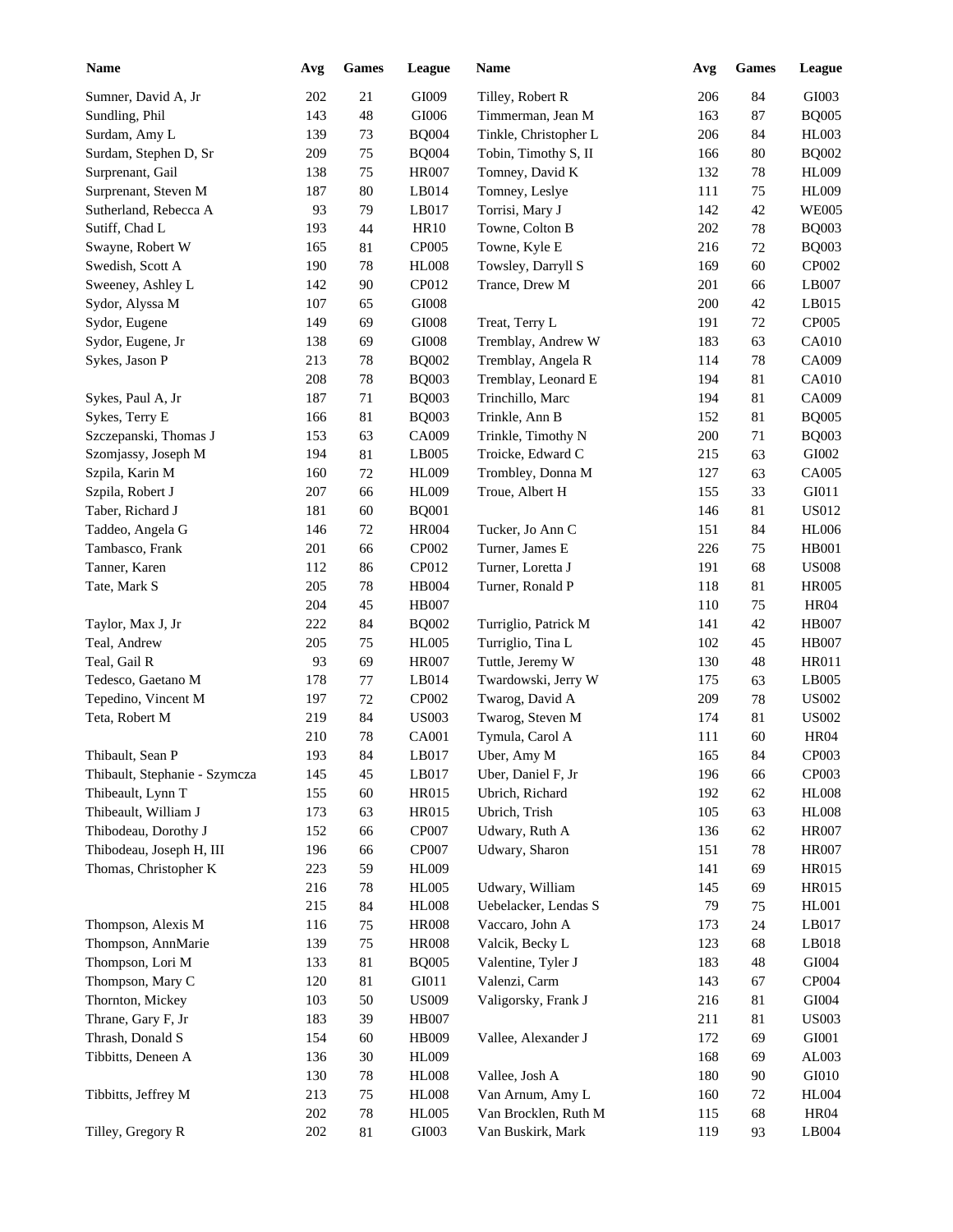| <b>Name</b>                         | Avg        | <b>Games</b> | League       | Name                        | Avg        | <b>Games</b> | League                        |
|-------------------------------------|------------|--------------|--------------|-----------------------------|------------|--------------|-------------------------------|
| Van Dyke, John W                    | 197        | 57           | CP007        | Walsh, Michael W            | 191        | 84           | CA003                         |
| Van Dyke, Lisa J                    | 148        | 57           | CP007        | Walsh, Paul E               | 167        | 84           | LB002                         |
| Van Vranken, Chandree L             | 136        | 30           | CA011        | Walsh, Thomas D, Jr         | 216        | 63           | CA001                         |
| Van Vranken, Lori M                 | 142        | 60           | CA011        |                             | 214        | 81           | <b>US003</b>                  |
| Van Wormer, Colleen A               | 180        | $75\,$       | CA011        | Walther, John C, III        | 230        | 66           | CA002                         |
| Van Wormer, Robert A                | 195        | $78\,$       | LB017        |                             | 227        | 78           | <b>US003</b>                  |
| VanAmburgh, Linda J                 | 156        | 69           | HR012        | Wark, Bethanie M            | 127        | 66           | <b>HR008</b>                  |
| VanAmburgh, Mark R                  | 201        | 57           | <b>HR001</b> | Wark, Cathy S               | 163        | 60           | <b>HR008</b>                  |
| VanDerhyden, Ralph R                | 156        | 81           | GI011        | Wark, Richard A, Jr         | 206        | 78           | <b>HR008</b>                  |
| VanFonda, Julie I                   | 126        | $22\,$       | HR012        | Wark, Rick A, III           | 216        | 60           | <b>CA001</b>                  |
| VanKempen, Bill                     | 157        | 60           | AL005        |                             | 216        | 84           | <b>HR008</b>                  |
| VanKempen, Tina M                   | 156        | $78\,$       | AL005        |                             | 189        | 52           | <b>HR10</b>                   |
| Varcasio, Thomas J                  | 151        | $75\,$       | <b>US011</b> | Warner, Bobby L             | 152        | 74           | <b>BQ006</b>                  |
| Vartigan, Lawrence E                | 167        | 56           | <b>HR04</b>  | Warner, Matthew D, Jr       | 117        | 78           | HB004                         |
| Vasil, Robin S                      | 138        | $72\,$       | <b>US013</b> | Warner, Thomas J            | 214        | 75           | <b>US002</b>                  |
| Venaziano, Arthur                   | 193        | 64           | AL010        | Warren, Jennifer A          | 189        | 65           | <b>HR004</b>                  |
| Venson, Michele                     | 182        | 75           | <b>US014</b> | Waterhouse, Brian           | 118        | 72           | AL005                         |
| Verhagen, Jim W, III                | 140        | 54           | <b>CP008</b> | Waterhouse, Emma            | 105        | 72           | AL005                         |
| Vermilyea, Tina M                   | 142        | 66           | <b>HL006</b> | Watrobski, Douglas J        | 185        | 42           | GI002                         |
| Vertucci, Nathan D                  | 182        | 78           | LB014        | Waugh, Edward L             | 167        | 36           | GI001                         |
| Vicalvi, Matthew J                  | 185        | 75           | <b>US011</b> | Waytkus, Jeffrey S          | 186        | 87           | <b>BQ002</b>                  |
| Vilardi, Anthony C                  | 202        | $72\,$       | <b>HL005</b> | Weatherwax, Drew H          | 171        | 72           | GI001                         |
| Vilardi, Michael J                  | 209        | 63           | <b>HL005</b> | Weaver, Joshua M            | 195        | 66           | <b>HR003</b>                  |
| Vink, Karon M                       | 132        | 21           | <b>WE005</b> | Webb, Michelle L            | 122        | 75           | LB004                         |
| Visconti, Carl E                    | 188        | 83           | CP013        | Webb, Nicholas R            | 188        | 81           | <b>CA010</b>                  |
| Vogel, Danielle                     | 153        | 75           | LB018        | Webb, Travis D              | 222        | 78           | LB004                         |
| Vogel, Karl R                       | 176        | 75           | <b>US011</b> | Weber, Adam A               | 169        | 39           | <b>HL008</b>                  |
| Vogel, Willaim J                    | 166        | 75           | LB018        | Weeden, Alton E             | 150        | 84           | <b>HR011</b>                  |
| Vogt, Jerry, Jr                     | 156        | 44           | HB009        | Weeden, Bruce W             | 195        | 39           | <b>BQ001</b>                  |
| Von Fricken, Eric L                 | 200        | 69           | HR013        | Weeden, Cory C              | 199        | 51           | <b>BQ006</b>                  |
|                                     | 223        | 84           | AL002        | Weeden, Michael R           | 216        | 87           | <b>BQ002</b>                  |
| Von Fricken, John D<br>Wade, Eric L | 145        | 75           | LB012        |                             | 192        | 69           |                               |
|                                     |            |              |              | Weeden, Wesley J            |            |              | <b>BQ001</b>                  |
| Wagner, Garrick N                   | 183        | 79           | CP012        | Weglarz, Alex J             | 215        | 75           | <b>HB001</b>                  |
| Wagner, Jennifer M                  | 149<br>211 | 75<br>69     | LB017        | Wehnau, Paul J              | 199<br>193 | 80           | <b>HR10</b>                   |
| Wagner, Thomas J                    |            |              | LB017        | Weir, Kevin C               |            | 75           | <b>BQ003</b>                  |
| Waite, Kathleen M                   | 125        | $72\,$       | <b>BQ005</b> |                             | 181        | $72\,$       | <b>BQ001</b>                  |
| Walders, James D                    | 172        | 78           | <b>US009</b> | Weir, Michael J             | 147        | 60           | LB018                         |
| Waldo, Charles H                    | 196        | 60           | <b>US005</b> | Weismann, Mildred E         | 137        | 75           | <b>US005</b>                  |
| Waldo, Charles J                    | 174        | 81           | <b>US005</b> | Weiss, Rebecca J            | 186        | $72\,$       | <b>HB006</b>                  |
| Waldron, Brian A                    | 180        | 90           | GI010        | Weiss, Rusty                | 215        | 75           | <b>HB006</b>                  |
| Walizer, Clinton E                  | 215        | 72           | <b>BQ004</b> | Welch, Diane                | 132        | 81           | CP004                         |
| Walizer, Edward F                   | 148        | 78           | <b>BQ001</b> | Welcome, Catherine A        | 119        | 69           | CA005                         |
| Walizer, Maria E                    | 117        | 75           | <b>BQ004</b> | Welser, Arthur              | 123        | 45           | GI011                         |
| Walker, Dean E                      | 192        | 45           | LB017        | Welsh, Daniel W             | 187        | 84           | CP003                         |
| Walker, Michael L                   | 213        | 63           | HL003        | Werneburg, Candylynn M      | 131        | 81           | <b>US012</b>                  |
| Wall, Jason D                       | 171        | 81           | AL005        | Werner, Donald F            | 160        | 66           | HB010                         |
| Wallace, Judith C                   | 145        | 69           | CA011        | Westcott-Kvinlaug, Rosemary | 133        | 69           | $\rm GIO08$                   |
| Walsh, Bruce E                      | 147        | 60           | <b>HR04</b>  | Westhead, Ray               | 166        | 29           | <b>HL001</b>                  |
| Walsh, Daniel M                     | 218        | 69           | CA002        | Weyant, Dustin M            | 128        | 30           | <b>BQ001</b>                  |
| Walsh, David J                      | 196        | 63           | <b>CA010</b> | Whalen, Mitchell P          | 201        | 81           | <b>BQ006</b>                  |
|                                     | 192        | 57           | CA001        | Wheatley, Ben               | 140        | 81           | $\ensuremath{\mathrm{USO02}}$ |
| Walsh, Edward J                     | 188        | 75           | LB014        | Wheatley, Dave              | 161        | 78           | <b>US002</b>                  |
| Walsh, Karly                        | 171        | 78           | CA005        | White, Carol                | 112        | 72           | CP007                         |
| Walsh, Kristin L                    | 176        | 69           | CA002        | White, Dallas S, III        | 195        | 84           | AL002                         |
| Walsh, Lorraine M                   | 126        | $78\,$       | GI011        | White, Johathan R           | 151        | 53           | <b>US006</b>                  |
| Walsh, Maryrose                     | 162        | 72           | <b>HR04</b>  | White, Kyle M               | 196        | 84           | ${\rm AL}002$                 |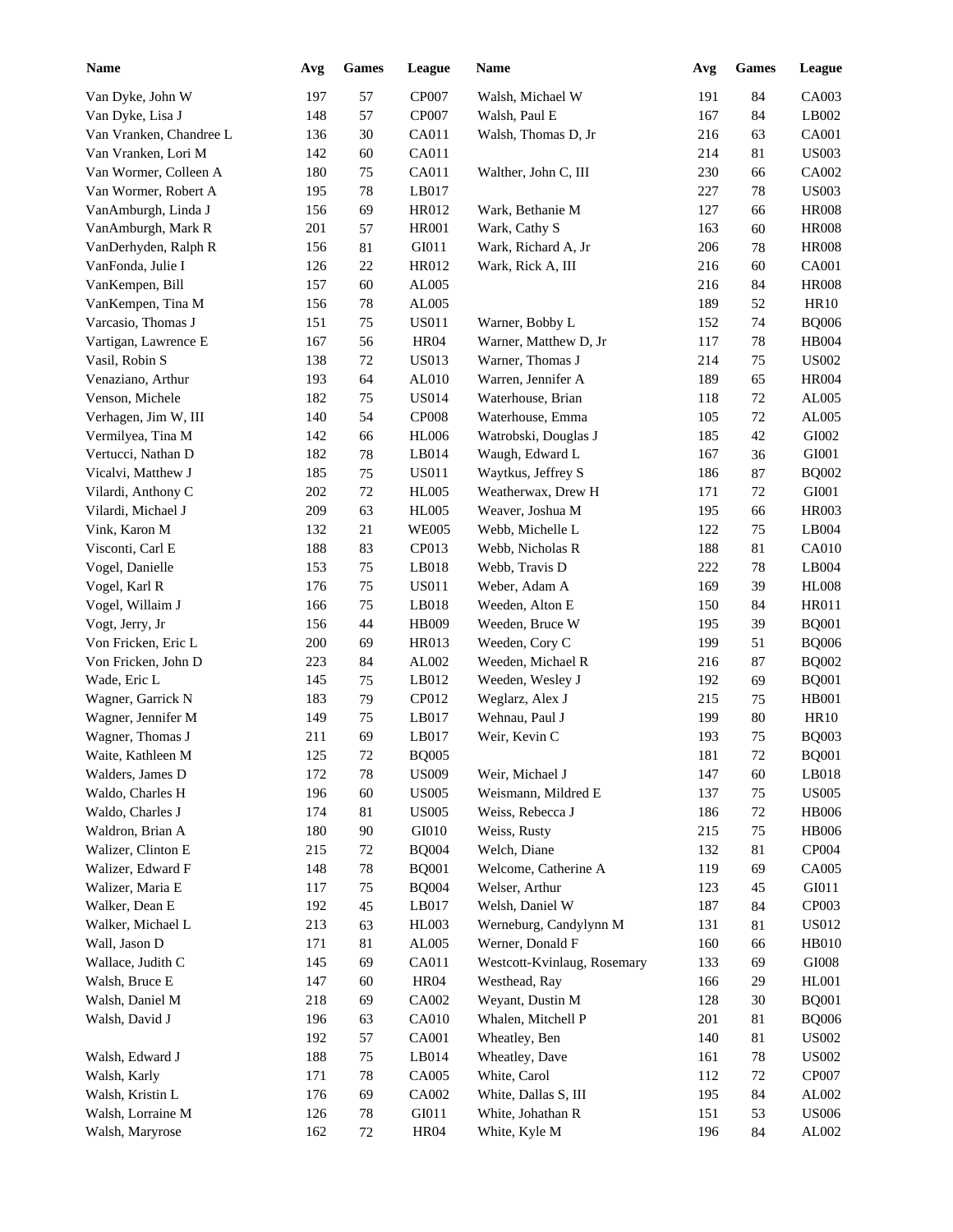| <b>Name</b>             | Avg | <b>Games</b> | League        | <b>Name</b>            | Avg | <b>Games</b> | League       |
|-------------------------|-----|--------------|---------------|------------------------|-----|--------------|--------------|
| White, Sharon L         | 97  | 69           | <b>HL006</b>  | Wolf, Brenda M         | 110 | 33           | GI007        |
| White, Sheila M         | 149 | 81           | US012         | Wolf, David A          | 188 | 87           | CP013        |
| White, William J, Jr    | 183 | 27           | <b>CA008</b>  | Wolf, Larry G, Jr      | 150 | 33           | GI007        |
| Whitman, Keith          | 165 | 81           | US012         | Wolf, Lawrence G, Sr   | 112 | 68           | GI007        |
| Whitman, Robert A       | 164 | 81           | <b>BQ004</b>  | Wolf, Marie A          | 146 | 75           | GI007        |
| Whitman, Tonya          | 160 | 80           | US012         | Wolf, Matthew A        | 118 | 72           | GI007        |
| Whittle, Geoffery E, Sr | 166 | $72\,$       | LB013         | Wolford, Alexander W   | 183 | 75           | GI002        |
| Wickes, Christopher E   | 201 | $72\,$       | HL003         | Wollf, Adrian          | 179 | 60           | CP007        |
| Wickham, Stephanie R    | 169 | 39           | <b>HL008</b>  | Wong, John P           | 181 | 69           | <b>HR003</b> |
| Wicks, Michael K        | 164 | 60           | <b>HR001</b>  | Wood, Anthony          | 171 | 54           | <b>HL005</b> |
| Wigand, William A       | 210 | 87           | CP001         | Wood, Deana M          | 167 | 60           | HB002        |
| Wilbur, Michael R, Jr   | 167 | 60           | <b>CA010</b>  | Wood, Leonard          | 169 | 72           | CP008        |
| Wilcox, Joslhua D       | 168 | 45           | <b>HB010</b>  | Wood, Raymond L        | 148 | 104          | CA003        |
| Wildberger, Charles E   | 185 | 81           | <b>HL008</b>  | Wright, Glen           | 159 | 45           | GI003        |
| Wildberger, Jeffrey C   | 188 | 63           | <b>HL008</b>  | Wright, Michael T      | 206 | 87           | GI003        |
| Wildberger, Jill C      | 84  | 42           | <b>HL008</b>  | Wrobel, David T, Jr    | 127 | 21           | <b>HL008</b> |
| Wildberger, Scott N     | 149 | 42           | <b>HL008</b>  | Wysocki, Corey J       | 205 | 81           | <b>BQ006</b> |
| Wildberger, Susan F     | 150 | 75           | <b>HL008</b>  |                        | 204 | 78           | <b>BQ001</b> |
| Wiley, Richard H, Sr    | 134 | 69           | HL001         | Yaiser, Andrew         | 200 | 81           | HB004        |
| Wilhite, Dana A         | 137 | 78           | ${\rm G}I010$ | Yando, Anthony C       | 200 | 30           | <b>US013</b> |
| Wilkinson, Michael S    | 133 | 45           | HB004         | Yando, Jeremy M        | 222 | 75           | <b>US013</b> |
| Wilkinson, Patricia M   | 121 | 78           | <b>US012</b>  |                        | 221 | 84           | AL002        |
|                         | 121 | 78           | GI011         | Yando, Marcella L      | 156 | 65           | <b>US013</b> |
|                         |     |              |               |                        |     |              |              |
| Will, Peter G           | 154 | 69           | <b>HL005</b>  | Yando, Misty           | 185 | 81           | <b>US013</b> |
| Willaims, Matthew D, Jr | 141 | 75           | <b>BQ003</b>  | Yando, Nayomi N        | 199 | 78           | <b>US013</b> |
| Willetts, Jeffrey A     | 186 | 87           | CP003         |                        | 196 | 84           | AL002        |
| Willetts, Marion B      | 132 | 57           | CP003         | Yando, Patrick H, Jr   | 191 | 81           | <b>US013</b> |
| Williams, Jeffery D     | 163 | 48           | HR011         |                        | 191 | 84           | AL002        |
| Williams, Jude          | 118 | 42           | <b>US006</b>  | Yando, Patrick H, Sr   | 192 | 78           | <b>US013</b> |
| Williams, Michael P     | 164 | 36           | CP005         |                        | 188 | 84           | AL002        |
| Williams, Nicholas R    | 183 | 57           | AL004         | Yando, Valerie M       | 163 | 75           | <b>US013</b> |
| Williams, Philip J      | 185 | 72           | <b>WE001</b>  | Yankus, Edward V       | 187 | 27           | <b>BQ001</b> |
| Williams, Robert W      | 192 | 78           | <b>HL005</b>  | Yankus, Vanessa J      | 158 | 39           | <b>BQ001</b> |
|                         | 181 | 75           | HL001         | Yarrington, Steven M   | 193 | 69           | LB003        |
| Willlsey, Tiama K       | 119 | 54           | <b>US009</b>  |                        | 189 | 46           | LB012        |
| Willsey, Colleen M      | 129 | $72\,$       | $\rm GIO08$   | Yarter, Gerald L       | 159 | 87           | LB004        |
| Willsey, Donald E       | 185 | 81           | <b>US002</b>  | Yarter, Suzanne C      | 149 | 90           | LB004        |
| Willson, Debbie         | 102 | 60           | HR015         | Yattaw, Diana L        | 215 | 81           | CP003        |
| Willson, Gerald T, Sr   | 146 | 57           | HR015         | Yetto, Jonathan M      | 214 | 75           | HB001        |
| Willson, John J         | 174 | 87           | GI003         |                        | 205 | 78           | <b>US003</b> |
| Wilmot, Earl M          | 162 | 80           | <b>CA010</b>  |                        | 204 | 33           | HL003        |
| Wilson, Dennis G        | 184 | 75           | CP002         |                        | 202 | 27           | CA001        |
| Wilson, Justin T        | 202 | 81           | <b>BQ006</b>  | Yonconish, Gretchen    | 133 | 78           | <b>BQ005</b> |
| Wilson, Kimberly M      | 166 | $78\,$       | <b>US008</b>  | Young, Dinah M         | 141 | 24           | HR002        |
| Wilson, Mark S          | 188 | 33           | CP002         | Young, Donald J        | 212 | 39           | LB015        |
| Wilson, Timothy G       | 189 | $78\,$       | <b>BQ006</b>  | Young, Melissa L       | 141 | 24           | HR002        |
| Winglosky, Travis E     | 223 | $78\,$       | HL003         | Zajesky, Robert K      | 197 | 71           | AL010        |
|                         | 216 | 84           | <b>US003</b>  | Zajesky, William E, Jr | 186 | 72           | AL010        |
| Winterbourne, Donald E  | 174 | 63           | <b>WE002</b>  | Zajesky, William E, Sr | 175 | 78           | AL010        |
| Wintergerst, Kimberly A | 160 | 75           | HR011         | Zajicek, James R       | 207 | 75           | CP002        |
| Witazek, Joseph E       | 190 | $72\,$       | CA006         | Zalucki, Matthew T     | 219 | 84           | AL002        |
| Withcusky, Carolyn M    | 128 | 87           | <b>BQ005</b>  | Zalud, Scott J         | 222 | 75           | <b>HB001</b> |
| Wojeski, Peggy          | 141 | 71           | <b>HR007</b>  | Zawistowski, Joseph M  | 204 | 81           | CA009        |
| Wojtaszek, C J J        | 214 | 81           | HR009         | Zecca, John E          | 191 | 78           | <b>HL005</b> |
|                         | 193 | 108          | <b>HR10</b>   | Zemken, Cynthia M      | 182 | 65           | LB017        |
| Wojtaszek, Craig J      | 182 | 81           | HR009         | Zennaiter, Robert J    | 165 | 69           | <b>HL001</b> |
|                         |     |              |               |                        |     |              |              |